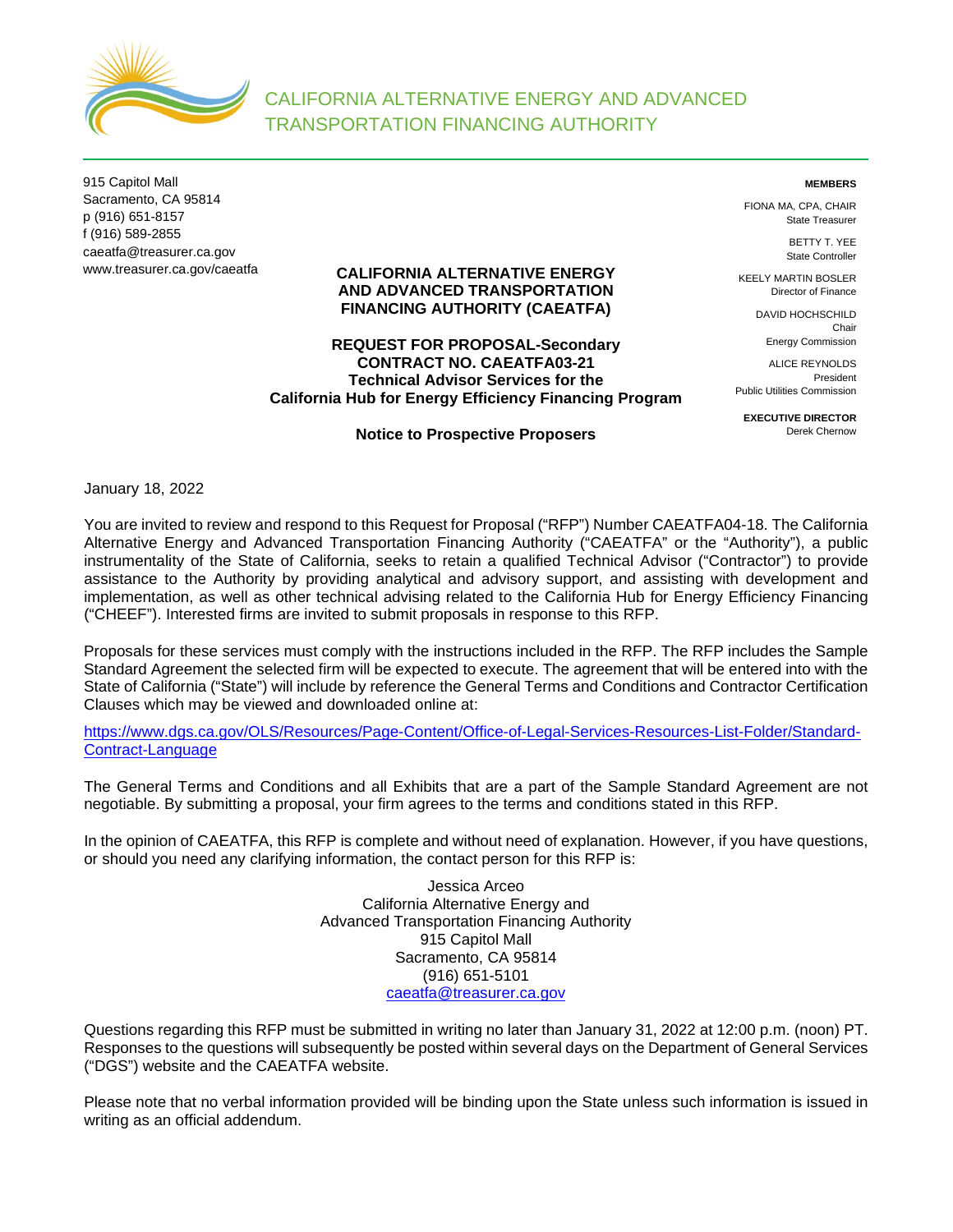# **Table of Contents – RFP CAEATFA03-21**

| Α. |                                                                                                                                                                                                                                                                                                                                                                                                                                                                                                                                                                                                                                                                                                                                                                                                                                                                                                                                                                                                                                                                                                                                                                                                                                                                                      |  |
|----|--------------------------------------------------------------------------------------------------------------------------------------------------------------------------------------------------------------------------------------------------------------------------------------------------------------------------------------------------------------------------------------------------------------------------------------------------------------------------------------------------------------------------------------------------------------------------------------------------------------------------------------------------------------------------------------------------------------------------------------------------------------------------------------------------------------------------------------------------------------------------------------------------------------------------------------------------------------------------------------------------------------------------------------------------------------------------------------------------------------------------------------------------------------------------------------------------------------------------------------------------------------------------------------|--|
|    | 1.<br>2.<br>3.<br>4.<br>5.                                                                                                                                                                                                                                                                                                                                                                                                                                                                                                                                                                                                                                                                                                                                                                                                                                                                                                                                                                                                                                                                                                                                                                                                                                                           |  |
| В. |                                                                                                                                                                                                                                                                                                                                                                                                                                                                                                                                                                                                                                                                                                                                                                                                                                                                                                                                                                                                                                                                                                                                                                                                                                                                                      |  |
| C. |                                                                                                                                                                                                                                                                                                                                                                                                                                                                                                                                                                                                                                                                                                                                                                                                                                                                                                                                                                                                                                                                                                                                                                                                                                                                                      |  |
|    | 1.<br>3.<br>4.<br>5.<br>6.<br>7.                                                                                                                                                                                                                                                                                                                                                                                                                                                                                                                                                                                                                                                                                                                                                                                                                                                                                                                                                                                                                                                                                                                                                                                                                                                     |  |
|    |                                                                                                                                                                                                                                                                                                                                                                                                                                                                                                                                                                                                                                                                                                                                                                                                                                                                                                                                                                                                                                                                                                                                                                                                                                                                                      |  |
|    | 1.<br>2.<br>Disabled Veteran Business Enterprise (DVBE) Incentive Program - OPTIONAL  14<br>3.<br>4.                                                                                                                                                                                                                                                                                                                                                                                                                                                                                                                                                                                                                                                                                                                                                                                                                                                                                                                                                                                                                                                                                                                                                                                 |  |
| Е. |                                                                                                                                                                                                                                                                                                                                                                                                                                                                                                                                                                                                                                                                                                                                                                                                                                                                                                                                                                                                                                                                                                                                                                                                                                                                                      |  |
|    | Required Attachment Check List<br>Attachment 1<br>$\overline{\phantom{m}}$<br>Proposal/Proposer Certification Sheet<br>Attachment 2<br>$\overline{\phantom{0}}$<br>Key Personnel and Experience<br>Attachment 3<br><b>Proposer References</b><br>Attachment 4<br>$\qquad \qquad -$<br><b>Cost Proposal Rate Worksheet</b><br>Attachment 5a<br>$\overline{\phantom{m}}$<br>Sample Task Order Worksheet<br>Attachment 5b<br>$\overline{\phantom{0}}$<br>Payee Data Record (STD 204)<br>Attachment 6<br>$\overline{\phantom{0}}$<br>Contractor Certification Clauses (CCC-04/2017)<br>Attachment 7<br>$\overline{\phantom{m}}$<br>Attachment 8<br>Darfur Contracting Act Certification<br>$\overline{\phantom{m}}$<br>California Civil Rights Laws Certification<br>Attachment 9<br>$\overline{\phantom{m}}$<br>Small Business or Microbusiness Preference (if applicable)<br>Attachment 10<br>$\overline{\phantom{m}}$<br>Non-Small Business Preference (if applicable)<br>Attachment 11<br>$\overline{\phantom{m}}$<br>Disabled Veteran Business Enterprise (DVBE) Program Instructions (if applicable)<br>Attachment 12<br>$\qquad \qquad -$<br>Attachment 13 - Target Area Contract Preference Act (TACPA) (if applicable)<br>Bidder Declaration (GSPD 05-105)<br>Attachment $14 -$ |  |
|    | F. SAMPLE STANDARD AGREEMENT (STD 213)                                                                                                                                                                                                                                                                                                                                                                                                                                                                                                                                                                                                                                                                                                                                                                                                                                                                                                                                                                                                                                                                                                                                                                                                                                               |  |
|    | Exhibit A - Scope of Work<br><b>Budget Detail and Payment Provisions</b><br>Exhibit $B -$<br><b>General Terms and Conditions</b><br>Exhibit $C -$<br><b>Special Terms and Conditions</b><br>Exhibit $D -$<br>Exhibit D, Attachment 1 - Key Personnel Resumes<br>Exhibit E - Additional Provisions                                                                                                                                                                                                                                                                                                                                                                                                                                                                                                                                                                                                                                                                                                                                                                                                                                                                                                                                                                                    |  |

- 
- Exhibit F Third-Party Agreement Provisions Exhibit F, Attachment 1 – Information Security Requirements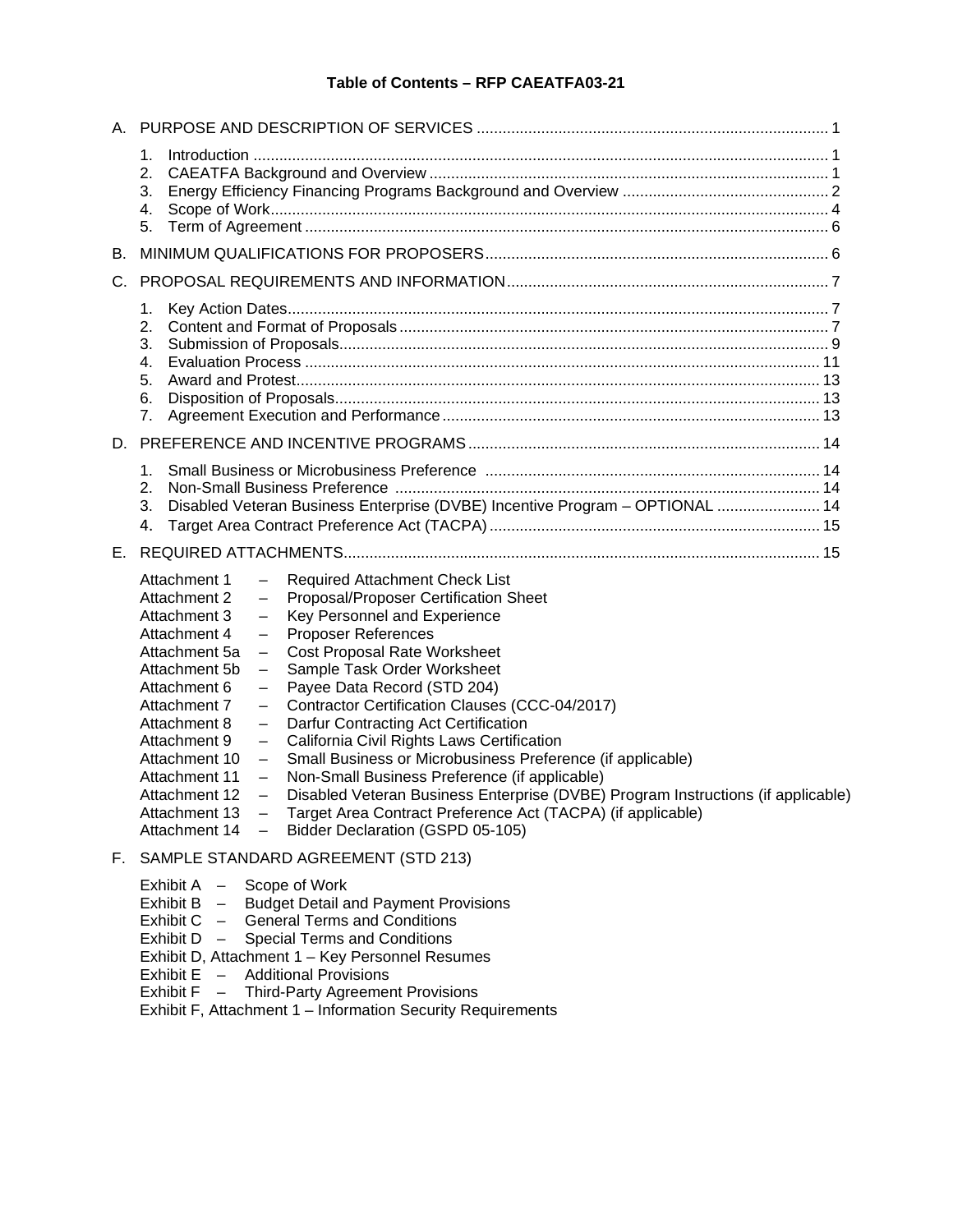# <span id="page-2-0"></span>**A. PURPOSE AND DESCRIPTION OF SERVICES**

## <span id="page-2-1"></span>**1. Introduction**

The California Alternative Energy and Advanced Transportation Financing Authority ("CAEATFA" or the "Authority") seeks proposals from qualified technical advising firms to provide technical and subject matter expertise, recommendations, and deliverables related to energy efficiency and energy technology, decarbonization, quality assurance and control, program operations, and the California energy policy landscape, specific to energy retrofits on existing buildings across multiple building sectors (e.g. single family, commercial, multifamily, public buildings) as they relate to the design and implementation of the CHEEF Programs (the "Programs"). CAEATFA is also seeking services for energy savings calculations and geographic analysis and reporting.

This Contract will include providing analytical and advisory support along with key deliverables related to development, implementation and reporting.

All proposals submitted for performance of these services must explain the experience and qualifications that demonstrate the firm's ability to provide such services. In addition, the firm may be requested to provide other services and industry technical assistance, on an as-needed basis, to better inform program implementation, design, and risks.

The selection of the qualified advisor ("Contractor") will be based not only on the proposed fees, but also on assurances that the selected firm will be technically and professionally capable of providing a reasonable level of competent and responsive service to CAEATFA in all subject areas described in the Scope of Work (Section A.4.). Proposals should clearly specify how the firm meets each of the Minimum Qualifications for Proposers (Section B). The firm must be free from actual conflicts of interest not only at the time of selection, but also throughout the term of the Contract.

All proposals submitted to perform these services must explain the experience and qualifications of the firm which demonstrate the firm's ability to provide these services. Failure to provide all of the requested information, or deviation from the required format, may result in disqualification. CAEATFA reserves the right to reject any or all proposals.

CAEATFA anticipates entering into a three-year Contract (the "Contract" or "Agreement"). The Contract amount **may not exceed Two Hundred Ninety-Nine Thousand, Nine Hundred Ninety-Nine Dollars (\$299,999.00)** for the entire service term.

Attached as Section F hereto is a proposed sample Contract for the services to be provided pursuant to this RFP. It includes the STD 213 Standard Agreement and other standard contract provisions to which the selected Contractor will be bound.

#### <span id="page-2-2"></span>**2. CAEATFA Background and Overview**

CAEATFA works collaboratively with public and private partners to provide innovative and effective financing solutions for California's industries, including access to low-cost financing through private activity tax-exempt bonds and loans, and other forms of financial assistance. CAEATFA assists in reducing the state's greenhouse gas emissions by increasing the development and deployment of renewable energy sources, energy efficiency, and advanced transportation and manufacturing technologies to reduce air pollution, conserve energy, and promote economic development and jobs. CAEATFA is housed within the office of the State Treasurer.

CAEATFA's Board consists of five members: the State Treasurer, who serves as Chair of the Authority; the State Controller; the Director of the Department of Finance; the Chair of the California Energy Commission ("CEC"); and the President of the California Public Utilities Commission ("CPUC"). CAEATFA's enabling legislation is contained in the California Alternative Energy and Advanced Transportation Financing Authority Act (Division 16 (commencing with Section 26000) of the Public Resources Code).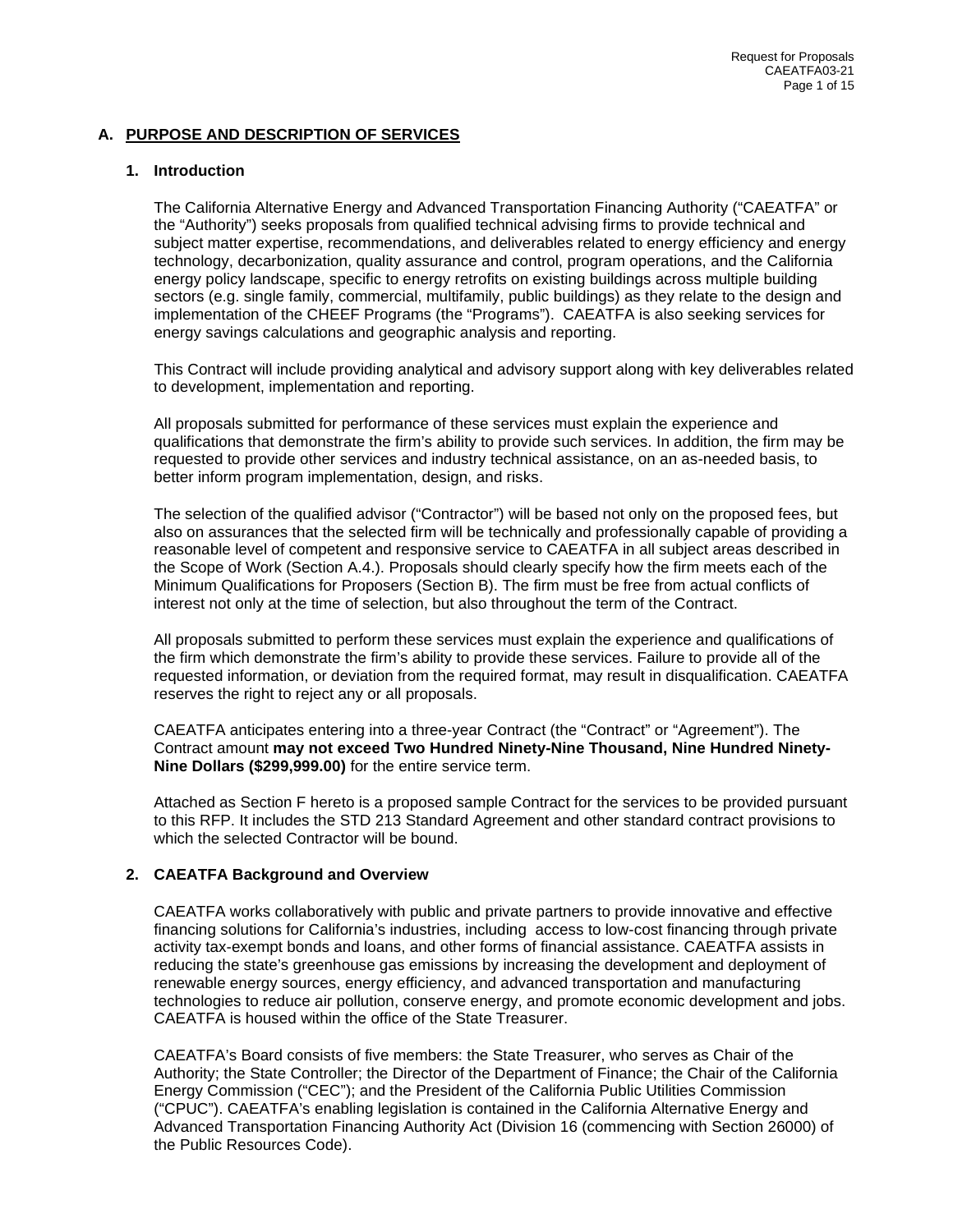## <span id="page-3-0"></span>**3. Energy Efficiency Financing Programs Background and Overview**

The California Hub for Energy Efficiency Financing was first authorized by the California Public Utilities Commission in Decision (D.)13-09-044 (September 2013), as later modified by D.15-06-008, D.15-12-002, D.17-03-026 and D.21-08-006. The financing Programs were established to "test new and innovative strategies…to help leverage ratepayer and private financing to assist in achieving our aggressive energy efficiency goals, as later articulated by Senate Bill 350 (DeLéon, 2015) which calls for a doubling of energy efficiency in buildings by 2030."<sup>[1](#page-3-1)</sup> The Programs focus on attracting and leveraging private capital, given that we cannot meet the State's energy efficiency goals using traditional approaches of IOU rebates and incentives, or on ratepayer or taxpayer dollars alone.

In August of 2021, the CPUC authorized CAEATFA to administer the Programs through fiscal year 2026-27 and authorized up to an additional \$75 million in funding for the 5-year perod. In October 2021, the CPUC approved a budget submitted by CAEATFA and the IOUs that included \$31 million in operational spending including statewide marketing and \$44 milion in credit enhancements to be used to leverage private capital over the 5 years. D.21.08.006 also gave CAEATFA the authority to expand the Programs to non-IOU customers, provided that CAEATFA could find non-IOU ratepayer sources of funding to cover the incremental costs of expansion. CAEATFA is currently negotiating an MOA with a funder that would allow IOU customer served by POU electric providers to upgrade electric measures or to engage in "fuel substitution" by installing heat pump technology.

Primarily, the Programs are designed to:

- (a) Attract a greater amount of private capital to the energy efficiency retrofit market by mitigating risk for lenders
- (b) Broaden the availability of financing to individuals who might not have been able to access it otherwise
- (c) Address the upfront cost barrier to energy efficiency retrofit projects

CAEATFA currently administers three energy efficiency financing programs under the CHEEF:

- **GoGreen Home Energy Financing (GoGreen Home)**, formerly known as the Residential Energy Efficiency Loan Assistance Program or REEL: The oldest and best established of the three CHEEF programs, GoGreen Home launched in 2016 and serves residential properties. The program currently has nine participating lenders (eight of which are credit unions) and a network of over 500 contractors that offer this financing to customers across the state. As of late November 2021, some 1,700 projects worth more than \$28 million have been financed through the program. There is expectation from the CPUC that GoGreen Home will scale significantly over the next 5 years. To facilitate this scaling:
	- o CAEATFA plans to make operational improvements for lower-volume lenders, such as providing project eligibility screening and a web-based loan/project data submittal function. These changes will help with recruitment of additional credit union and regional bank lenders as well as improve processes for contractors.
	- o For higher-volume lenders, CAEATFA plans to enable "batch enrollment" of loans and eventual API integrations for lenders. This will facilitate recruitment of specialty lenders and those that offer indirect lending through contractor networks.

<span id="page-3-1"></span><sup>1</sup> D. 17-03-026, page 2.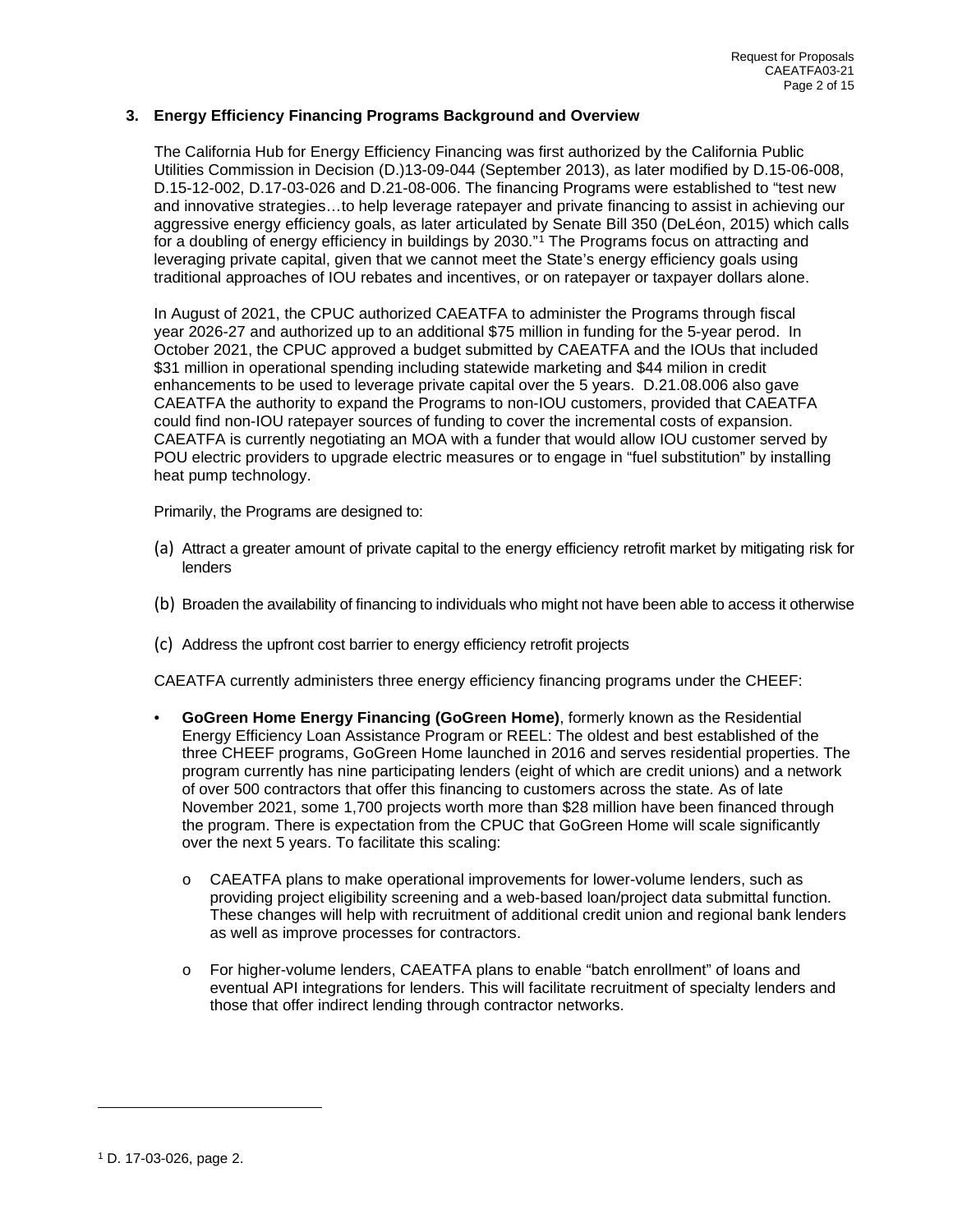- o CAEATFA is working to create uniform, statewide eligibility for projects through seeking and incorporating non-IOU ratepayer funding, which will reduce measure eligibility complexity and support contractor uptake of the program.
- o CAEATFA is advocating to the CPUC to allow lenders to utilize the credit enhancement (see below for an explanation of this mechanism) for measures beyond energy efficiency, such as solar, storage or EV charging, which would allow customers to do comprehensive projects.
- o In FY 23-24 and beyond, CAEATFA is exploring adding a "single-originator" model to the program, in which loans would be issued by a single company and other finance companies could purchase portfolios of loans after loans were closed and funded.
- **GoGreen Business Energy Financing (GoGreen Business)**, formerly known as the Small Business Energy Efficiency Financing Program or SBF: Launched in 2019, GoGreen Business supports small business energy upgrades and has financed nine projects to date. There are 80 participating contractors and project developers in this program and four finance companies that offer a variety of financing products, including loans, leases, and energy service agreements. Uptake has been slow given the effect of COVID-19 on small businesses and challenges with integrating the financing offering into existing IOU energy efficiency programs. The program is currently piloting an interest rate buy-down promotion and is about to launch an on-bill repayment feature. Growth will require successful integration with other efforts to educate small business owners about the potential of energy efficiency projects, such as energy efficiency programs administered by the IOUs, Regional Energy Networks (RENs) or Community Choice Aggregators (CCAs).
- **GoGreen Affordable Multifamily Energy Financing (GoGreen Multifamily)**, formerly known as the Affordable Multifamily Energy Efficiency Financing Program or AMF: GoGreen Multifamily has been offering financing since 2019 but has yet to enroll its first project. Two finance companies providing leases and energy service agreements participate in the program. An interest rate buydown promotion in 2022 will test whether 0% financing can help affordable property managers take on energy upgrades.

**Credit Enhancement:** These programs each leverage a credit enhancement (a financing mechanism that reduces risk for participating lenders) in the form of a loss reserve to improve rates and terms available to borrowers. In exchange, participating lenders are able to offer lower interest rates, longer payback terms, and broader approval criteria (e.g., lower minimum credit scores) than their marketrate products through these programs.

**New Programs:** In addition to the above Programs, CAEATFA is considering asking the CPUC to reauthorize a **Non-Residential/Large Commercial on-bill Program.** A Program serving the large commercial sector, without a credit enhancement, was originally authorized as part of D.13.09.044 but was cancelled since it did not launch prior to the end of 2019. Once on-bill repayment is functional, CAEATFA may suggest the reinstatement of this Program which would include both energy efficiency and other clean energy technology repaid through a customer's utility bill.

**Marketing:** CAEATFA has found that financing does not create demand for energy efficiency projects - it removes a barrier. Customers generally do not take on energy efficiency projects because financing is available. Customers who may have wanted or needed to take on a project are more likely to do so and/or to take on an efficient one if they have access to attractive financing. Attractive financing eliminates the "first cost" barrier faced by many customers and often makes these projects feasible.

**GoGreen Financing** is the platform used to promote the programs and financing options to customers. Information housed on [GoGreenFinancing.com](https://gogreenfinancing.com/) is targeted to customers, contractors, and finance companies. Features on the site allow users to find a contractor based on preferred criteria, access information on available financing options, and learn more about the programs in general.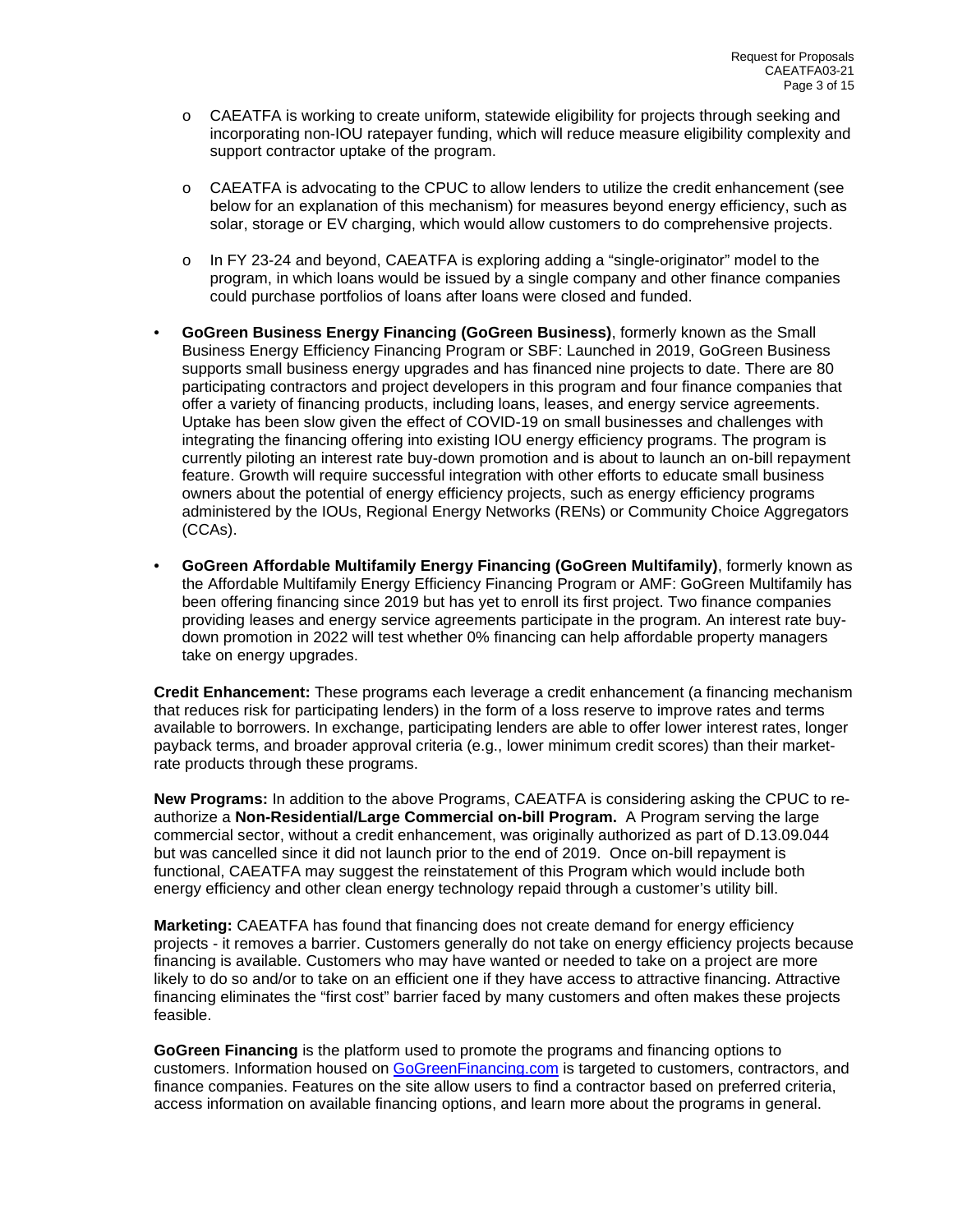# **Project Partners:**

In addition to the CPUC and the IOUs, CAEATFA works closely with several vendors to implement the Pilot Programs.

- The **Master Servicer** (MS) has played a key role in the daily administration of the program(s), accepting loan enrollment applications though CAEATFA has moved some batch loan enrollment functions "in-house." The MS will process on-bill repayment transactions. On September 11, 2020, Concord Servicing Corporation began providing services under a new two-year contract with an option for two additional one-year extensions at CAEATFA's discretion.
- The **Trustee Bank** holds the ratepayer funds provided by the IOUs to serve as Credit Enhancements (CE) under the various Pilot Programs. CAEATFA provides direction to the Trustee Bank to transfer CE funds between various accounts. On January 1, 2021, Zions Bank began providing services under a new three-year contract.
- The **Contractor Manager** conducts outreach to potential participants, enrolls and manages contractors in the GoGreen Home and GoGreen Business Programs, provides support and assistance to enrolled contractors, and conducts quality control oversight of projects not participating in an IOU rebate/incentive program. On June 4, 2019, Frontier Energy began providing services under its new two-year contract with an option for an additional one-year extension at CAEATFA's discretion.

# <span id="page-5-0"></span>**4. Scope of Work**

Under the general direction of CAEATFA's Executive Director or designee, the Contractor will provide analytical and advisory support to the CHEEF Programs (the "Programs"), along with key deliverables related to development, implementation, and reporting.

- a. Support related to subject matter expertise:
	- i. Analytical and advisory support and deliverables related to subject matter expertise includes:
		- 1. Maintenance of reference documents and resources such as a universal measure table and bill impact measurement references
		- 2. Preparation of regulatory text and regulatory package justification
		- 3. Documentation of workflows, data exchanges and processes
		- 4. Assistance with public workshops including fielding, processing, and responding to public comments
		- 5. Engaging in forums and conversations with key stakeholders such as IOUs, project developers, contractors, finance companies and the CPUC
		- 6. Preparation of tools and materials to communicate program requirements including slide decks, manuals, fact sheets, forms, and webforms for contractors, finance companies, customers, and other audiences
		- 7. Preparation of CAEATFA comments as part of CPUC or other regulatory or legislative proceedings
		- 8. Preparation of materials and reports as well as presentations to CAEATFA Board and funders
	- ii. Subject matter expertise will include the following topics:
		- 1. Energy Technology: Energy efficiency, demand response, on-site generation, storage, EV Charging, microgrids, and other low-carbon or green technology.

In addition to the support and deliverables listed in Section 4.A.i., tasks may include: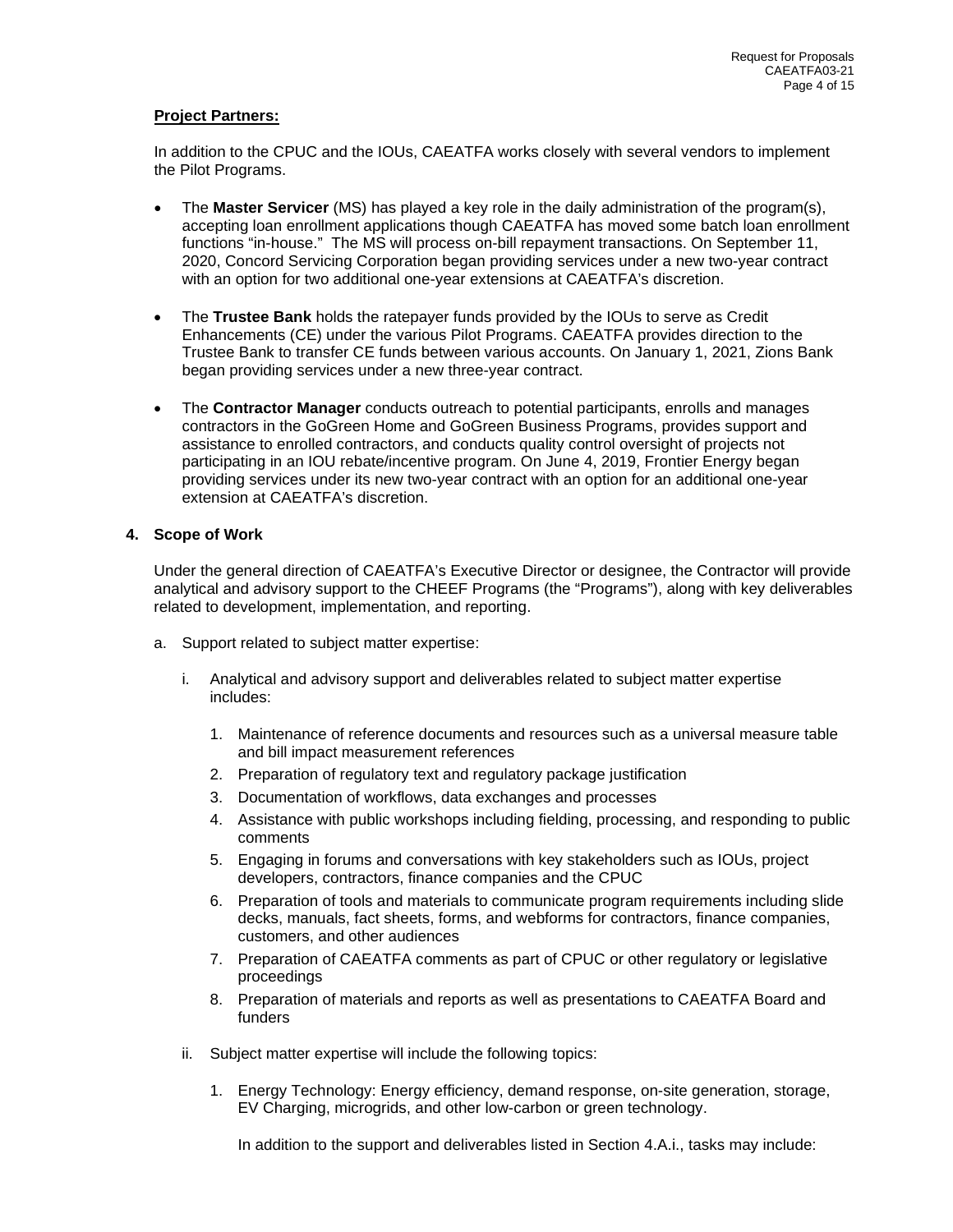- Recommending and updating Program measures for eligibility, including new technologies
- Developing specification requirements
- Assigning fuel savings percentages (gas versus electric) or making other calculations for measures
- Completing technical reviews of projects
- 2. Decarbonization

In addition to the support and deliverables listed in Section 4.A.i., tasks may include recommendations related to:

- How the program can support comprehensive projects
- Overcoming implementation challenges with new technology such as fuel switching/substitution, and electrification-readiness, etc
- Balancing the tensions between GhG reduction goals and energy savings
- Maximizing impact to encourage measures that will reduce peak demand or incur maximum savings based on load shape
- 3. Quality Assurance and Control

In addition to the support and deliverables listed in Section 4.A.i., tasks may include recommendations related to:

- Program practices for safety and protection and permit compliance
- Balancing safety goals with implementation challenges and scaling
- Setting standards for safety testing
- 4. Program Operations

In addition to the support and deliverables listed in Section 4.A.i., tasks may include:

- Improvements to program workflows related to loan/project processing and loan/project enrollment
- Documentation of workflows and requirements for data flows and exchange related on on-bill repayment functionality
- 5. California Energy Policy Landscape

In addition to the support and deliverables listed in Section 4.A.i., tasks may include recommendations related to: implications for the Programs resulting from ongoing developments with CPUC and California Energy Commission (CEC) proceedings covering topics such as energy efficiency, decarbonization, self-generation, rolling portfolios, IOU business plans, cost effectiveness, net metering, permitting, market transformation, and EM&V.

- 6. Other Related Subject Areas**:** Other areas of need for technical assistance by CAEATFA for which the Contractor has the expertise or the ability to procure it.
- b. Energy savings calculations:

Contractor will calculate periodic estimates of energy saved through the Programs utilizing a methodology and reporting format discussed with and approved by CAEATFA. Contractor may also be asked to analyze other parties' energy savings calculations for the Programs.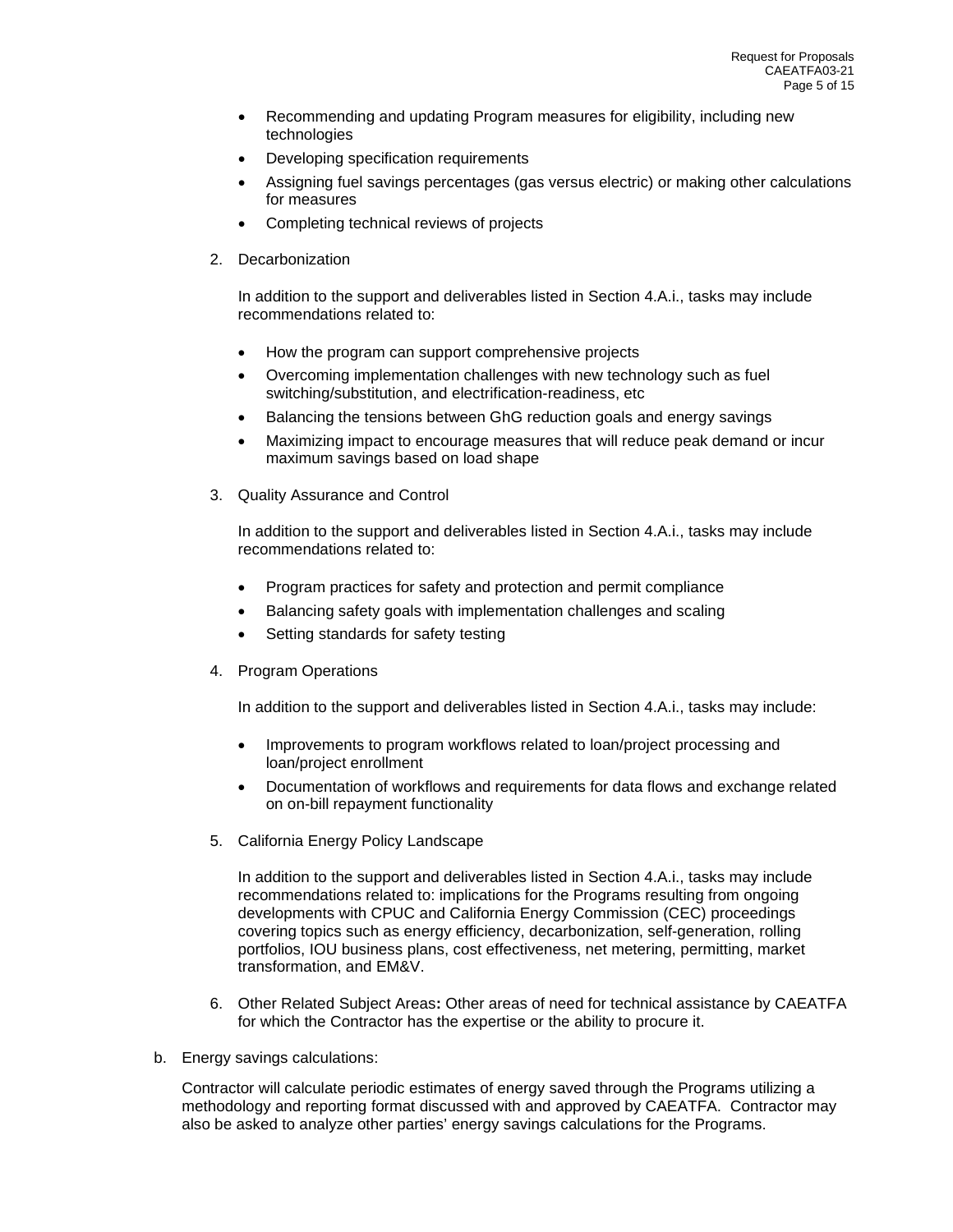- The types of metrics needed include reduction of kWhs, peak demand (kW), therms, GhG, as well as utility bill impacts.
- Estimates may be deemed, utilizing CAEATFA's known project data or may be based on actual energy usage, if utility consumption data is shareable with Contractor.
- Estimates will need to take fuel substitution and fuel switching into account
- c. Geographic analysis and reporting:

Contractor will perform geographical analysis and produce and deliver data sets and maps for CAEATFA's reporting, publication as web-maps, or internal use, utilizing industry standard GIS software. The types of analysis and mapping needed will be developed in consultation with CAEATFA and may include layering loan or project characteristics and/or contractor activity and service offerings with utility jurisdictions, area income data, Cal EnviroScreen scores, legislative districts, climate zones or other geographic data sets.

d. Other data analysis and reporting as needed:

All deliverables will be consistent with the Scope of Work described herein. Specific deliverables, responsibilities, and timetables will be established by and between CAEATFA and the Contractor via Task Order. All Task Orders shall be made a part of the Contract.

"Task Order" is a contracting term that is broadly used by an entity that wishes to enter into contracts to acquire services when the exact quantities of future deliveries are not known at the time of Contract award. A Task Order will identify a "not-to-exceed" amount of compensation for a specific deliverable or service over a period of time. The selected Contractor will submit invoices (as described in Exhibit B) toward a specific task order. If needed, a Task Order may be amended as services or costs change, or new Task Orders can be created to incorporate additional specific services.

The selected Contractor will develop a work plan under each Task Order, to include:

- i. Project Name, Agreement Number and a description of services to be provided.
- ii. Name(s) of individuals(s) who will work on the project, their titles/classifications and billing rates to be charged per hour, and anticipated hours to be spent on each portion of the project.
- iii. Estimated reimbursable expenses: a "not-to-exceed" price for the defined work, and elements deemed necessary by the Contractor and the Executive Director or designee.
- iv. Deliverable items required during or at completion of the Task Order work assignment.

#### <span id="page-7-0"></span>**5. Term of Agreement**

The term of the Agreement will be for a three-year period beginning April 19, 2022, through April 18, 2025 and may not exceed \$299,999.00 over the entire term of the agreement. The effective date is either the proposed award date (Section C.1.), or the date of approval of the Agreement by DGS, whichever is later. Work shall not commence until the effective date.

#### <span id="page-7-1"></span>**B. MINIMUM QUALIFICATIONS FOR PROPOSERS**

In preparing your proposal, please provide your firm's responses to the following requirements in the order listed in this RFP. Failure to meet the minimum qualifications will cause your proposal to be considered unresponsive and the proposal will be disqualified.

The firm **must have**, at a minimum, the following qualifications and experience:

**1. Proposer and any subcontractor identified in the proposal must be qualified to do business in the State of California.**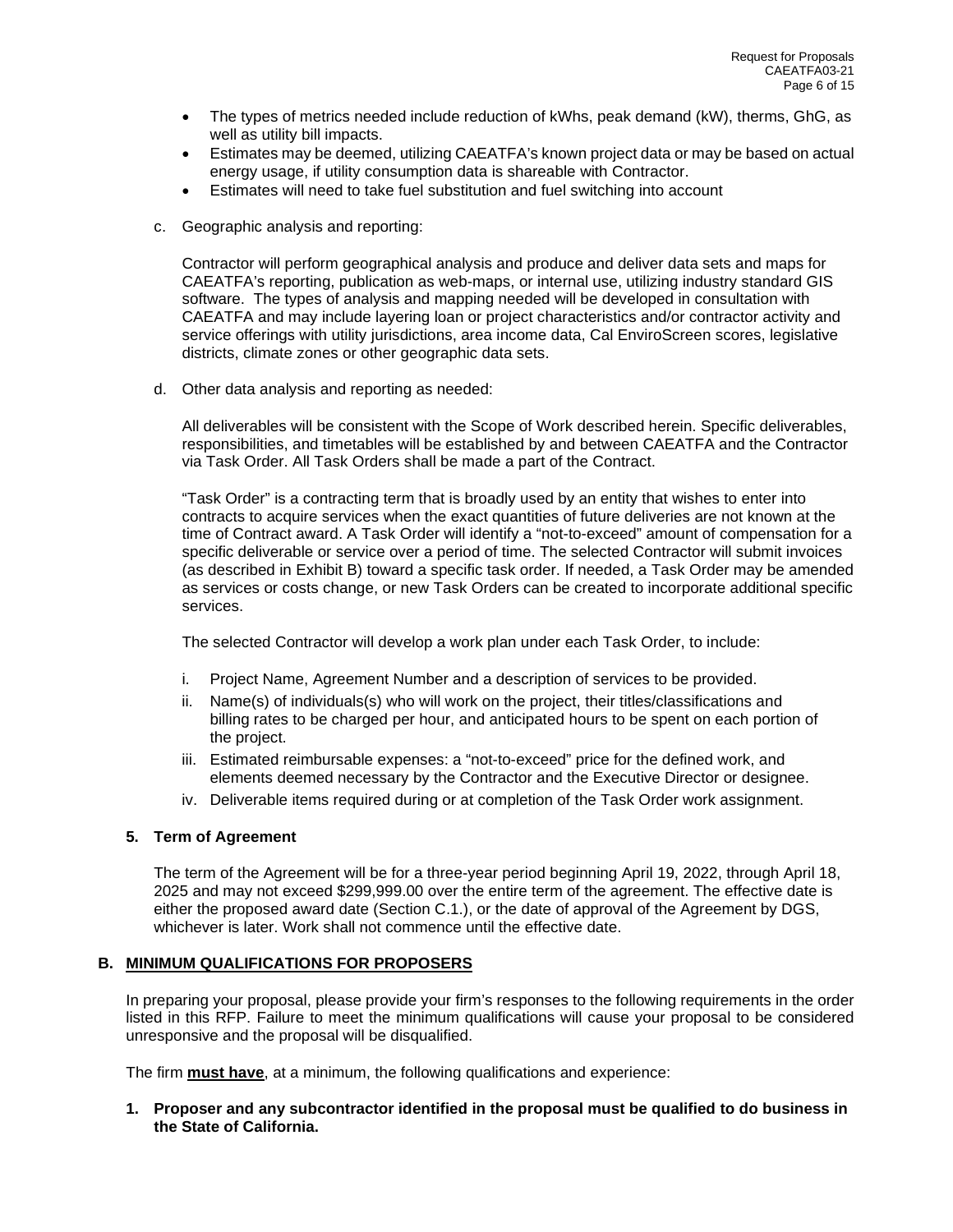- **2. Firm must be a professional technical advising firm which has been in operation for a minimum of three (3) years providing the types of services required under the Contract.**
- **3. Firm must be free from conflicts of interest, not only at the time of selection, but throughout the term of the Contract as well.**
- **4. Firm must be immediately available to provide the services that will be set forth in the Contract.**

## <span id="page-8-0"></span>**C. PROPOSAL REQUIREMENTS AND INFORMATION**

## <span id="page-8-1"></span>**1. Key Action Dates**

Prospective proposers are hereby advised of the following estimated schedule. Dates are subject to change due to administrative processing. Offerors must adhere to the RFP response submission due date and time.

| Date                                     | Action                                                                                                                                                                                                               |
|------------------------------------------|----------------------------------------------------------------------------------------------------------------------------------------------------------------------------------------------------------------------|
| January 18, 2022                         | RFP Advertisement – California State Contracts Register ("CSCR").<br>RFP available to prospective proposers.                                                                                                         |
| January 31, 2022                         | Written questions must be received by CAEATFA by 12:00 noon.<br>Responses to questions will be posted to the CSCR as well as<br>CAEATFA's website within several days.                                               |
| <b>February 14, 2022</b>                 | Proposals are due and must be received by CAEATFA at<br>915 Capitol Mall, Room 538, Sacramento, CA 95814, or Hand<br>Delivered to 801 Capitol Mall, 2 <sup>nd</sup> Floor, Sacramento, CA 95814<br>by 12:00 p.m. PT. |
| February 14, 2022 -<br>February 21, 2022 | Evaluation and selection of firm by evaluation committee.<br>Determination of responsive proposals.                                                                                                                  |
| February 21, 2022                        | Notice of Intent to Award                                                                                                                                                                                            |
| April 19, 2022                           | Proposed Award Date                                                                                                                                                                                                  |

#### <span id="page-8-2"></span>**2. Content and Format of Proposals**

This RFP, the evaluation of the proposals and the award of any resultant Contract will be governed generally by the rules of this section and applicable State policy. The Bidder Instructions [\(https://www.documents.dgs.ca.gov/dgs/FMC/GS/PD/DGSPD%20451.pdf\)](https://www.documents.dgs.ca.gov/dgs/FMC/GS/PD/DGSPD%20451.pdf) provide general information for potential proposers describing how to provide a responsive proposal.

Proposals must be organized in the format shown below and contain all of the information listed:

- a. Table of Contents.
- b. Executive Summary. Summarize the highlights of the proposal, noting the following information:
	- i. Conflicts of Interest. Firms must disclose any business relationships which may be construed to be potential conflicts of interest. CAEATFA may request interviews of firms for the purpose of clarifying any situations that could be construed to be a conflict of interest, and has the sole and exclusive authority to disqualify a firm if CAEATFA determines a conflict exists.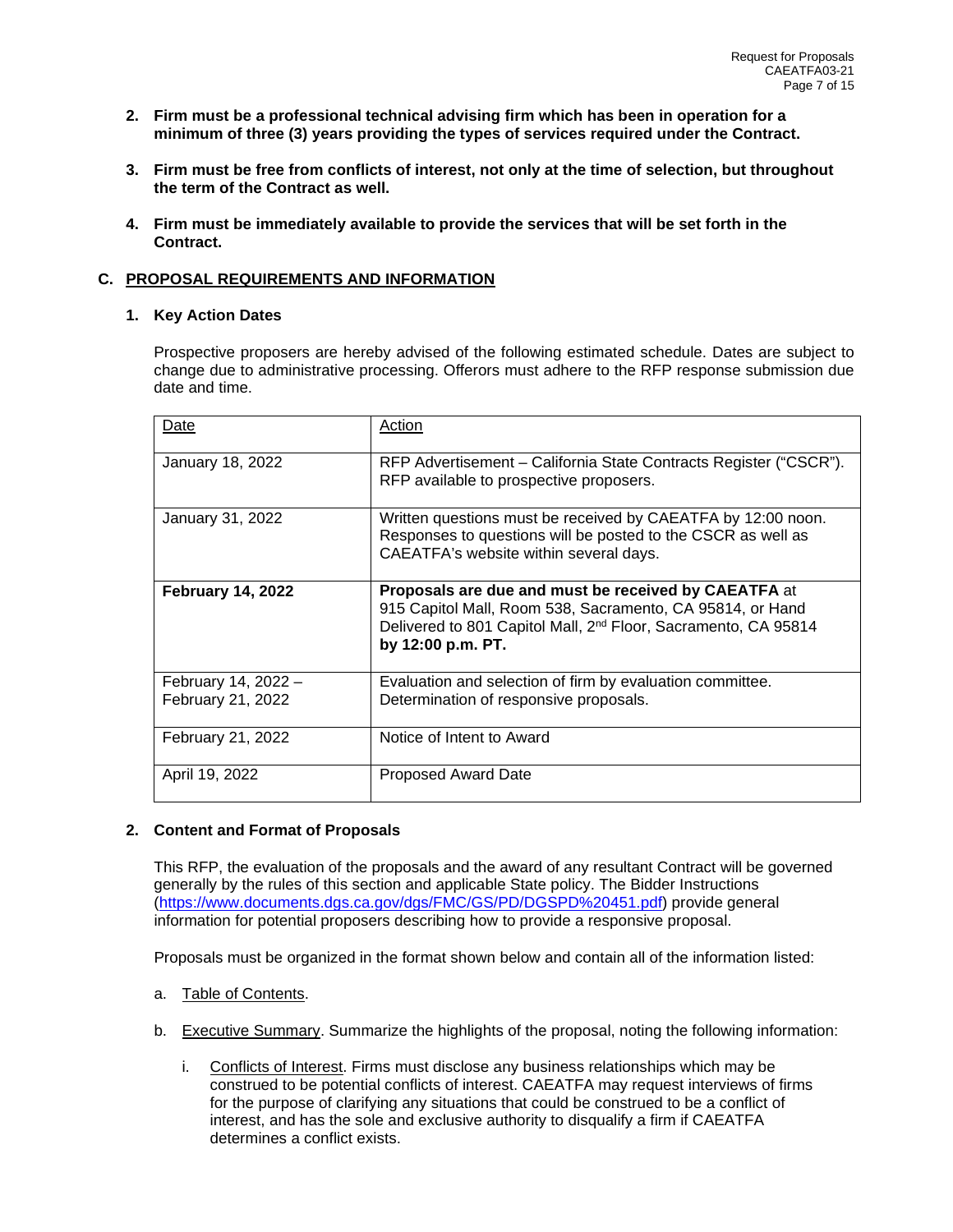- ii. Legal Actions. Describe any and all instances within the past 24 months of your firm's or any of its principals' involvement in any litigation, arbitration, disciplinary or other official actions arising from the firm's business.
- c. Firm Qualifications and Experience. CAEATFA expects to have a close working relationship with the selected firm as evidenced by the Scope of Work listed above, and requires the demonstration of a high degree of experience, training and proficiency in the conduct of the various functions performed. The firm should have a background in technical advising operations, practices and requirements. In addition, CAEATFA expects that the selected firm will be up-todate and comply with most recent best practices, technical advising standards, and trends, and will maintain appropriate expertise and technology at the firm's own expense.

Include a discussion of any unique strengths possessed by your firm. This section is intended to provide an opportunity for the firm to demonstrate its qualifications. Information provided will be used in the evaluation process as outlined in Section C.4..

Discuss the overall experience of your firm that demonstrates its ability to successfully complete the Scope of Work (Section A.4.) and meet the Minimum Qualifications (Section B). Experience should include recent technical advising services provided to public entities and others with similar projects.

*Two Year List of Technical Advisor Engagements:* Provide a list of your firm's technical advising engagements during the last two (2) years. This list can be included in this section of the proposal (Firm Qualifications and Experience) or at the end of the proposal. **This is a separate requirement from Attachment 4, Proposer References.** 

d. Personnel Qualifications and Experience. Identify and describe the key personnel (including already contemplated subcontractors) who will be providing the services required by the proposal under this Contract. Include for each key personnel staff member: their title and role; the deliverables from the Scope of Work which will be worked on by that individual; type of experience; and years (at current firm as well as all prior service). Experience in technical advising engagements should be highlighted/detailed, including technical advising engagements for State governmental agencies, as well as private industry experience. **This is a separate requirement from Attachment 3, Key Personnel and Experience.** 

*Organization Chart:* Include an organization chart showing functions, positions, and titles of professionals in your firm, including any subcontractor firm(s) that your firm intends to use in performance of its duties under the Contract.

*Resumes:* Provide detailed resumes for individuals who will be directly involved in providing the services under the Agreement, including any proposed subcontractor firms and their employees. **Please provide resumes at the end of the proposal. This is a separate requirement from Attachment 3, Key Personnel and Experience.** 

The firm must ensure that the quality and availability of its personnel assigned to this Contract, including staff of subcontractors (if any), will be maintained over the term of the Agreement. Any changes in assigned key personnel are at the discretion of the firm, provided that the qualifications and experience of any replacements are substantially the same or better than the original personnel. Contractor shall not substitute, replace or reassign key personnel without the prior approval of the State.

- e. Approach (Maximum two pages). Describe your approach to the Scope of Work, with reference to the critical tasks that you will carry out to accomplish the required scope, using examples from the services and deliverables called out in Section A.4. The approach should support the Cost Proposal by describing how proposers will perform the tasks described in the Scope of Work.
- f. Cost Proposal Format and Requirements. The Cost Proposal is made up of both Attachment 5a (Rate Worksheet) and Attachment 5b (Sample Task Order Worksheet) and shall be the basis for the cost portion of the evaluation and selection process. The Cost Proposal must identify lead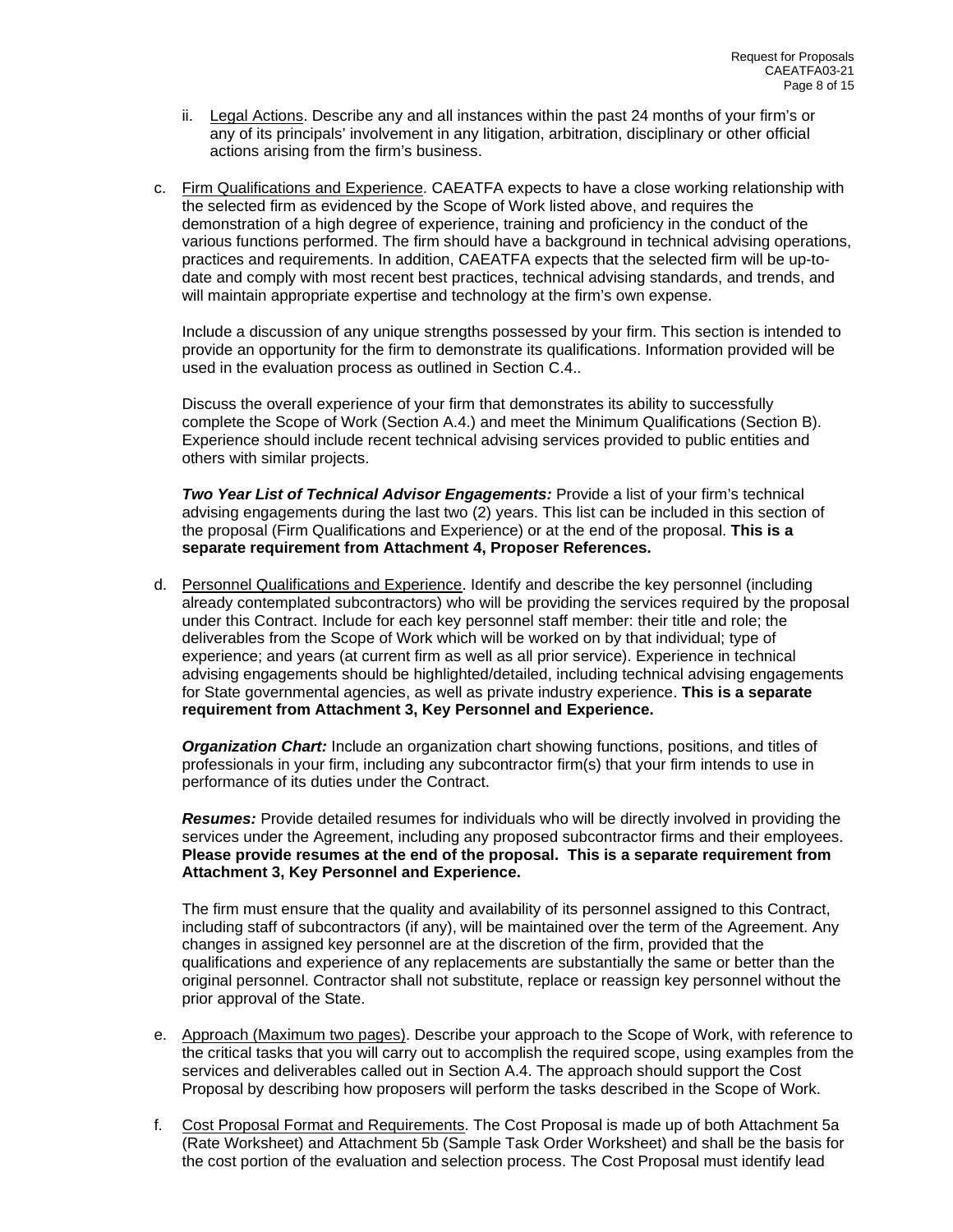personnel and billing rates as well as anticipated miscellaneous expenses. For evaluation purposes, the Cost Proposal must also include a brief workplan and the proposer's costs for the provided Sample Task Order titled *Expansion of eligible measure list to include onsite generation and battery storage*. Proposals must include anticipated employee hours for both professional and administrative support services; and reflect the cost for preparation of reports, analysis, manuals and other printed materials, anticipated travel, and other direct cost expenses. Use the Rate Worksheet (Attachment 5a) and Sample Task Order Worksheet (Attachment 5b) as guides in preparing your Cost Proposal. Proposals submitted with a Cost Proposal not in compliance with these requirements will be rejected.

The anticipated Contract for technical advising services will be for a three-year period. Hourly rates plus expenses shall be invoiced monthly, in arrears, for services satisfactorily rendered. Proposals **may not exceed \$299,999.00** for the entire service term.

g. Required Attachments. For the proposal to be considered responsive, all applicable Required Attachments (1-14) must be completed and included with the proposal by the dates and times shown in Key Action Dates (Section C.1.).

# <span id="page-10-0"></span>**3. Submission of Proposals**

- a. Proposals should provide straightforward and concise descriptions of the proposing firm's ability to satisfy the requirements of this RFP. The proposal must be complete and accurate. Omissions, inaccuracies or misstatements may be cause for rejection of a proposal.
- b. All proposals must be submitted under **sealed** cover and sent to CAEATFA by the date and time shown in Key Action Dates (Section C.1.). Proposals received after this date and time will not be considered.
- c. A minimum of one (1) unbound original and one (1) bound or unbound copy of the proposal must be submitted. All responses to this RFP must be submitted in hard copy and electronic copy (on USB flash drive) and received by CAEATFA no later than 12:00 p.m. PT on Monday February 14,2022. Emailed or faxed submissions will not be accepted.
- d. The original proposal must be marked "**ORIGINAL COPY**." All documents contained in the original proposal package must have original signatures and must be signed by a person who is authorized to bind the proposing firm. The additional proposal set may contain photocopies of the original package.
- e. The proposal envelopes must be plainly marked with the RFP number and title, the firm name and address; marked with "DO NOT OPEN", as shown in the following example:

Mailing Address:

**Request for Proposals –** "**Technical Advisor Services for the California Hub for Energy Efficiency Financing Program**" **RFP# CAEATFA03-21**

> CAEATFA Attn: Jessica Arceo 915 Capitol Mall Sacramento, CA 95814 (916) 651-5101

> > **DO NOT OPEN**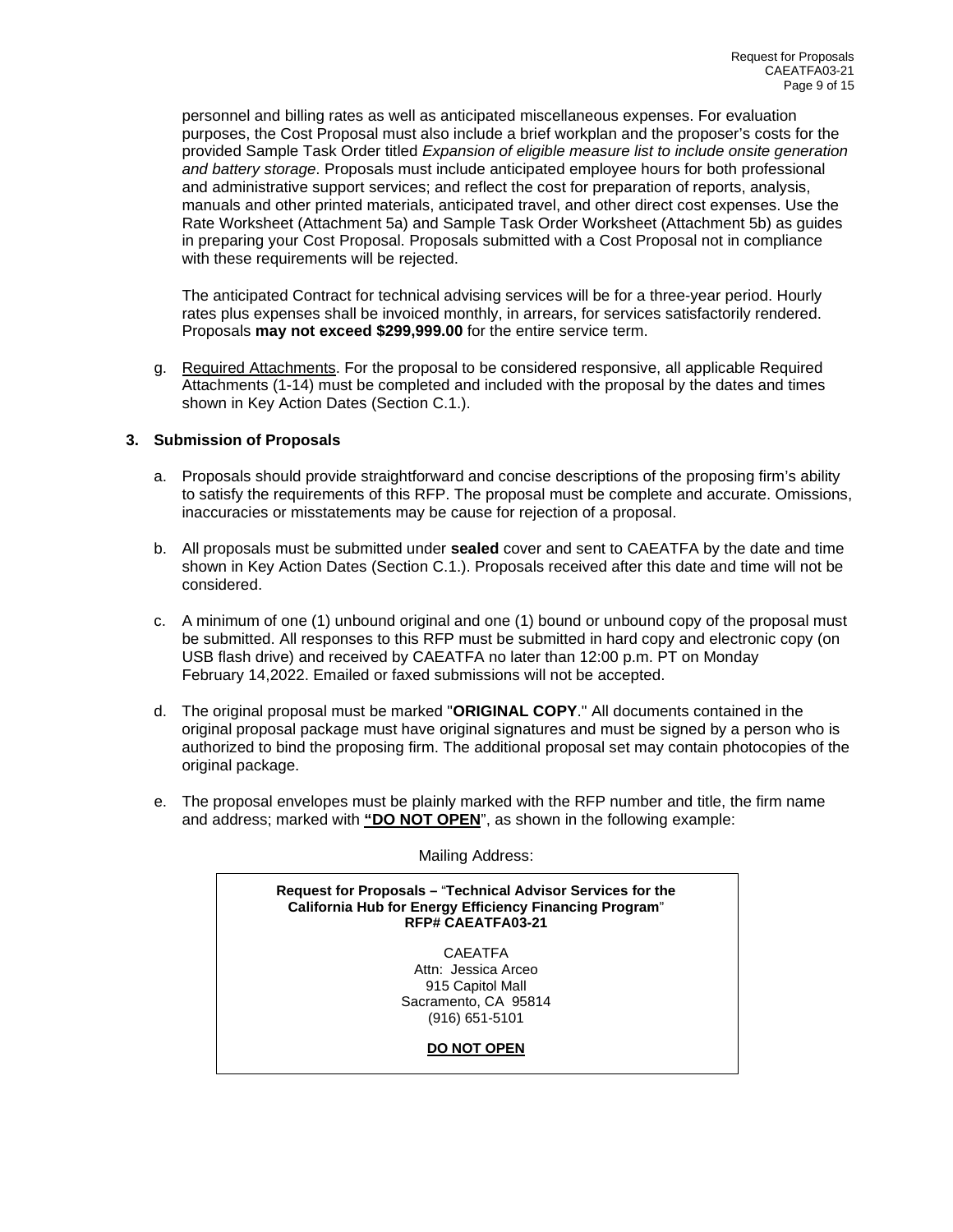#### Or Hand Delivered to:

# **Request for Proposals –** "**Technical Advisor Services for the California Hub for Energy Efficiency Financing Program**" **RFP# CAEATFA03-21**

CAEATFA Attn: Jessica Arceo 801 Capitol Mall, 2nd Floor Sacramento, CA 95814 (916) 651-5101

# **DO NOT OPEN**

- f. If the proposal is made under a fictitious name or business title, the actual legal name of the firm must be provided.
- g. Proposals not submitted under sealed cover and marked as indicated may be rejected.
- h. All proposals must include the documents identified in Attachment 1, Required Attachment Check List. Proposals not including the applicable required attachments shall be deemed nonresponsive. A non-responsive proposal is one that does not meet the basic proposal requirements.
- i. Proposals must be submitted for the performance of all the services described herein. Any deviation from the work specifications will not be considered and will cause a proposal to be rejected.
- j. A proposal may be rejected if it is conditional or incomplete, or if it contains any alterations of form or other irregularities of any kind. CAEATFA may reject any or all proposals and may waive any immaterial deviation in a proposal. CAEATFA's waiver of an immaterial deviation shall in no way modify the proposal document nor excuse the proposer from full compliance with all requirements if awarded the Contract.
- k. Costs for developing proposals and in anticipation of award of the Agreement are entirely the responsibility of the proposer and shall not be charged to CAEATFA or the State of California.
- l. An individual who is authorized to bind the proposing firm contractually shall sign the Proposal/Proposer Certification Sheet (Attachment 2). The signature must indicate the title or position that the individual holds in the firm. An unsigned proposal may be rejected.
- m. A proposing firm may modify a proposal after its submission by withdrawing its original proposal and resubmitting a new proposal prior to the proposal submission deadline as set forth in the Key Action Dates. The submission of a new proposal must comply with requirements of this section. Proposal modifications offered in any other manner, oral or written, will not be considered.
- n. A proposer may withdraw its proposal by submitting a written withdrawal request, signed by the proposer or an authorized agent, to CAEATFA at the address identified in Item 3.e. above. A proposer may thereafter submit a new proposal prior to the proposal submission deadline. Proposals may not be withdrawn without cause after the proposal submission deadline.
- o. CAEATFA may modify the RFP prior to the date fixed for submission of proposals by the issuance of an addendum to all parties who received an RFP package.
- p. CAEATFA reserves the right to reject all proposals. The agency is not required to award an agreement.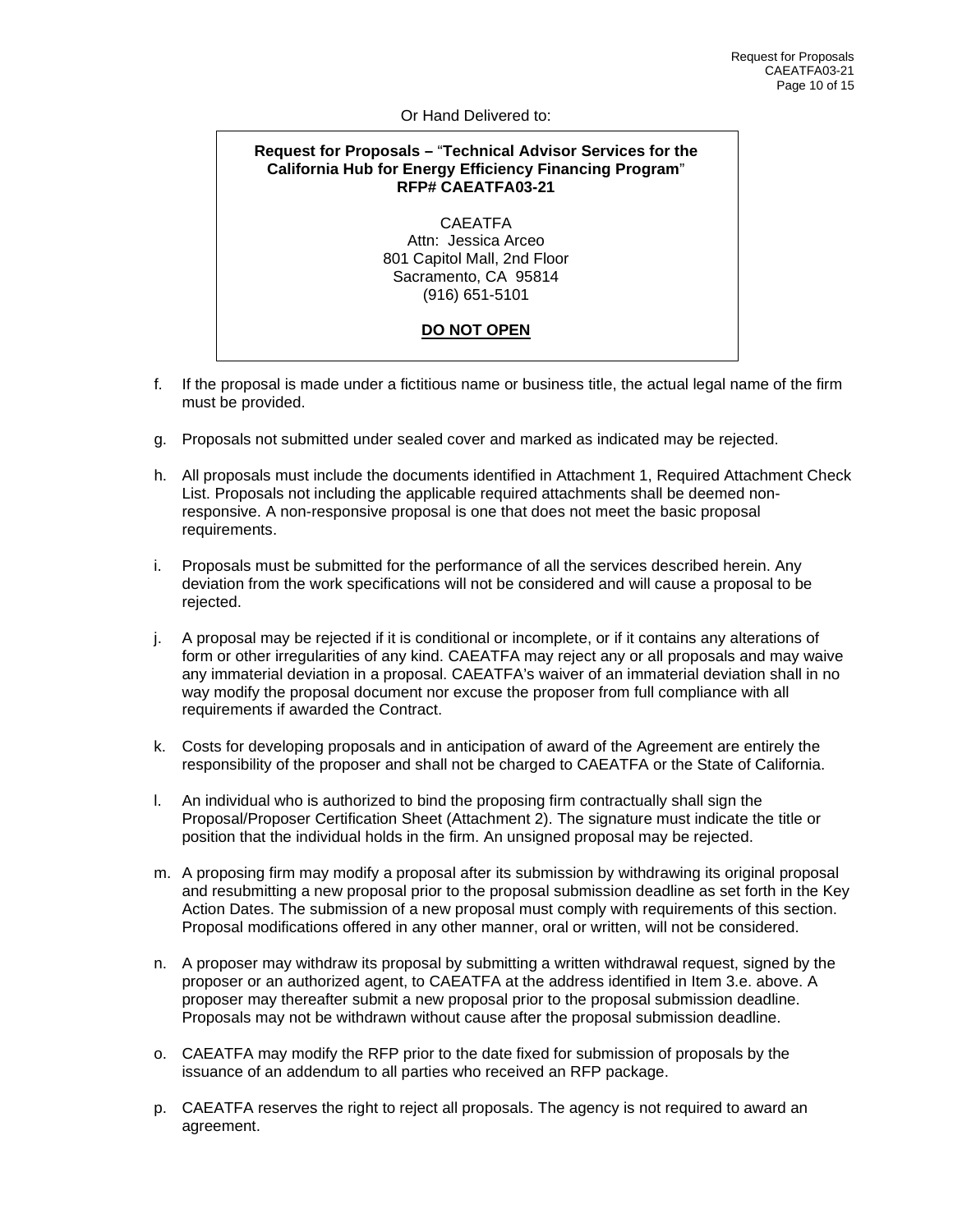- q. Before submitting a response to this solicitation, proposers should review such response, correct all errors and confirm compliance with the RFP requirements.
- r. Where applicable, proposers should carefully examine work sites and specifications. No additions or increases to the Contract amount will be made due to a lack of careful examination of work sites and specifications.
- s. More than one proposal from an individual, firm, partnership, corporation or association, under the same or different names, will not be considered.
- t. The State does not accept alternate contract language from a prospective contractor. A proposal with such language will be considered a counter-proposal and will be rejected. The State's General Terms and Conditions (GTC 04/2017) are not negotiable.
- u. No oral understanding or agreement shall be binding upon either party.
- v. Conflict of Interest: The proposer/Contractor needs to be aware of the provisions regarding current or former state employees. If a Contractor has any questions on the status of any person rendering services or involved with the Contract, CAEATFA must be contacted immediately for clarification. (See Attachment 7, Contractor Certification Clauses (CCC 04/2017)).

## <span id="page-12-0"></span>**4. Evaluation Process**

- a. Each proposal will be date- and time-stamped as it is received; additionally, it will be verified that each proposal arrives properly sealed. Late proposals will not be accepted. Proposals shall remain confidential until the review process begins. At the time of proposal opening, each proposal shall be checked for the presence or absence of required information in conformance with the submission requirements of this RFP.
- b. CAEATFA staff shall evaluate each proposal to determine how responsive the firm is to the specific requirements contained in this RFP. Each proposal will be examined for the presence of required information as specified in the submission requirements of this RFP. The submission requirements are mandatory and failure to fully comply may be deemed grounds for automatic rejection.
- c. It is the proposing firm's responsibility to provide sufficient information in the proposal to permit CAEATFA staff to make an accurate assessment of the firm's ability to provide the services needed.
- d. If during the evaluation process CAEATFA staff is unable to assure itself of the proposing firm's ability to perform under the Contract, (if Contract is awarded), CAEATFA staff has the option of requesting from the firm any information deemed necessary to determine the firm's qualifications. The firm shall be notified if such information is required, and shall be permitted five working days to submit the requested information.
- e. If the information submitted by the proposing firm is insufficient to satisfy CAEATFA staff as to the firm's suitability, CAEATFA staff may ask for additional information or reject the statement. The Authority's determination of the firm's qualifications shall be final.
- f. Proposals that contain false or misleading statements, or which provide references which do not support an attribute or condition claimed by the proposer, may be rejected.
- g. CAEATFA shall evaluate only those proposals from firms meeting the Minimum Qualifications for Proposers as defined in Section B as well as the Proposal Requirements in Section C.
- h. Award, if made, will be to the highest-scored responsive proposal. The proposals that meet the Minimum Qualifications for Proposers in Section B and the Proposal Requirements in Section C will be evaluated and scored according to the criteria indicated below. CAEATFA will only consider proposals scoring 85 or more points (within the good or excellent response percentage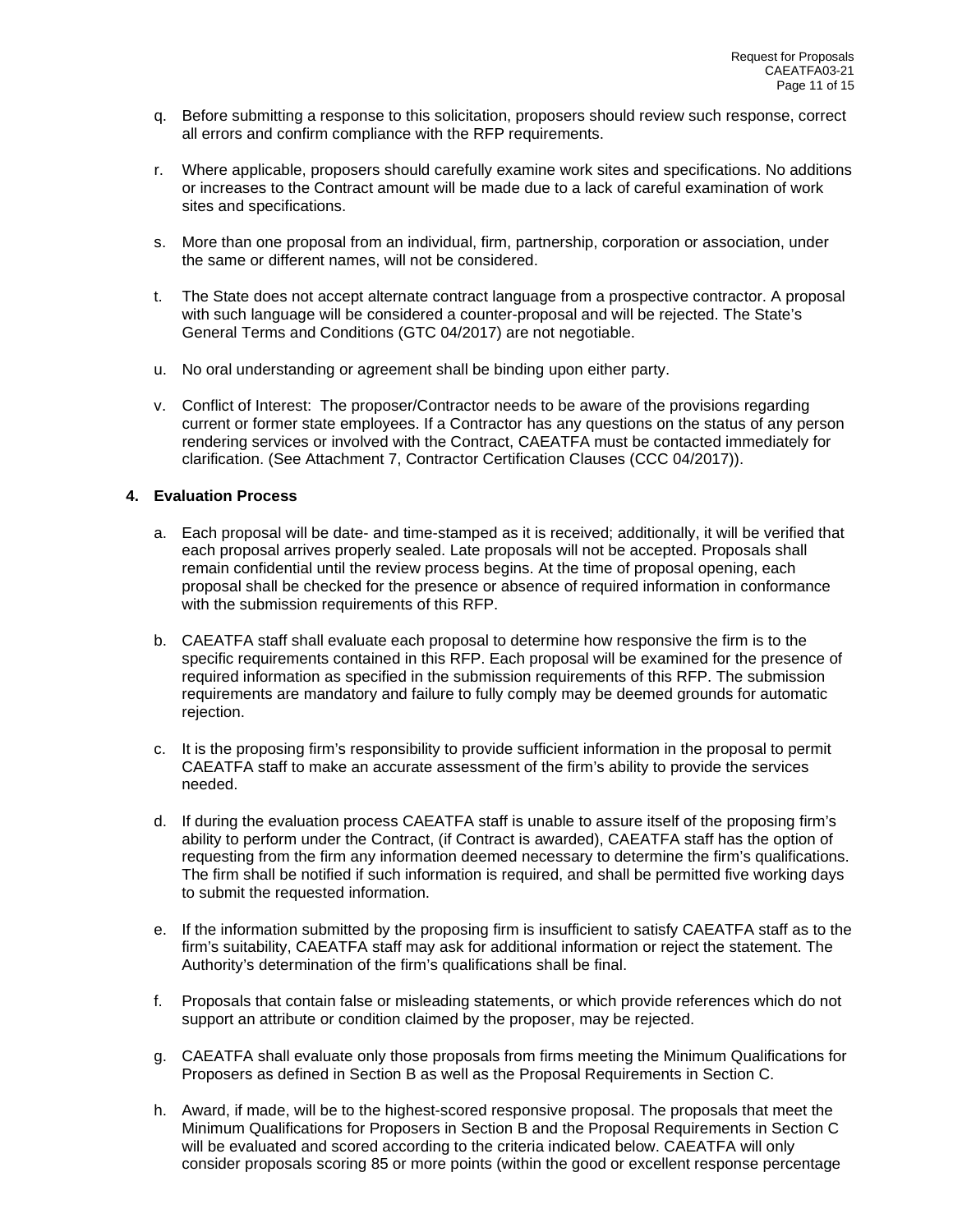range shown below under "Percent of Maximum Score Allotted to Particular Weighted Criterion"). The selection will be made by an evaluation committee of CAEATFA on the basis of the following weighted factors (maximum points available for each criterion are noted).

|    | <b>Rating/Scoring Criteria</b>                                                                                                                                                                                                                                                                                                                                                                                                                                                                                                           | Maximum<br><b>Possible Points</b> |
|----|------------------------------------------------------------------------------------------------------------------------------------------------------------------------------------------------------------------------------------------------------------------------------------------------------------------------------------------------------------------------------------------------------------------------------------------------------------------------------------------------------------------------------------------|-----------------------------------|
|    | a. Firm Qualifications and Experience. CAEATFA will evaluate the firm's<br>overall experience as detailed in Firm Qualifications and Experience<br>(Section C.2.c.) for demonstration of the firm's ability and expertise to<br>successfully complete the Scope of Work as described in Section A,<br>specific to programs substantially similar to the CHEEF Programs.                                                                                                                                                                  | 25 Points                         |
|    | b. Personnel Qualifications and Experience. CAEATFA will evaluate the<br>individuals (including already contemplated subcontractors) to be<br>assigned to the Contract on the basis of background and experience in<br>related work, including any experience with similar types of programs, if<br>applicable, as detailed in Personnel Qualifications and Experience<br>(Section C.2.d.).                                                                                                                                              | 20 Points                         |
|    | c. Approach. CAEATFA will evaluate the firm's understanding of the<br>Scope of Work, focusing on the firm's proposed approach (as detailed<br>in Section C.2.e.) and tasks laid out to accomplish example<br>deliverables in the Scope of Work.                                                                                                                                                                                                                                                                                          | 25 Points                         |
|    | d. Fee Schedule (Cost). CAEATFA will evaluate the actual fees proposed,<br>including the reasonableness of rates, estimated cost detail and<br>effectiveness (given value of services to be obtained), and cost<br>effectiveness (given the experience and qualifications of firm and its<br>personnel). For evaluation purposes, the Cost Proposal must include<br>the proposer's work plan and costs for the Sample Task Order from<br>Attachments 5a and 5b as detailed in Cost Proposal Format and<br>Requirements (Section C.2.f.). | 30 Points                         |
|    | <b>Maximum Total Possible Points</b>                                                                                                                                                                                                                                                                                                                                                                                                                                                                                                     | 100 Points                        |
|    | Percent of Maximum Score Allotted to Particular Weighted Criterion<br>100%<br>Excellent response backed by demonstrated ability.<br>85%<br>Good response backed by demonstrated ability.<br>75%<br>Fair response backed by demonstrated ability.<br>60%<br>Poor response.<br>Response does not demonstrate ability.<br>0%                                                                                                                                                                                                                |                                   |
| i. | Cost Proposal Scoring. The lowest-cost proposal is awarded the maximum cost points (30<br>points). Other proposals are awarded cost points based on the following calculation:                                                                                                                                                                                                                                                                                                                                                           |                                   |
|    | (Lowest Proposer's Cost/Other Proposer's Cost) = (factor)<br>Cost points for other Proposer = (factor) $X$ maximum cost points                                                                                                                                                                                                                                                                                                                                                                                                           |                                   |
|    | <b>EXAMPLE:</b> A maximum of 30 points is available                                                                                                                                                                                                                                                                                                                                                                                                                                                                                      |                                   |
|    | Lowest Proposer's Cost Proposal = \$224,999<br>Other Proposer's Cost Proposal = \$299,999                                                                                                                                                                                                                                                                                                                                                                                                                                                |                                   |
|    | (Lowest cost proposal / other cost proposal) = $$224,999$ /\$299,999 = .75<br>(Cost points awarded to other proposal = $.75 \times 30 = 22.5$ points                                                                                                                                                                                                                                                                                                                                                                                     |                                   |

j. As part of its final evaluation process, CAEATFA may request oral presentations. If this option is exercised, CAEATFA shall provide the proposing firms with at least a 72-hour notice. Presenters from the firm(s) must include the personnel who shall have primary responsibility for the services under the Contract.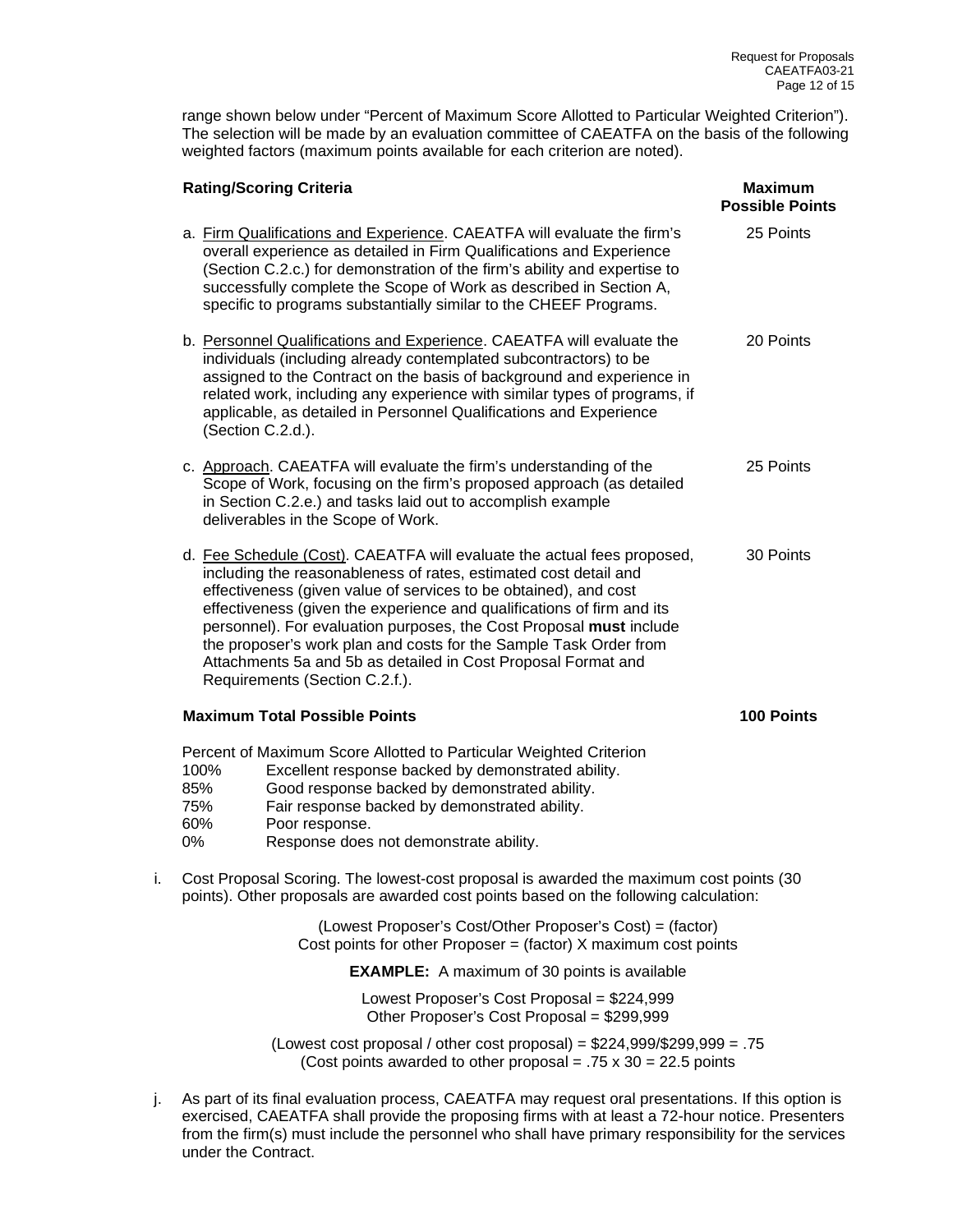CAEATFA reserves the right to:

- Request an interview with, and additional information from, proposing firms prior to final selection.
- Select the Contractor that, in CAEATFA's judgment, shall best meet the needs of CAEATFA, regardless of differences in estimated costs between proposals.
- Consider information about a proposing Contractor in addition to the information submitted in the proposal or interview.
- k. Tiebreaker. In the event two (2) or more responsive and responsible proposals earn the highest score, the contract will be awarded to the responsive and responsible proposal earning the higher score in Approach. If the scores for Approach are the same, the contract will be awarded to the responsive and responsible proposal earning the higher score in the Firm Qualifications and Experience. If the scores in the Firm Qualifications and Experience are the same, the contract will be awarded to the responsive and responsible proposal earning the higher score for the Fee Schedule (Cost).

# <span id="page-14-0"></span>**5. Award and Protest**

- a. Notice of the proposed award(s) shall be posted in a public place in the office of CAEATFA, 915 Capitol Mall, Sacramento, CA 95814 and on the following Internet site for five (5) working days prior to awarding the Contract(s): [http://www.treasurer.ca.gov/CAEATFA.](http://www.treasurer.ca.gov/CAEATFA)
- b. If any proposing firm, prior to the award of the Contract(s), files a protest with CAEATFA and the Department of General Services, Office of Legal Services, 707 Third Street, 7th Floor, West Sacramento, CA 95605, on the grounds that the (protesting) firm would have been awarded a Contract had CAEATFA correctly applied the evaluation standard in the RFP, or had CAEATFA followed the evaluation and scoring methods in the RFP, the Contract(s) shall not be awarded until either the protest has been withdrawn or the Department of General Services has decided the matter. It is suggested that the firm submit any protest by certified or registered mail.
- c. Within five (5) days after filing the initial protest, the protesting firm shall file with the Department of General Services, Office of Legal Services and CAEATFA a full and complete written statement specifying the grounds for the protest. It is suggested that the firm submit this complete written statement by certified or registered mail.

# <span id="page-14-1"></span>**6. Disposition of Proposals**

a. Upon proposal opening, all documents submitted in response to this RFP will become the property of CAEATFA and the State of California, and will be regarded as public records under the California Public Records Act (Government Code Section 6250 et seq.) and subject to review by the public. The State cannot prevent the disclosure of public documents. However, the contents of all proposals, correspondence, agenda, memoranda, working papers, or any other medium which discloses any aspect of a proposer's proposal shall be held in the strictest confidence until the letter of Intent to Award Contract is posted.

# <span id="page-14-2"></span>**7. Agreement Execution and Performance**

- a. Performance shall start not later than fifteen (15) days after the express date set by CAEATFA and the selected Contractor, after all approvals have been obtained and the Agreement is fully executed. Should the Contractor fail to commence work at the agreed-upon time, CAEATFA, upon five (5) days' written notice to the Contractor, reserves the right to terminate the Agreement. In addition, the Contractor shall be liable to CAEATFA for the difference between the Contractor's proposal price and the actual cost of performing work by another contractor.
- b. All performance under the Agreement shall be completed on or before the termination date of the Agreement.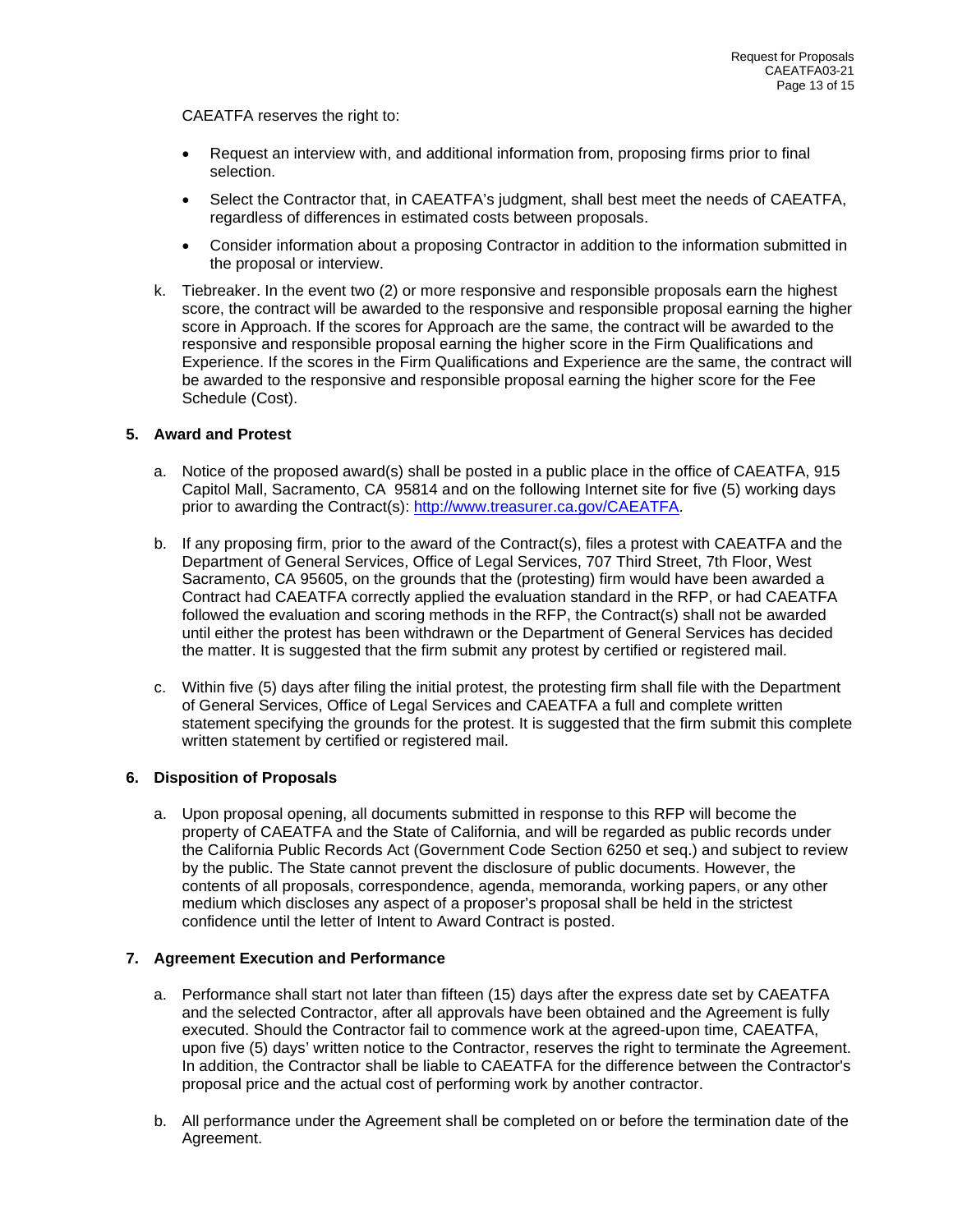# <span id="page-15-0"></span>**D. PREFERENCE AND INCENTIVE PROGRAMS**

#### <span id="page-15-1"></span>**1. Small Business or Microbusiness Preference (**[https://www.dgs.ca.gov/PD/About/Page-](https://www.dgs.ca.gov/PD/About/Page-Content/PD-Branch-Intro-Accordion-List/Office-of-Small-Business-and-Disabled-Veteran-Business-Enterprise/Certification-Program)[Content/PD-Branch-Intro-Accordion-List/Office-of-Small-Business-and-Disabled-Veteran-Business-](https://www.dgs.ca.gov/PD/About/Page-Content/PD-Branch-Intro-Accordion-List/Office-of-Small-Business-and-Disabled-Veteran-Business-Enterprise/Certification-Program)[Enterprise/Certification-Program](https://www.dgs.ca.gov/PD/About/Page-Content/PD-Branch-Intro-Accordion-List/Office-of-Small-Business-and-Disabled-Veteran-Business-Enterprise/Certification-Program)**)**

A five percent (5%) preference will be applied to certified small business firms submitting proposals (See Attachment 11). To obtain the preference, firms must be certified as a small business at the time the proposal is submitted. The firm MUST include an updated copy of its Small Business Certificate to obtain the preference. The 5% preference is issued only for computation purposes to arrive at the successful firms and does not alter the amounts of the actual proposals. Once each proposal has been scored, if the highest responsible firm is not a certified small business or microbusiness, 5% of the highest scoring proposal is added to the total "earned" points for each proposal submitted by a certified small business. These final numbers, with the 5% included, are then used to determine the highest scoring proposal.

Questions regarding the small business certification or preference approval should be directed to the Office of Small Business & DVBE Services ("OSDS") at (916) 375-4940 or can be found at the website listed above.

#### <span id="page-15-2"></span>**2. Non-Small Business Preference (**[https://www.dgs.ca.gov/PD/About/Page-Content/PD-Branch-Intro-](https://www.dgs.ca.gov/PD/About/Page-Content/PD-Branch-Intro-Accordion-List/Office-of-Small-Business-and-Disabled-Veteran-Business-Enterprise/Certification-Program)[Accordion-List/Office-of-Small-Business-and-Disabled-Veteran-Business-Enterprise/Certification-](https://www.dgs.ca.gov/PD/About/Page-Content/PD-Branch-Intro-Accordion-List/Office-of-Small-Business-and-Disabled-Veteran-Business-Enterprise/Certification-Program)[Program](https://www.dgs.ca.gov/PD/About/Page-Content/PD-Branch-Intro-Accordion-List/Office-of-Small-Business-and-Disabled-Veteran-Business-Enterprise/Certification-Program)**)**

A five percent (5%) proposal preference is available to a non-small business claiming twenty-five percent (25%) California certified small business subcontractor participation (See Attachment 12). If claiming the non-small business subcontractor preference, the proposal response must include a list of the small business(es) with which the firm commits to subcontract in an amount of at least 25% of the net proposal price with one or more California certified small businesses. Each listed certified small business must perform a "commercially useful function" in the performance of the Contract as defined in Government Code Section 14837(d)(4).

The required list of California certified small business subcontractors must be attached to the proposal response and must include the following: 1) subcontractor name, 2) address, 3) phone number, 4) a description of the work to be performed and/or products supplied, and 5) the dollar amount or percentage of the net proposal price (as specified in the solicitation) per subcontractor.

Firms claiming the 5% preference must commit to subcontract at least 25% of the net proposal price with one or more California certified small businesses. Completed certification applications and required support documents must be submitted to the OSDS no later than 5:00 p.m. on the proposal due date, and the OSDS must be able to approve the application as submitted. Questions regarding certification should be directed to the OSDS at (916) 375-4940.

The preference to a non-small business firm that commits to small business or microbusiness subcontractor participation of 25% of its net proposal price shall be 5% of the highest responsive, responsible firm's total score. A non-small business, which qualifies for this preference, may not take an award away from a certified small business.

#### <span id="page-15-3"></span>**3. Disabled Veteran Business Enterprise (DVBE) Incentive Program – OPTIONAL**

Mandatory California Disabled Veteran Business Enterprise (DVBE) Program Participation has been waived for this proposal.

This solicitation provides an incentive for DVBE participation. The Department of General Services ("DGS") established a DVBE incentive pursuant to Senate Bill 115, Chaptered October 3, 2005 and the military and Veterans Code section 999.5(a). The regulations apply to all competitive solicitations for public works, services, goods, and information technology goods and services posted or released after October 9, 2007. The DVBE incentive is required in solicitations that include DVBE program requirements and may be offered in other competitive solicitations.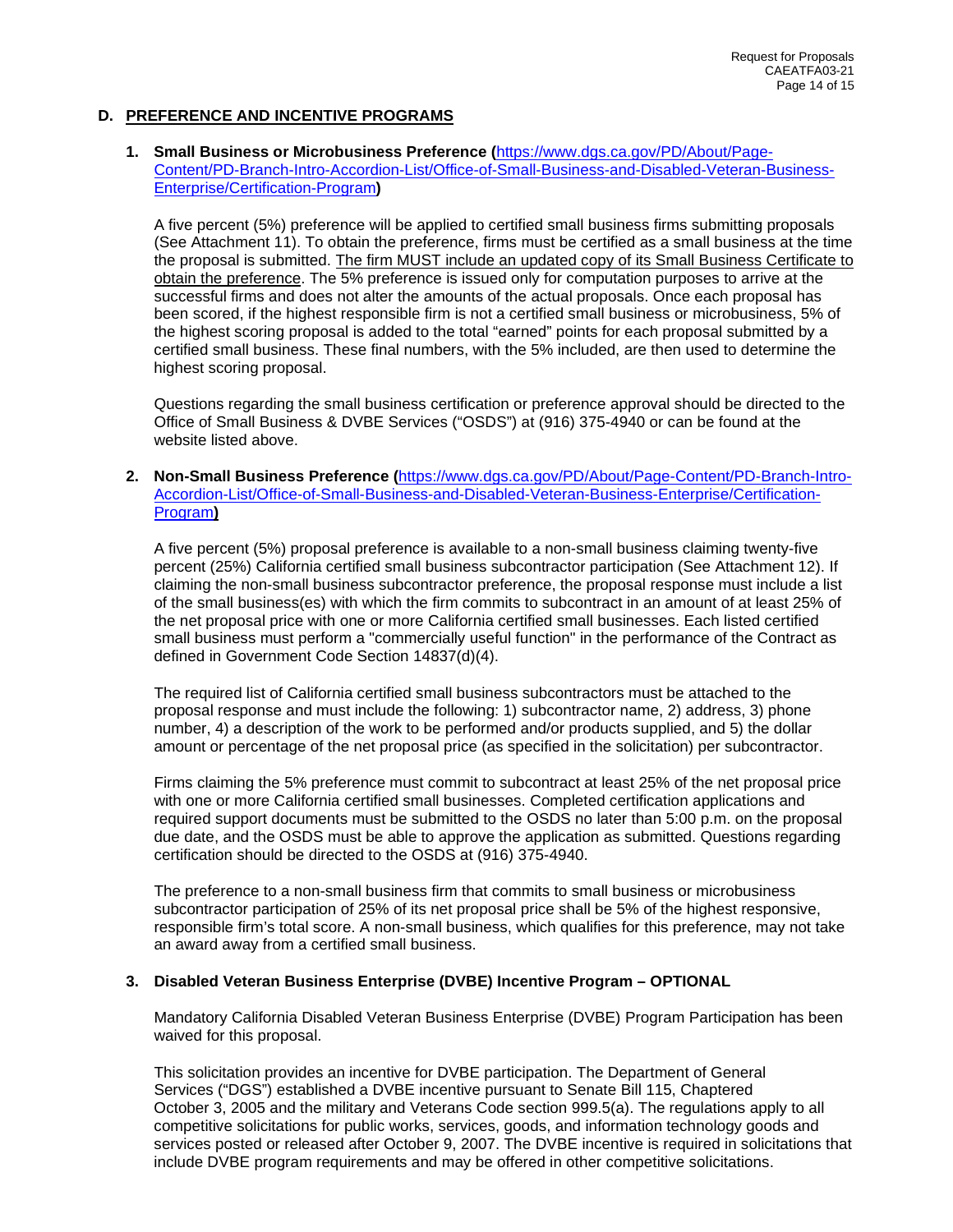Department of General Services' policy implements this program by rewarding prime proposers for increased DVBE participation: the more DVBE participation, the greater the incentive. This incentive program helps State agencies to meet their annual DVBE participation goals.

Attachment 13 outlines the DVBE Incentive Program. Proposers seeking the DVBE incentive must submit a completed DVBE Declarations form (STD. 843) that demonstrates DVBE participation and qualification for a DVBE incentive, with proposal submittal. All disabled veteran owners and disabled veteran managers of the DVBE(s) must sign the form(s). The DVBE Incentive participation is *optional* and at the discretion of the proposing firm.

**NOTE**: For this solicitation, the Incentive application is based on the High Score Method and shall not exceed five percent (5%) of the total score (See Attachment 13).

# **4. Target Area Contract Preference Act (TACPA)**

Firms wishing to take advantage of the TACPA preference will need to review the following website and submit the appropriate response with their proposal: [https://www.dgs.ca.gov/PD/Services/Page-](https://www.dgs.ca.gov/PD/Services/Page-Content/Procurement-Division-Services-List-Folder/Request-a-Target-Area-Contract-Preference)[Content/Procurement-Division-Services-List-Folder/Request-a-Target-Area-Contract-Preference](https://www.dgs.ca.gov/PD/Services/Page-Content/Procurement-Division-Services-List-Folder/Request-a-Target-Area-Contract-Preference)

Firms wishing to take advantage of the TACPA preference are required to submit the following applications/forms:

- TACPA (STD. 830)
- Firm's Summary of Contract Activities and Labor Hours (DGS/PD 525)
- Manufacturer Summary of Contract Activities and Labor Hours (DGS/PD 526)

# <span id="page-16-0"></span>**E. REQUIRED ATTACHMENTS**

For the proposal to be considered responsive, all applicable Required Attachments listed on Attachment 1 must be completed and included with the proposal by the dates and times shown in Key Action Dates (Section C.1.).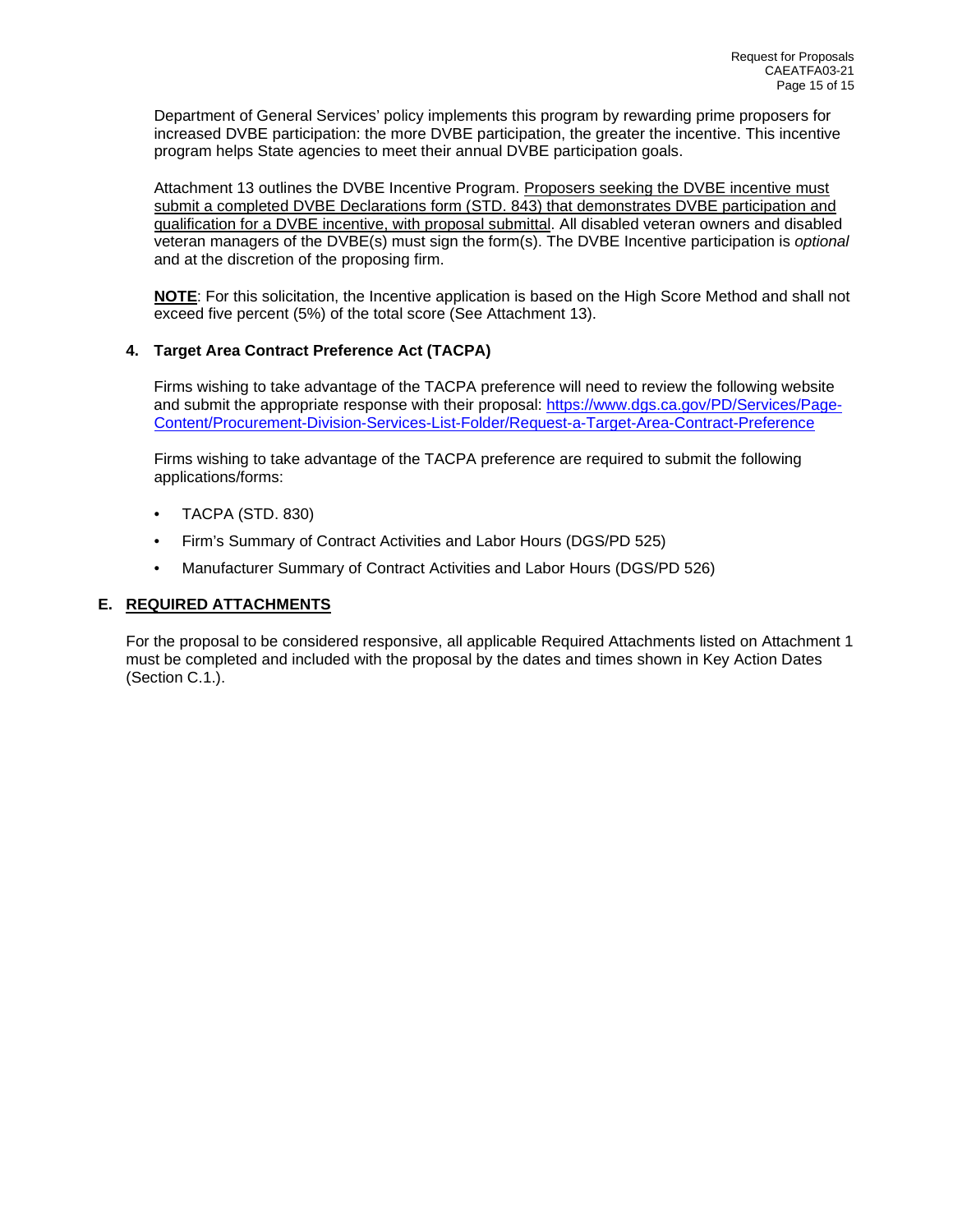#### **REQUIRED ATTACHMENT CHECK LIST**

A complete proposal or proposal package will consist of the items identified below. Complete this checklist to confirm the items in your proposal. Place a check mark or "X" next to each item that you are submitting to the State. For your proposal to be responsive, all required attachments must be returned. This checklist should be returned with your proposal package also.

#### **Attachment # Attachment Name/Description**

- Attachment 1 Required Attachment Check List
- Attachment 2 Proposal/Proposer Certification Sheet
- Attachment 3 Key Personnel and Experience
- Attachment 4 Proposer References
- Attachment 5a Cost Proposal Rate Worksheet
- Attachment 5b Sample Task Order Worksheet
- Attachment 6 Payee Data Record (STD 204)
- Attachment 7 Contractor Certification Clauses (CCC 04/2017)
- Attachment 8 Darfur Contracting Act Certification <u>and the state</u>
- Attachment 9 California Civil Rights Laws Certification
- Attachment 10 – Small Business or Microbusiness Preference (only if applicable)
- Attachment 11 Non-Small Business Preference (only if applicable)
- Attachment 12 California Disabled Veteran Business Enterprise (DVBE) Program Participation Instructions (only if applicable)
	- Attachment 13 Target Area Contract Preference Act (TACPA) (only if applicable)
- Attachment 14 Bidder Declaration (GSPD–05–105)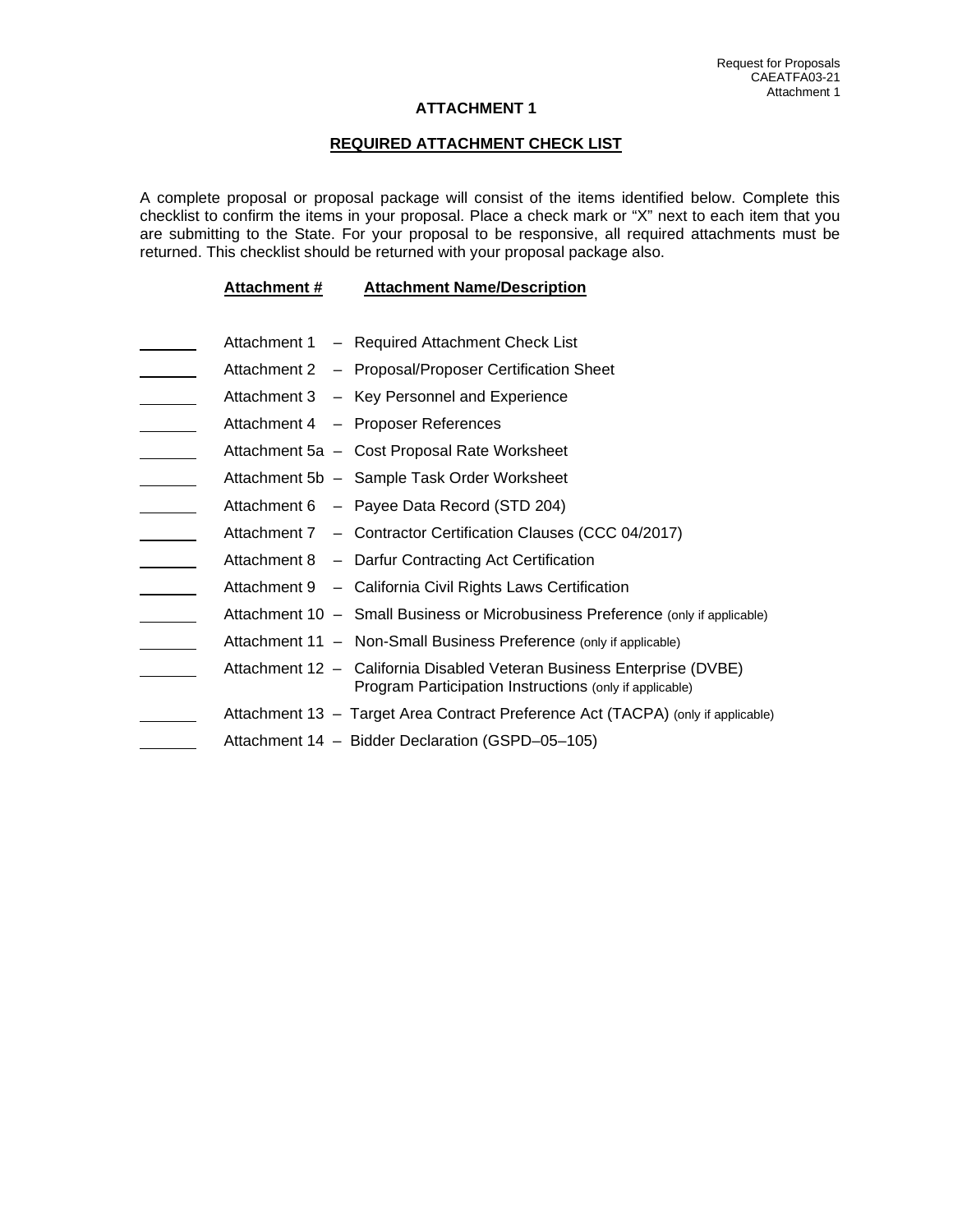#### **PROPOSAL/PROPOSER CERTIFICATION SHEET**

This Proposal/Proposer Certification Sheet must be signed and returned along with all the "required attachments" as an entire package with original signatures. The proposal must be transmitted in a sealed envelope in accordance with RFP instructions.

## **Do not return the RFP nor the "Sample Agreement" at the end of this RFP.**

- A. Place all required attachments behind this certification sheet.
- B. The signature affixed hereon and dated certifies compliance with all the requirements of this proposal document. The signature below authorizes the verification of this certification.

#### **An Unsigned Proposal/Proposer Certification Sheet May Be Cause For Rejection**

| 1. Company Name                                                                                                                                                                                          |                                                                  | 2. Telephone Number           | 2a. Fax Number      |  |  |
|----------------------------------------------------------------------------------------------------------------------------------------------------------------------------------------------------------|------------------------------------------------------------------|-------------------------------|---------------------|--|--|
| 3. Address                                                                                                                                                                                               |                                                                  |                               |                     |  |  |
| Indicate your organization type:<br>4. Sole Proprietorship                                                                                                                                               | Partnership<br>5.1                                               |                               | Corporation<br>6. I |  |  |
| Indicate the applicable employee and/or corporation number:<br>7. Federal Employee ID No. (FEIN)                                                                                                         |                                                                  | 8. California Corporation No. |                     |  |  |
|                                                                                                                                                                                                          | 9. Indicate applicable license and/or certification information: |                               |                     |  |  |
| 11. Title<br>10. Proposer's Name (Print)                                                                                                                                                                 |                                                                  |                               |                     |  |  |
| 12. Signature                                                                                                                                                                                            |                                                                  | 13. Date                      |                     |  |  |
| 14. Are you certified with the Department of General Services, Office of Small Business Certification and<br>Resources (OSBCR) as:                                                                       |                                                                  |                               |                     |  |  |
| a. California Small Business Yes   No  <br>b. Disabled Veteran Business Enterprise Yes No<br>If yes, enter your service code below:<br>If yes, enter certification number:                               |                                                                  |                               |                     |  |  |
| NOTE: Proof of Certification is required to be included if either of the above items is checked "Yes" and will be<br>verified.<br>Date application was submitted to OSBCR, if an application is pending: |                                                                  |                               |                     |  |  |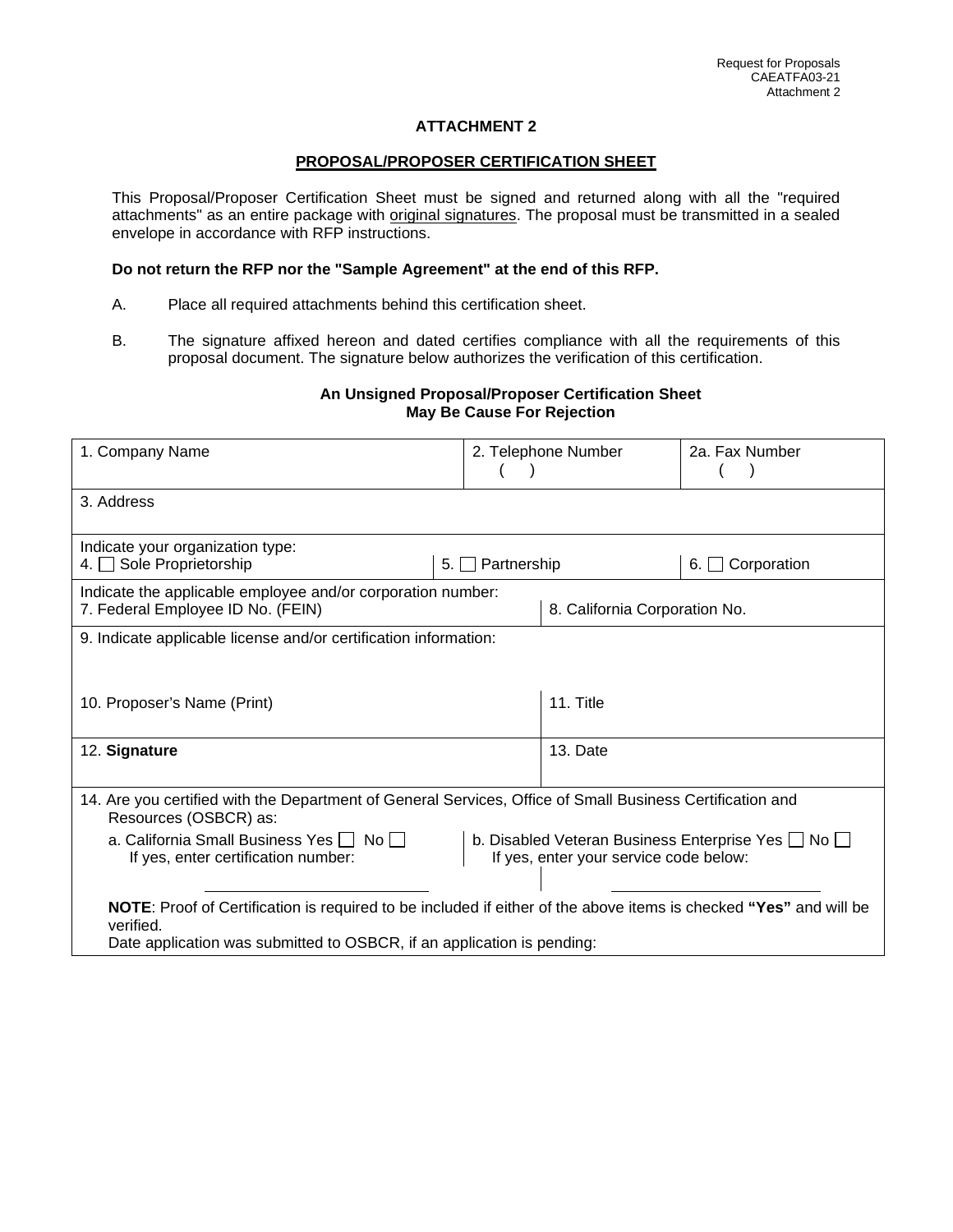# **Completion Instructions for Proposal/Proposer Certification Sheet**

Complete the numbered items on the Proposal/Proposer Certification Sheet by following the instructions below.

| Item<br><b>Numbers</b> | <b>Instructions</b>                                                                                                                                                                                                                                                                                                                                                                                                                          |  |  |  |
|------------------------|----------------------------------------------------------------------------------------------------------------------------------------------------------------------------------------------------------------------------------------------------------------------------------------------------------------------------------------------------------------------------------------------------------------------------------------------|--|--|--|
| 1, 2, 2a, 3            | Must be completed. These items are self-explanatory.                                                                                                                                                                                                                                                                                                                                                                                         |  |  |  |
| 4                      | Check if your firm is a sole proprietorship. A sole proprietorship is a form of business in which<br>one person owns all the assets of the business in contrast to a partnership and corporation. The<br>sole proprietor is solely liable for all the debts of the business.                                                                                                                                                                 |  |  |  |
| 5                      | Check if your firm is a partnership. A partnership is a voluntary agreement between two or<br>more competent persons to place their money, effects, labor, and skill, or some or all of them<br>in lawful commerce or business, with the understanding that there shall be a proportional<br>sharing of the profits and losses between them. An association of two or more persons to<br>carry on, as co-owners, a business for profit.      |  |  |  |
| 6                      | Check if your firm is a corporation. A corporation is an artificial person or legal entity created by<br>or under the authority of the laws of a state or nation, composed, in some rare instances, of a<br>single person and his successors, being the incumbents of a particular office, but ordinarily<br>consisting of an association of numerous individuals.                                                                           |  |  |  |
| $\overline{7}$         | Enter your federal employee tax identification number.                                                                                                                                                                                                                                                                                                                                                                                       |  |  |  |
| 8                      | Enter your corporation number assigned by the California Secretary of State's Office. This<br>information is used for checking if a corporation is in good standing and qualified to conduct<br>business in California.                                                                                                                                                                                                                      |  |  |  |
| 9                      | Complete, if applicable, by indicating the type of license and/or certification that your firm<br>possesses and that is required for the type of services being procured.                                                                                                                                                                                                                                                                    |  |  |  |
| 10, 11,<br>12, 13      | Must be completed. These items are self-explanatory.                                                                                                                                                                                                                                                                                                                                                                                         |  |  |  |
| 14                     | If certified as a California Small Business, place a check in the "yes" box, and enter your<br>certification number on the line. If certified as a Disabled Veterans Business Enterprise, place<br>a check in the "Yes" box and enter your service code on the line. If you are not certified to one<br>or both, place a check in the "No" box. If your certification is pending, enter the date your<br>application was submitted to OSBCR. |  |  |  |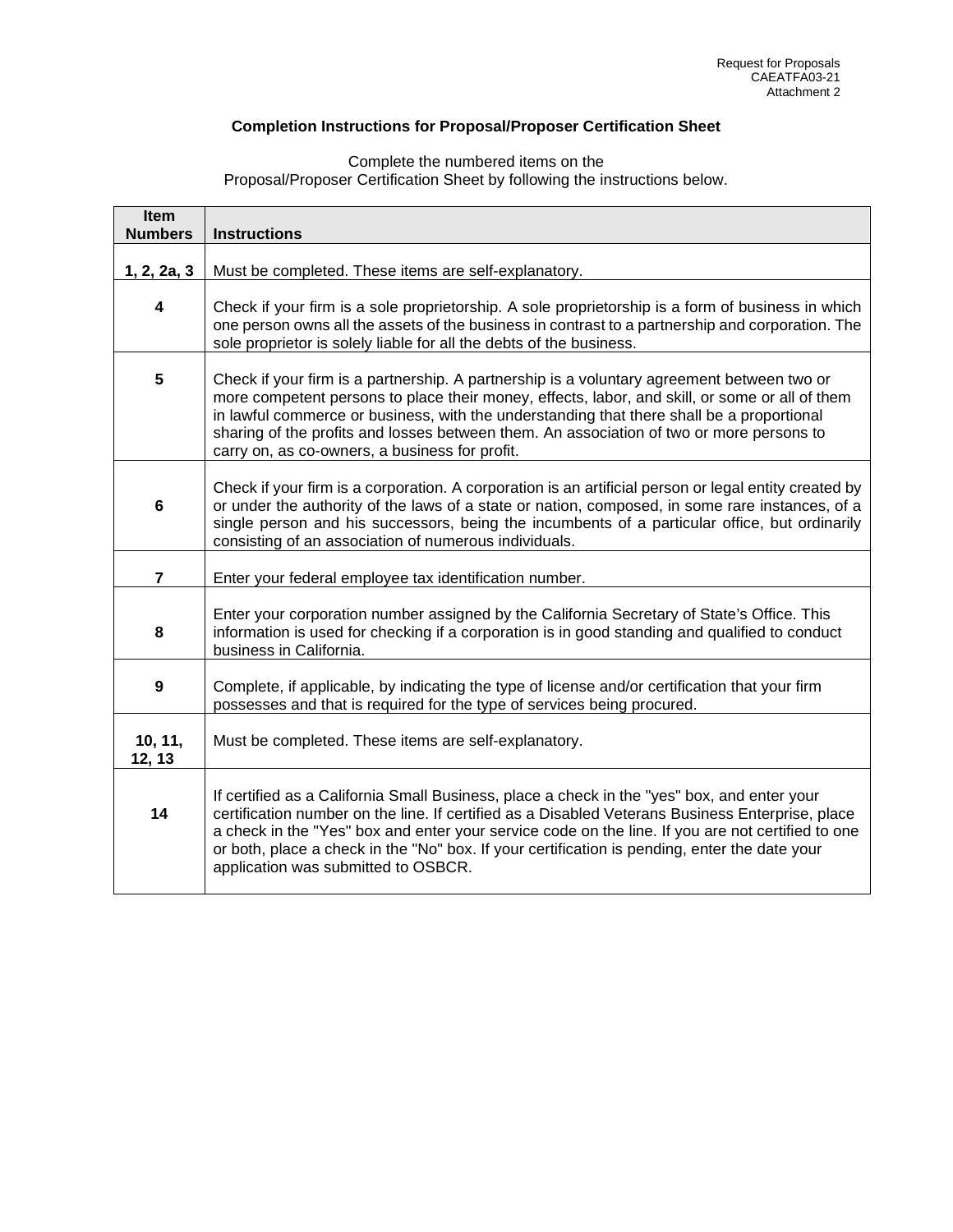# **KEY PERSONNEL & EXPERIENCE**

Complete the following regarding the key personnel (include partners and associates) who will be directly involved in providing the services required under the contemplated Contract.

| Name of Firm:                                                                                                           |                                           |  |  |  |
|-------------------------------------------------------------------------------------------------------------------------|-------------------------------------------|--|--|--|
| Identify Key personnel (include partners, associates, etc.) who will be directly involved in providing the<br>services. |                                           |  |  |  |
| Name:                                                                                                                   | Area of Effort from Scope of Work:        |  |  |  |
| Title:                                                                                                                  | <b>Office Location:</b>                   |  |  |  |
| <b>Phone Number:</b>                                                                                                    | Email:                                    |  |  |  |
| Role:                                                                                                                   |                                           |  |  |  |
| <b>How Long in Current Position?</b>                                                                                    | How Long Employed in Current Firm?        |  |  |  |
| <b>Experience:</b>                                                                                                      |                                           |  |  |  |
|                                                                                                                         |                                           |  |  |  |
|                                                                                                                         |                                           |  |  |  |
|                                                                                                                         |                                           |  |  |  |
| Name of Firm:                                                                                                           |                                           |  |  |  |
| Identify Key personnel (include partners, associates, etc.) who will be directly involved in providing the<br>services. |                                           |  |  |  |
| Name:                                                                                                                   | Area of Effort from Scope of Work:        |  |  |  |
| Title:                                                                                                                  | <b>Office Location:</b>                   |  |  |  |
| <b>Phone Number:</b>                                                                                                    | Email:                                    |  |  |  |
| Role:                                                                                                                   |                                           |  |  |  |
| <b>How Long in Current Position?</b>                                                                                    | <b>How Long Employed in Current Firm?</b> |  |  |  |
| <b>Experience:</b>                                                                                                      |                                           |  |  |  |
|                                                                                                                         |                                           |  |  |  |
|                                                                                                                         |                                           |  |  |  |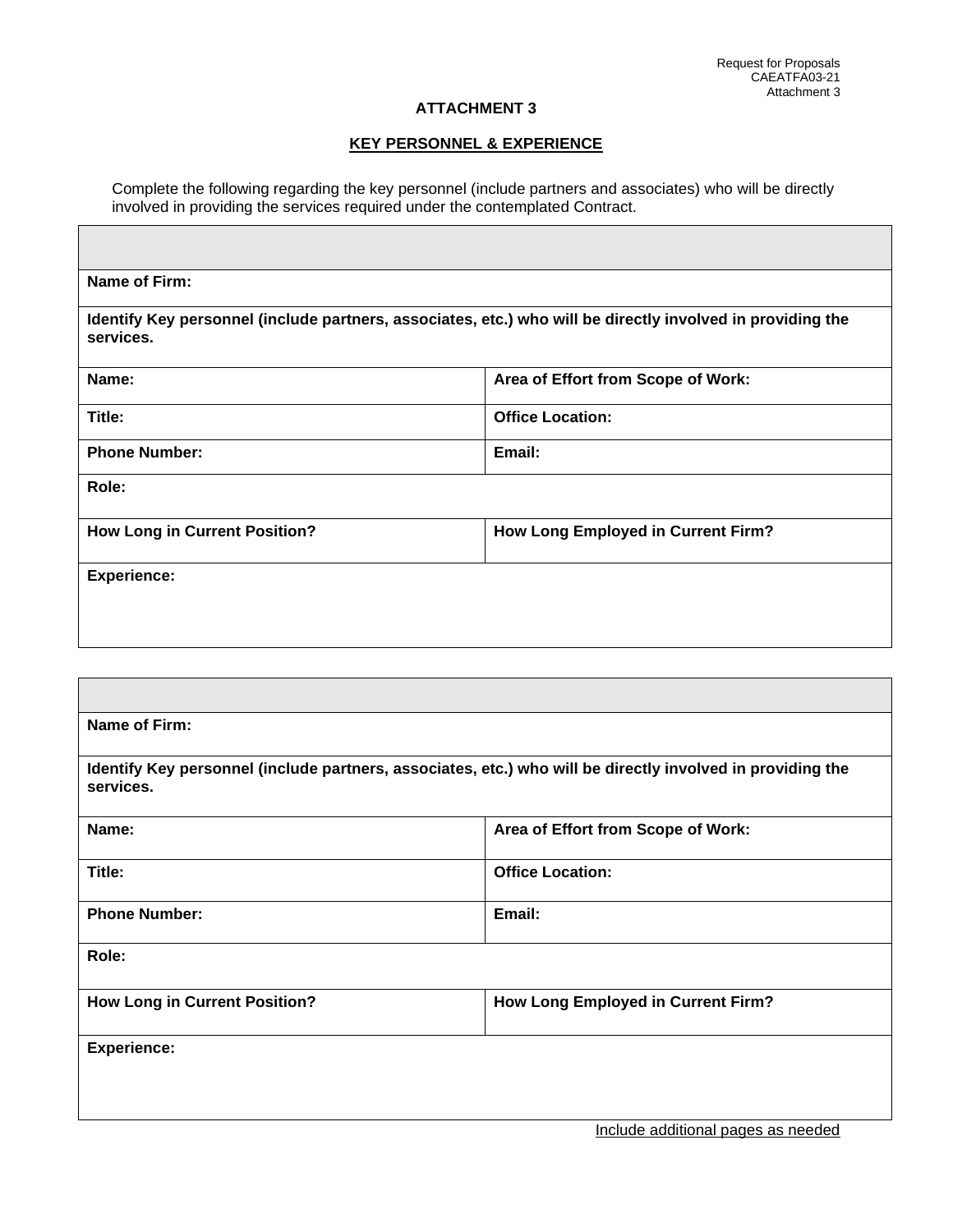## **PROPOSER REFERENCES**

Submission of this attachment is mandatory. Failure to complete and return this attachment with your proposal will cause your proposal to be rejected and deemed nonresponsive.

List below three references for services performed within the last five years, which are similar to the scope of work to be performed in this contract. If three references cannot be provided, please explain why on an attached sheet of paper.

| <b>REFERENCE 1</b>                           |      |                          |          |
|----------------------------------------------|------|--------------------------|----------|
| Name of Firm                                 |      |                          |          |
| <b>Street Address</b>                        | City | <b>State</b>             | Zip Code |
| <b>Contact Person</b>                        |      | <b>Telephone Number</b>  |          |
| Dates of Service                             |      | Value or Cost of Service |          |
| <b>Brief Description of Service Provided</b> |      |                          |          |
|                                              |      |                          |          |
|                                              |      |                          |          |
|                                              |      |                          |          |
|                                              |      |                          |          |
| <b>REFERENCE 2</b>                           |      |                          |          |
| Name of Firm                                 |      |                          |          |
| <b>Street Address</b>                        | City | <b>State</b>             | Zip Code |
| <b>Contact Person</b>                        |      | <b>Telephone Number</b>  |          |
| Dates of Service                             |      | Value or Cost of Service |          |
| <b>Brief Description of Service Provided</b> |      |                          |          |
|                                              |      |                          |          |
|                                              |      |                          |          |

| <b>REFERENCE 3</b>    |      |                          |          |
|-----------------------|------|--------------------------|----------|
| Name of Firm          |      |                          |          |
| <b>Street Address</b> | City | State                    | Zip Code |
| <b>Contact Person</b> |      | <b>Telephone Number</b>  |          |
| Dates of Service      |      | Value or Cost of Service |          |
|                       |      |                          |          |

Brief Description of Service Provided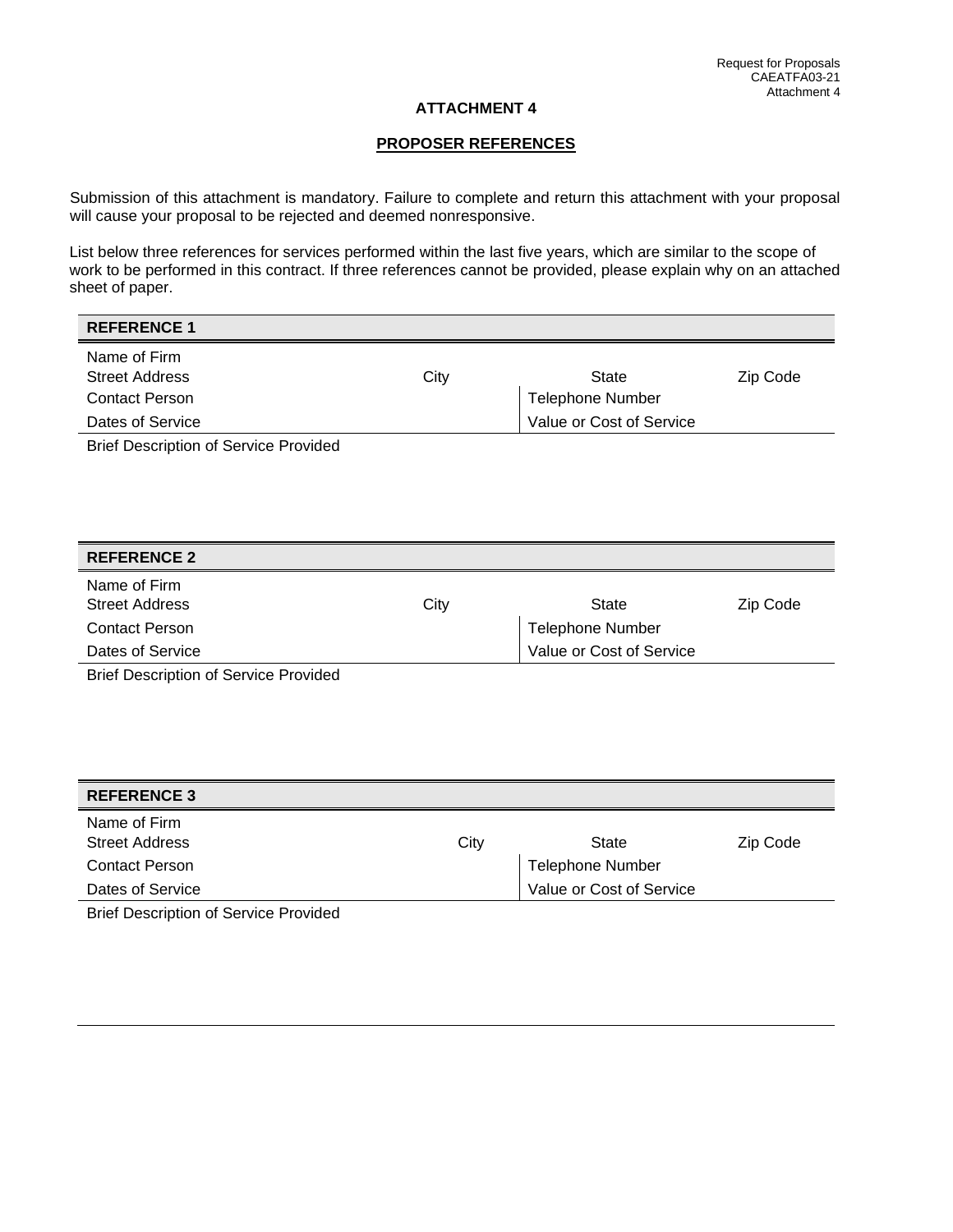## **ATTACHMENT 5a**

# **COST PROPOSAL RATE WORKSHEET**

Responsive proposals must include the firm's proposed hourly rates and miscellaneous expenses expected to be incurred for this Contract as shown in the sample table format provided below:

| <b>Cost for Services</b>                                       |                    |  |  |  |
|----------------------------------------------------------------|--------------------|--|--|--|
| <b>Staff Title</b>                                             | <b>Hourly Rate</b> |  |  |  |
| [Managing Director/Partner]                                    |                    |  |  |  |
| [Associate Director/Partner]                                   |                    |  |  |  |
| [Senior Manager]                                               |                    |  |  |  |
| [Analyst/Consultant]                                           |                    |  |  |  |
| [Assistant]                                                    |                    |  |  |  |
| <b>Miscellaneous</b><br><b>Expenses</b><br><b>Description:</b> |                    |  |  |  |

The total Contract amount may not exceed \$299,999.00 (Two Hundred Ninety-Nine Thousand Nine Hundred Ninety-Nine Dollars) for the Contract term.

The firm shall submit detailed monthly invoices to CAEATFA for review and approval. All deliverables will be consistent with the scope of work described in this RFP. Specific deliverables, responsibilities, and timetables will be established by and between CAEATFA and the Contractor via Task Order, and all Task Orders shall be made a part of the Contract.

Travel Costs. All travel must be pre-approved by the Executive Director. Travel, transportation and per diem expenses shall not exceed the rates payable to State employees; expenses must be itemized and receipts must be attached to invoice.

Anticipated Miscellaneous Expenses. Authorized miscellaneous expenses will be limited to \$50.00 per transaction, including but not limited to, postage, mailing, courier, printing/reproduction costs, etc., unless prior approval is obtained. Please provide basis of estimate for these costs. CAEATFA will not reimburse the printing or copying of electronically received/delivered documents for a firm's in-house use. Miscellaneous expenses must be itemized and receipts must be attached to invoice.

For evaluation purposes, the cost proposal must include the proposer's budget, work plan and work schedule for the Sample Task Order:). Proposals must include anticipated employee hours for both professional and administrative support services to complete the Task Order, and reflect the cost for preparation of reports, analysis, manuals and other printed materials; anticipated travel; and other direct cost expenses.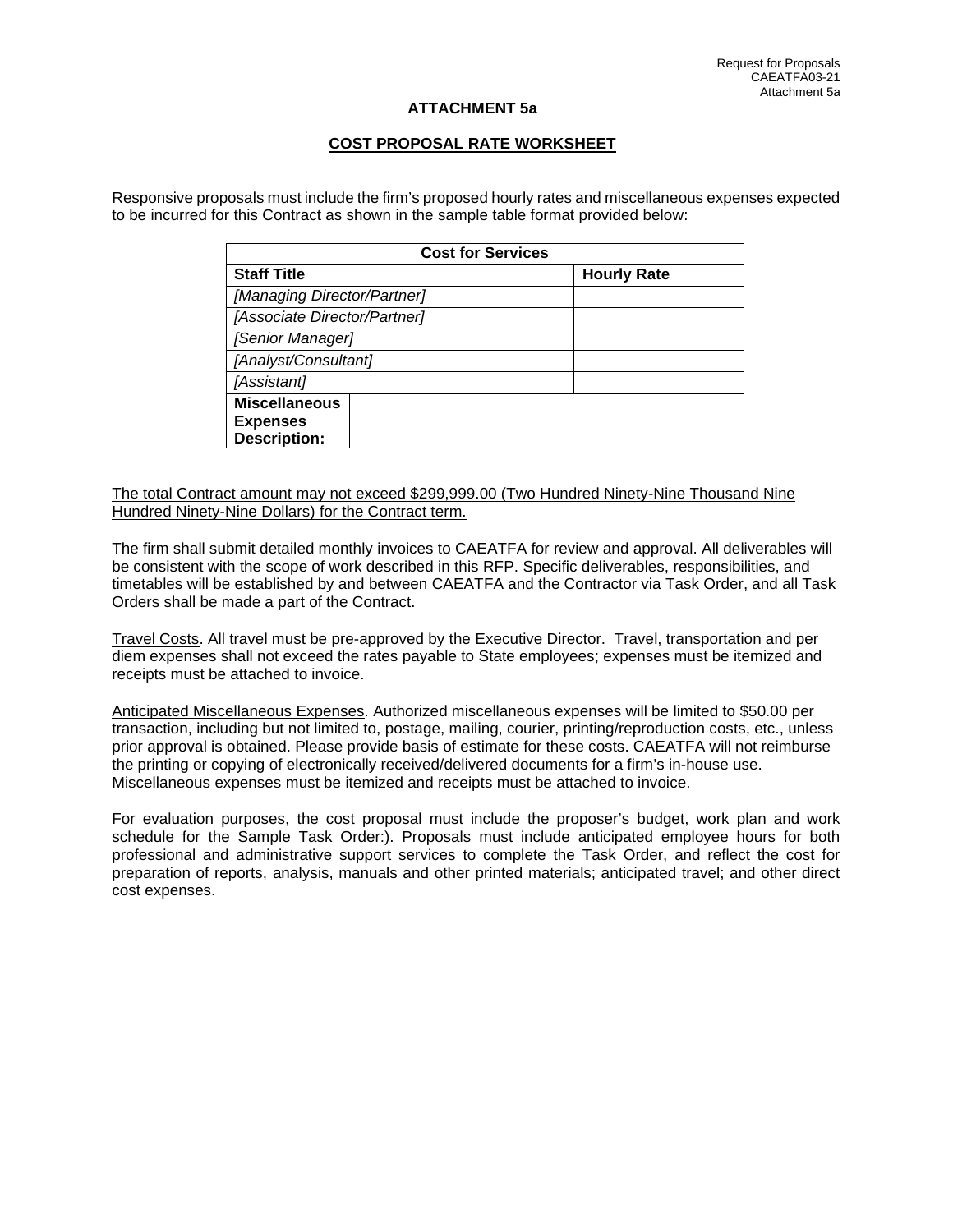## **ATTACHMENT 5b**

#### **SAMPLE TASK ORDER WORKSHEET**

## **[CAEATFA Letterhead]**

[Date]

[Contractor Contact Name and Address]

#### Re: **Contract #CAEATFA03-21 Task Order #SAMPLE: Expansion of eligible measures list to include onsite generation and battery storage**

Dear [Contact Name]:

Thank you for serving as a technical advisor to the California Alternative Energy and Advanced Transportation Financing Authority ("Authority" or "CAEATFA") pursuant to Agreement No. CAEATFA03-21 (the "Contract") dated [Contract Date], between CAEATFA and [Contractor Firm].

Your role as an advisor to the CAEATFA pursuant to the Contract specific to the California Hub for Energy Efficiency Financing (CHEEF) Program will include development and implementation of a list of eligible onsite generation and battery storage measures for the GoGreen Home and GoGreen Business Programs.

Your services under this task order will include:

- Making recommendations on which onsite generation and battery storage technologies should and should not be added to the list of [GoGreen Home](https://www.treasurer.ca.gov/caeatfa/cheef/reel/resources/reel_eeemsList.pdf) and [GoGreen Business](https://www.treasurer.ca.gov/caeatfa/cheef/sblp/resources/esmlist.pdf) eligible measures.
- Soliciting feedback on the proposed measures by hosting a public workshop with CAEATFA staff as well as targeted outreach to key program stakeholders.
- Providing justifications for the inclusion or exclusion of measures based on CAEATFA's stated policy goals as well as any additional requirements (such as above-code requirements, or installation requirements).
- Breaking those technologies into discrete measures with unique IDs to be added to CAEATFA's "Universal Measure Table" workbook. This includes determining which measures are applicable to both the GoGreen Home and GoGreen Business Program and which are unique to one of the Programs and providing clear descriptions and specification requirements.
- Preparing updated eligible measures lists for inclusion on the GoGreen Financing website as well as updated text to include in Program Regulations.

Please submit a work plan for CAEATFA's review and approval, including any assumptions, a budget, a timeline, a list of specific proposed deliverables, the names of all individuals who will work on the project, and estimated reimbursable expenses. Upon CAEATFA's review and approval of your work plan, it will be incorporated into the final task order for invoicing purposes.

In addition, as outlined in the Contract, all travel must be approved by the Executive Director in advance and will be reimbursed at state travel rates.

The fees for your services indicated above will not exceed **[\$\_\_\_\_\_\_\_\_\_\_\_\_ ]** *(Proposal should include firm's estimated maximum cost for completion of the Sample Task Order)* for the period from<br>202 through . 202 ( months). If in the future it appears that you may  $\frac{1}{1}$ , 202 $\frac{1}{2}$  ( $\frac{1}{2}$  months). If in the future it appears that you may need to increase the budget for this task, you must contact us to negotiate any amendments.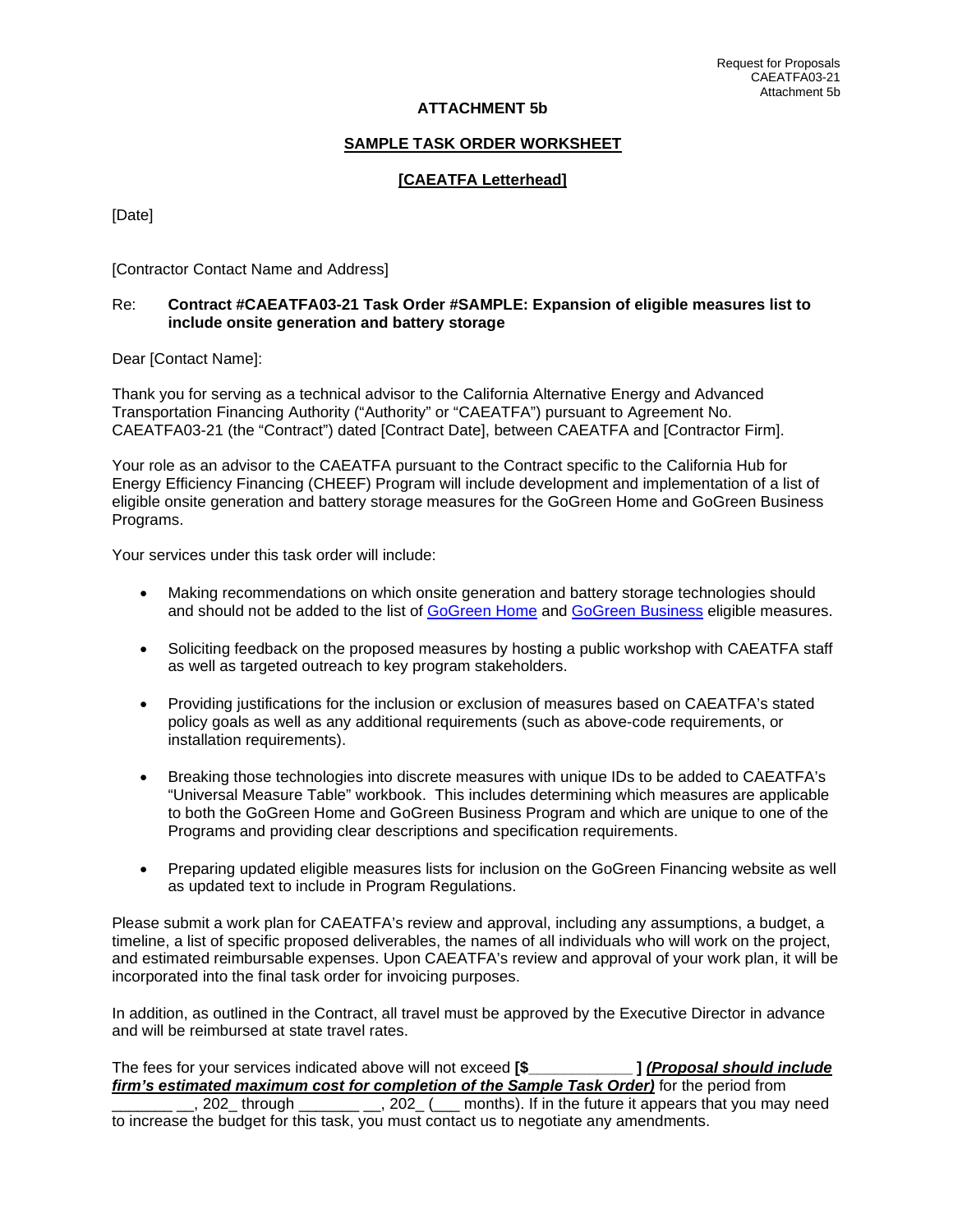We look forward to working with you.

If you have any questions regarding this matter, please don't hesitate to contact me or Miriam Joffe-Block of my staff.

Sincerely,

Derek Chernow Executive Director

\* \* \*

Agreed to this \_\_\_\_\_\_\_\_\_\_\_\_ day of \_\_\_\_\_\_\_\_\_\_\_\_\_\_\_, 202\_

By: **[Contractor Firm]**

**Signature** 

Printed Name, Title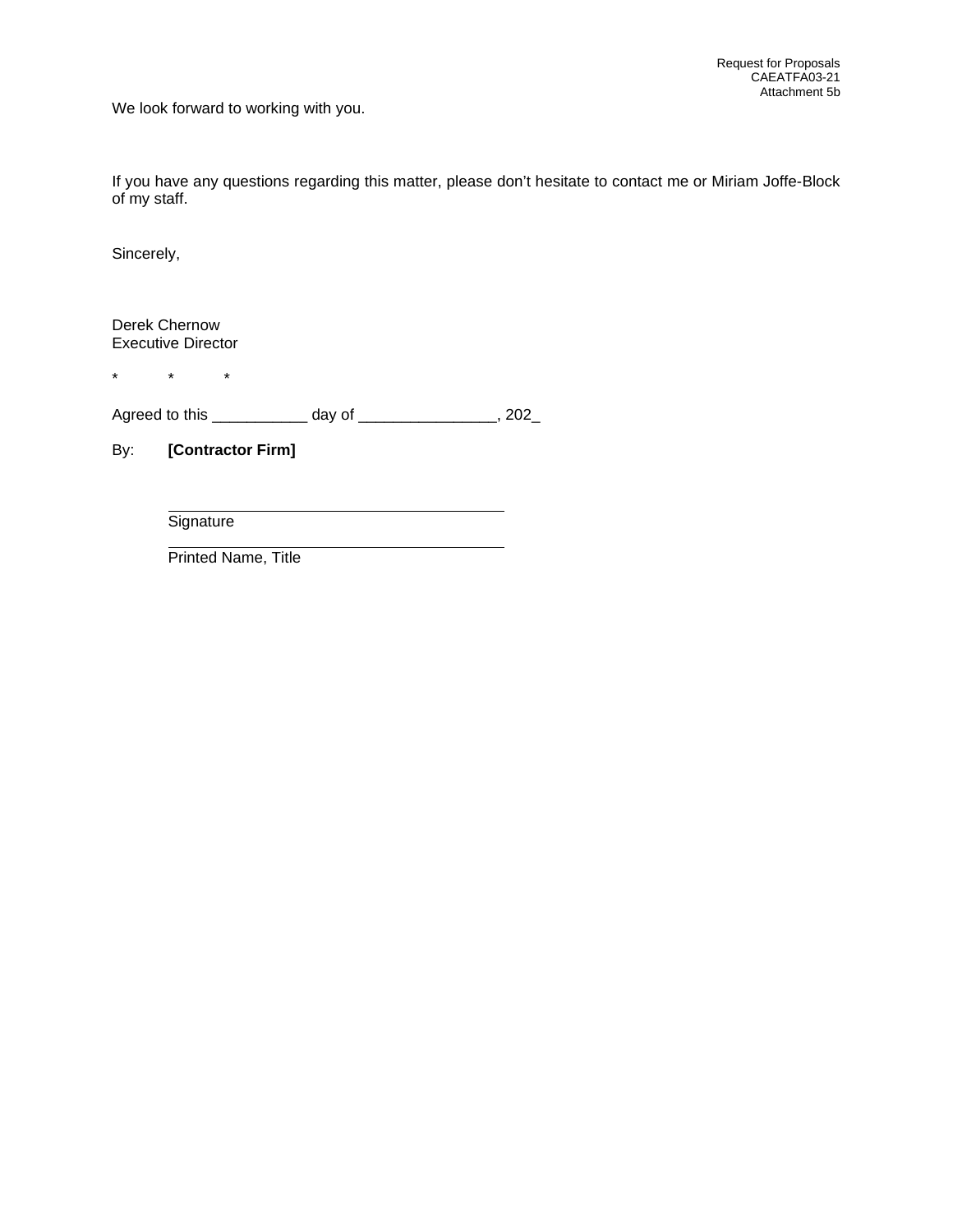# **SAMPLE TASK ORDER WORKSHEET**

**[Proposer Letterhead]** 

**TASK ORDER NO. \_\_\_ WORK PLAN**

**Work plan and list of Deliverables (to be completed by Proposer):**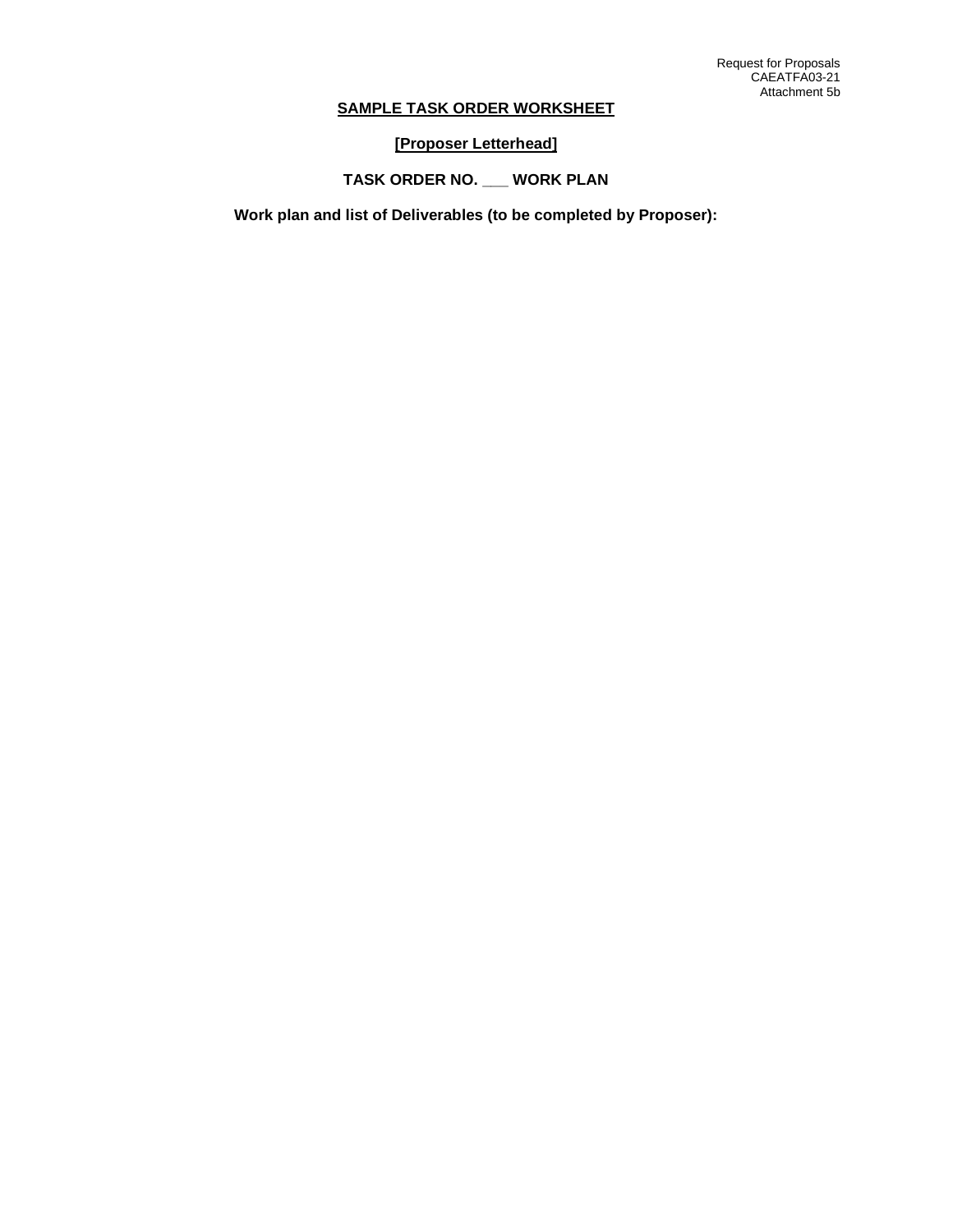# **Anticipated Hours**

Deliverables will be achieved according to the following anticipated staff work:

| <b>Deliverable</b><br><b>Number</b> | <b>Task</b> | Personnel<br>Level | Hourly<br>Rate | <b>Anticipated</b><br><b>Number of</b><br><b>Hours</b> |
|-------------------------------------|-------------|--------------------|----------------|--------------------------------------------------------|
|                                     |             |                    |                |                                                        |
|                                     |             |                    |                |                                                        |
|                                     |             |                    |                |                                                        |
|                                     |             |                    |                |                                                        |
|                                     |             |                    |                |                                                        |
|                                     |             |                    |                |                                                        |
|                                     |             |                    |                |                                                        |
|                                     |             |                    |                |                                                        |

# **Names and Titles of Key Personnel**

The following individuals will participate in the project tasks identified in the Work Plan:

| <b>Name</b> | <b>Title</b> | Level |
|-------------|--------------|-------|
|             |              |       |
|             |              |       |
|             |              |       |
|             |              |       |
|             |              |       |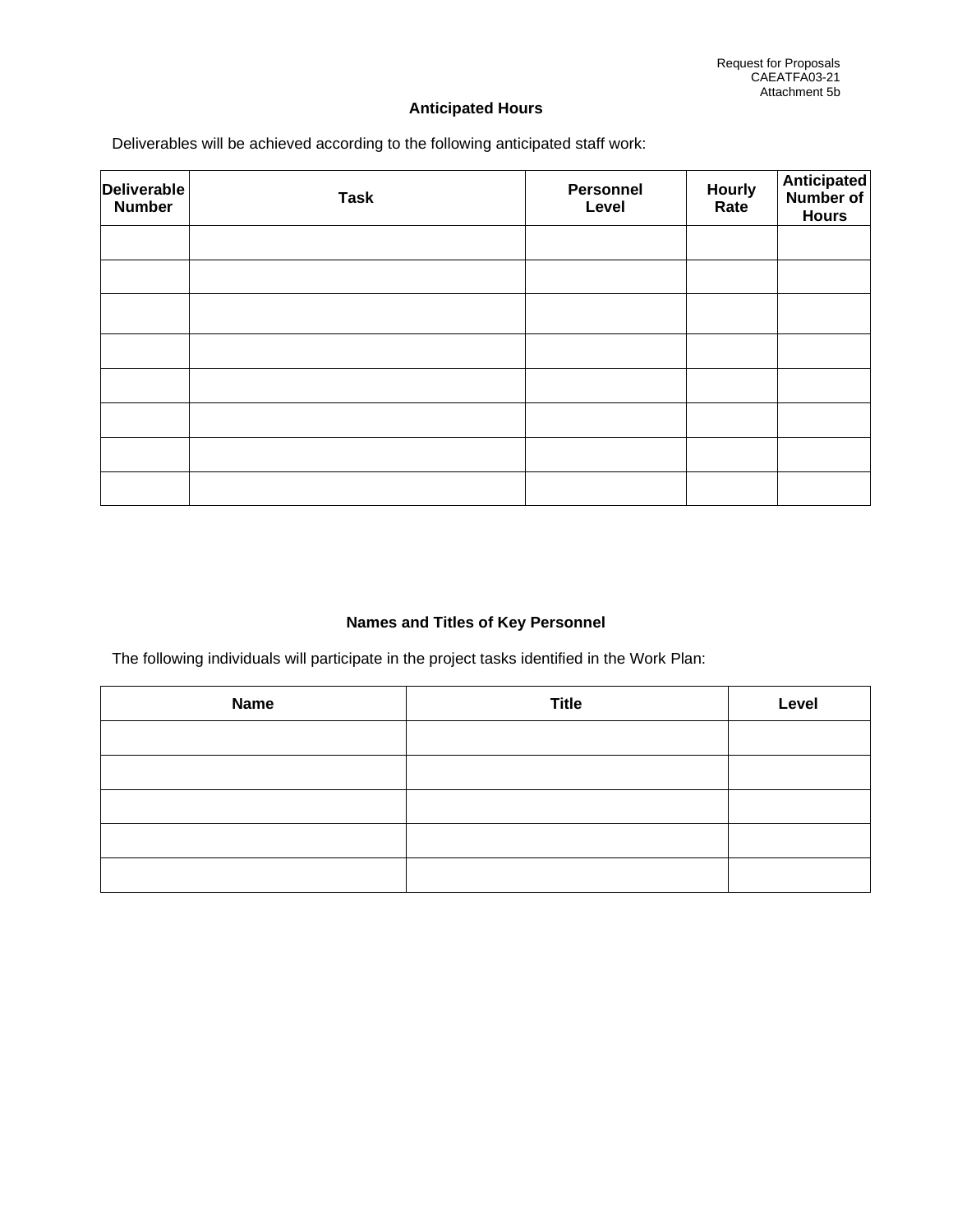# **Budget**  (including estimated reimbursable expenses)

| <b>Personnel Title and Level</b> | <b>Total Hours</b> | <b>Hourly Rate</b> | Cost |
|----------------------------------|--------------------|--------------------|------|
|                                  |                    |                    |      |
|                                  |                    |                    |      |
|                                  |                    |                    |      |
|                                  |                    |                    |      |
|                                  |                    |                    |      |
|                                  |                    |                    |      |
|                                  |                    |                    |      |
|                                  |                    |                    |      |

**Sub-Total Personnel Work Cost: \$ \_\_\_\_\_\_\_\_\_**

# **Expenses**

| Travel (billed at current State rates) |                                 |  |
|----------------------------------------|---------------------------------|--|
| Misc. (billed at actual cost)          |                                 |  |
|                                        | <b>Sub-Total Expenses:</b>      |  |
|                                        | <b>Estimated Project Total:</b> |  |

# **CAEATFA's Approval of Work Plan**

| I<br>۰, |  |
|---------|--|

[Printed Name] [Title]

**By:** Date: <u>Date: 2008 Partner Press, 2008 Partner Press, 2008 Partner Press, 2008</u>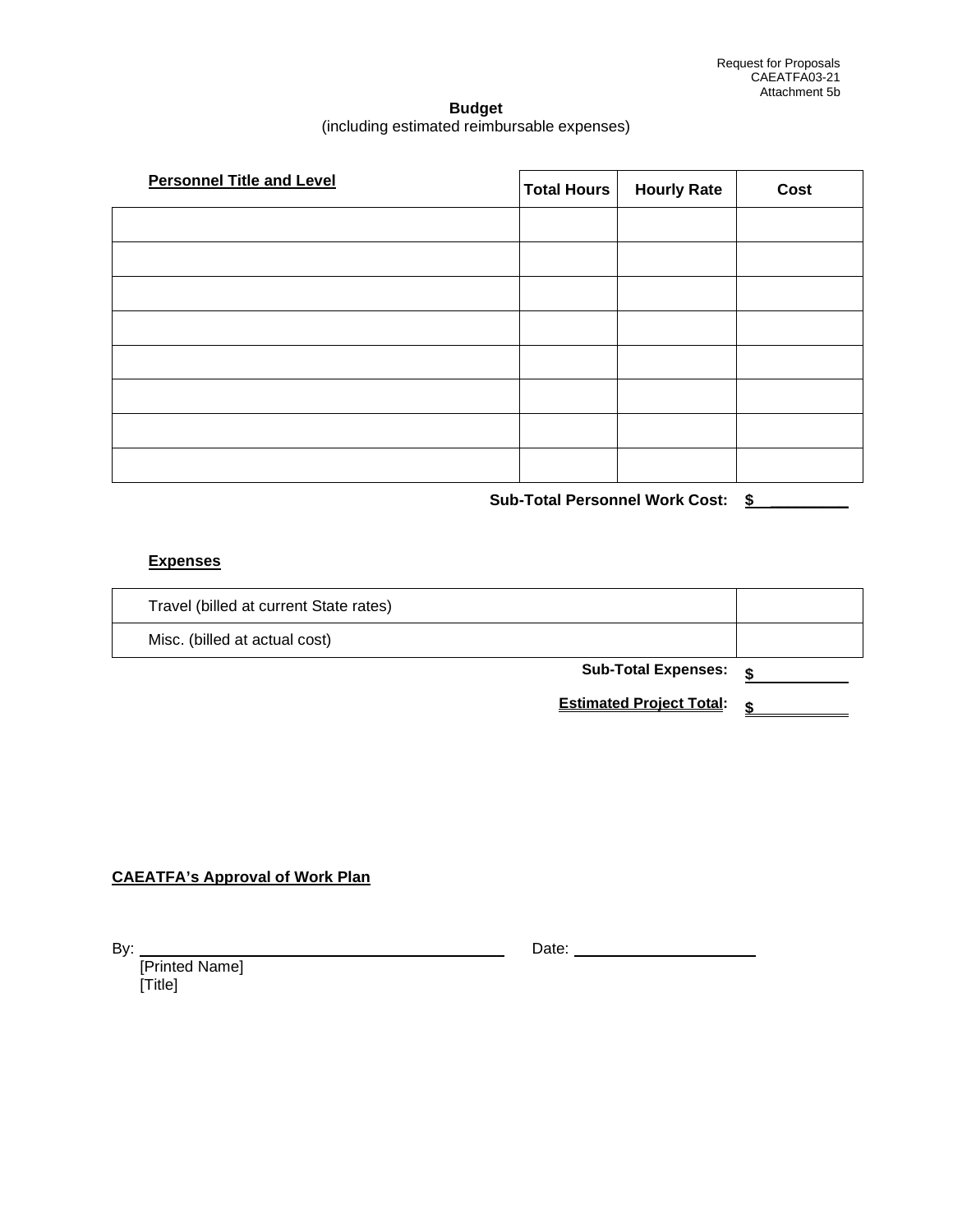# **PAYEE DATA RECORD (STD. 204)**

Contractor must provide a taxpayer identification number (TIN) that has been assigned by the Federal Government. The TIN is entered on the Payee Data Record (Std. 204) and retained in our accounting department.

Click here to access the Payee Data Record (Std. 204) form:

<http://www.documents.dgs.ca.gov/dgs/fmc/pdf/std204.pdf>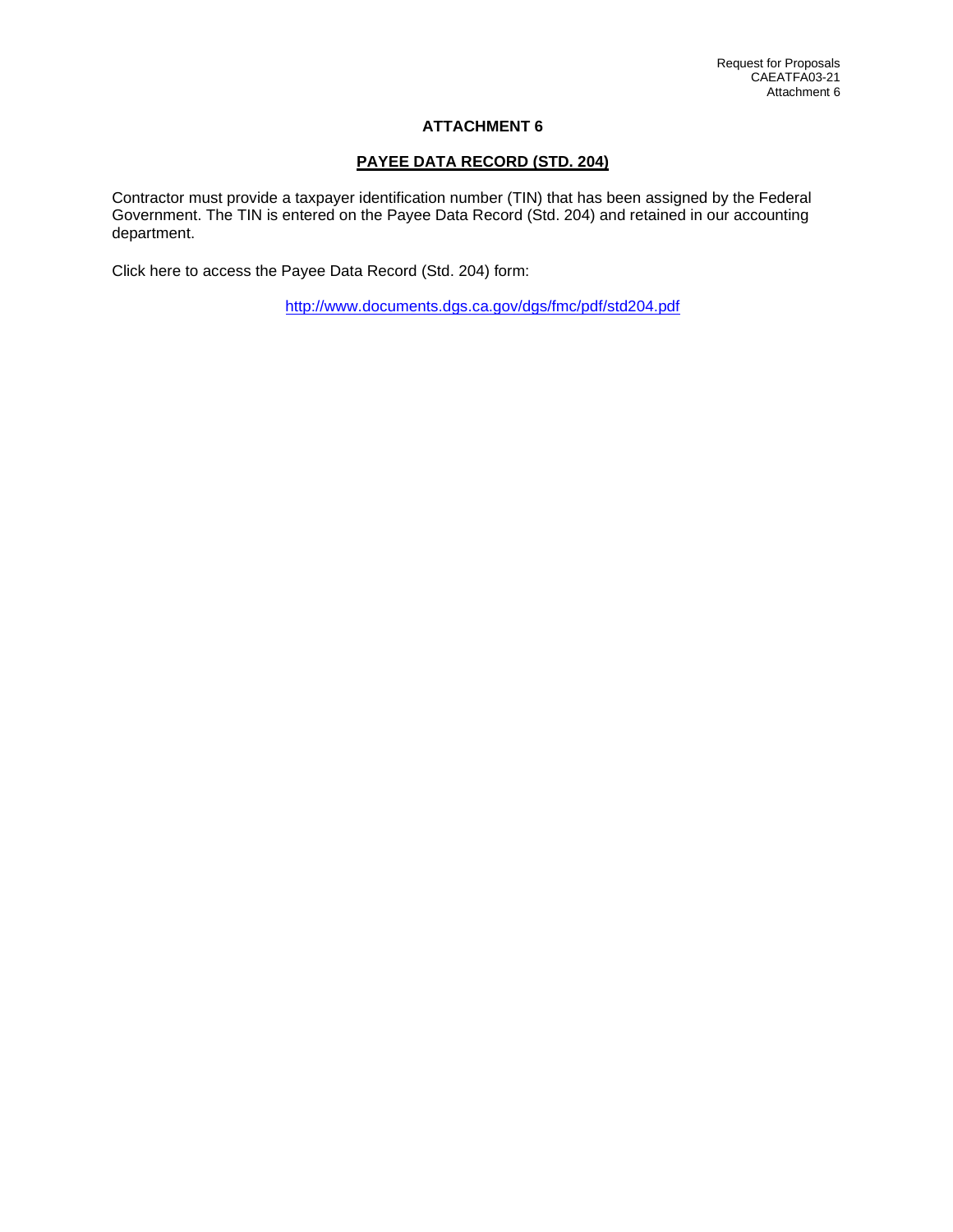# **CONTRACTOR CERTIFICATION CLAUSES (CCC 04/2017)**

#### **CERTIFICATION**

I, the official named below, CERTIFY UNDER PENALTY OF PERJURY that I am duly authorized to legally bind the prospective Contractor to the clause(s) listed below. This certification is made under the laws of the State of California.

| Contractor/Proposer Firm Name (Printed)  |                           | Federal ID Number |
|------------------------------------------|---------------------------|-------------------|
| By (Authorized Signature)                |                           |                   |
| Printed Name and Title of Person Signing |                           |                   |
| Date Executed                            | Executed in the County of |                   |

# CONTRACTOR CERTIFICATION CLAUSES

1. STATEMENT OF COMPLIANCE: Contractor has, unless exempted, complied with the nondiscrimination program requirements. (Gov. Code §12990 (a-f) and CCR, Title 2, Section 11102) (Not applicable to public entities.)

2. DRUG-FREE WORKPLACE REQUIREMENTS: Contractor will comply with the requirements of the Drug-Free Workplace Act of 1990 and will provide a drug-free workplace by taking the following actions:

a. Publish a statement notifying employees that unlawful manufacture, distribution, dispensation, possession or use of a controlled substance is prohibited and specifying actions to be taken against employees for violations.

b. Establish a Drug-Free Awareness Program to inform employees about:

- 1) the dangers of drug abuse in the workplace;
- 2) the person's or organization's policy of maintaining a drug-free workplace;
- 3) any available counseling, rehabilitation and employee assistance programs; and,
- 4) penalties that may be imposed upon employees for drug abuse violations.

c. Every employee who works on the proposed Agreement will:

- 1) receive a copy of the company's drug-free workplace policy statement; and,
- 2) agree to abide by the terms of the company's statement as a condition of employment on the Agreement.

Failure to comply with these requirements may result in suspension of payments under the Agreement or termination of the Agreement or both and Contractor may be ineligible for award of any future State agreements if the department determines that any of the following has occurred: the Contractor has made false certification, or violated the certification by failing to carry out the requirements as noted above. (Gov. Code §8350 et seq.)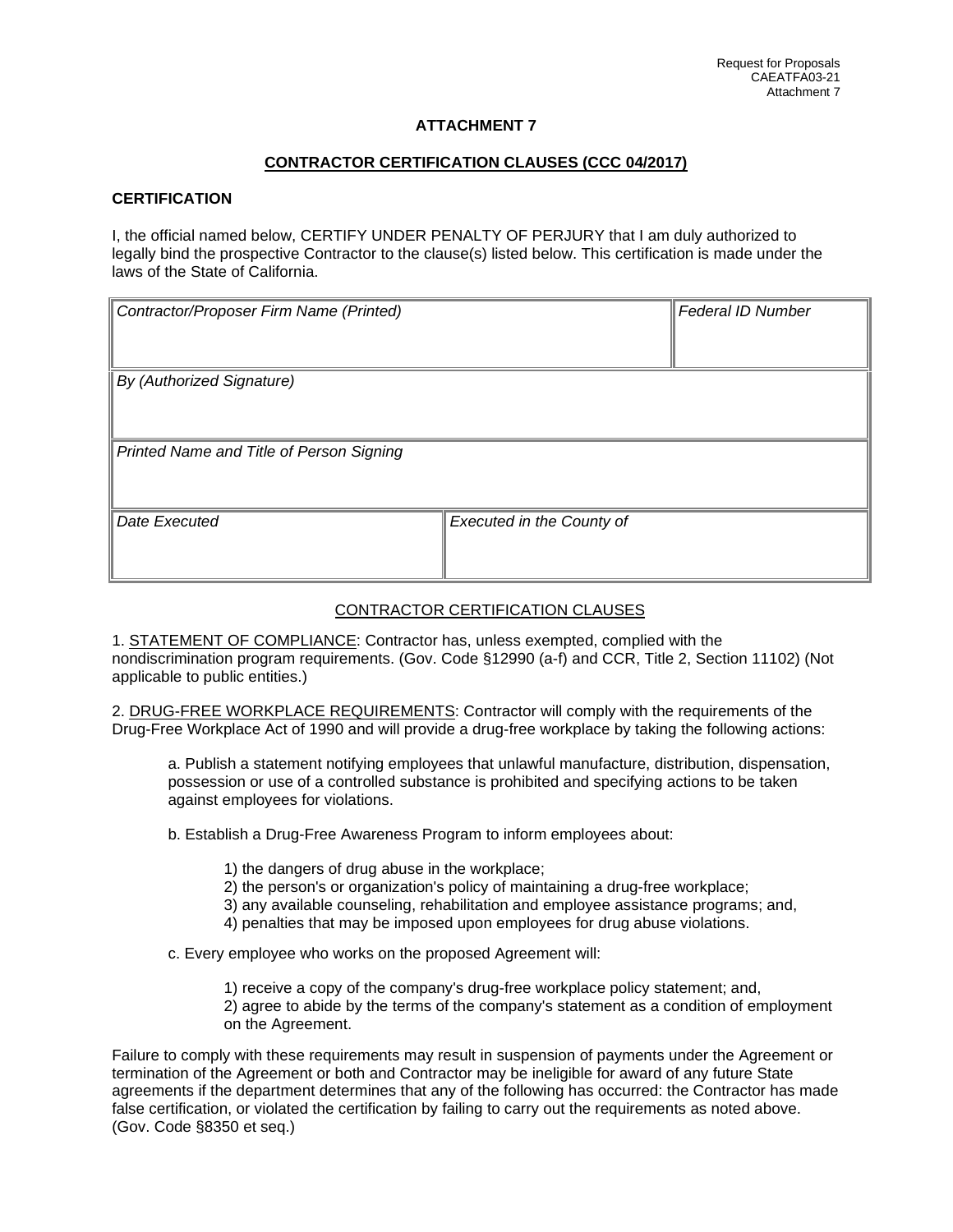3. NATIONAL LABOR RELATIONS BOARD CERTIFICATION: Contractor certifies that no more than one (1) final unappealable finding of contempt of court by a Federal court has been issued against Contractor within the immediately preceding two-year period because of Contractor's failure to comply with an order of a Federal court, which orders Contractor to comply with an order of the National Labor Relations Board. (Pub. Contract Code §10296) (Not applicable to public entities.)

4. CONTRACTS FOR LEGAL SERVICES \$50,000 OR MORE- PRO BONO REQUIREMENT: Contractor hereby certifies that Contractor will comply with the requirements of Section 6072 of the Business and Professions Code, effective January 1, 2003.

Contractor agrees to make a good faith effort to provide a minimum number of hours of pro bono legal services during each year of the contract equal to the lessor of 30 multiplied by the number of full time attorneys in the firm's offices in the State, with the number of hours prorated on an actual day basis for any contract period of less than a full year or 10% of its contract with the State.

Failure to make a good faith effort may be cause for non-renewal of a state contract for legal services, and may be taken into account when determining the award of future contracts with the State for legal services.

5. EXPATRIATE CORPORATIONS: Contractor hereby declares that it is not an expatriate corporation or subsidiary of an expatriate corporation within the meaning of Public Contract Code Section 10286 and 10286.1, and is eligible to contract with the State of California.

#### 6. SWEATFREE CODE OF CONDUCT:

a. All Contractors contracting for the procurement or laundering of apparel, garments or corresponding accessories, or the procurement of equipment, materials, or supplies, other than procurement related to a public works contract, declare under penalty of perjury that no apparel, garments or corresponding accessories, equipment, materials, or supplies furnished to the state pursuant to the contract have been laundered or produced in whole or in part by sweatshop labor, forced labor, convict labor, indentured labor under penal sanction, abusive forms of child labor or exploitation of children in sweatshop labor, or with the benefit of sweatshop labor, forced labor, convict labor, indentured labor under penal sanction, abusive forms of child labor or exploitation of children in sweatshop labor. The contractor further declares under penalty of perjury that they adhere to the Sweatfree Code of Conduct as set forth on the California Department of Industrial Relations website located at [www.dir.ca.gov,](http://www.dir.ca.gov/) and Public Contract Code Section 6108.

b. The contractor agrees to cooperate fully in providing reasonable access to the contractor's records, documents, agents or employees, or premises if reasonably required by authorized officials of the contracting agency, the Department of Industrial Relations, or the Department of Justice to determine the contractor's compliance with the requirements under paragraph (a).

7. DOMESTIC PARTNERS: For contracts of \$100,000 or more, Contractor certifies that Contractor is in compliance with Public Contract Code section 10295.3.

8. GENDER IDENTITY: For contracts of \$100,000 or more, Contractor certifies that Contractor is in compliance with Public Contract Code section 10295.35.

#### **DOING BUSINESS WITH THE STATE OF CALIFORNIA**

The following laws apply to persons or entities doing business with the State of California.

1. CONFLICT OF INTEREST: Contractor needs to be aware of the following provisions regarding current or former state employees. If Contractor has any questions on the status of any person rendering services or involved with the Agreement, the awarding agency must be contacted immediately for clarification.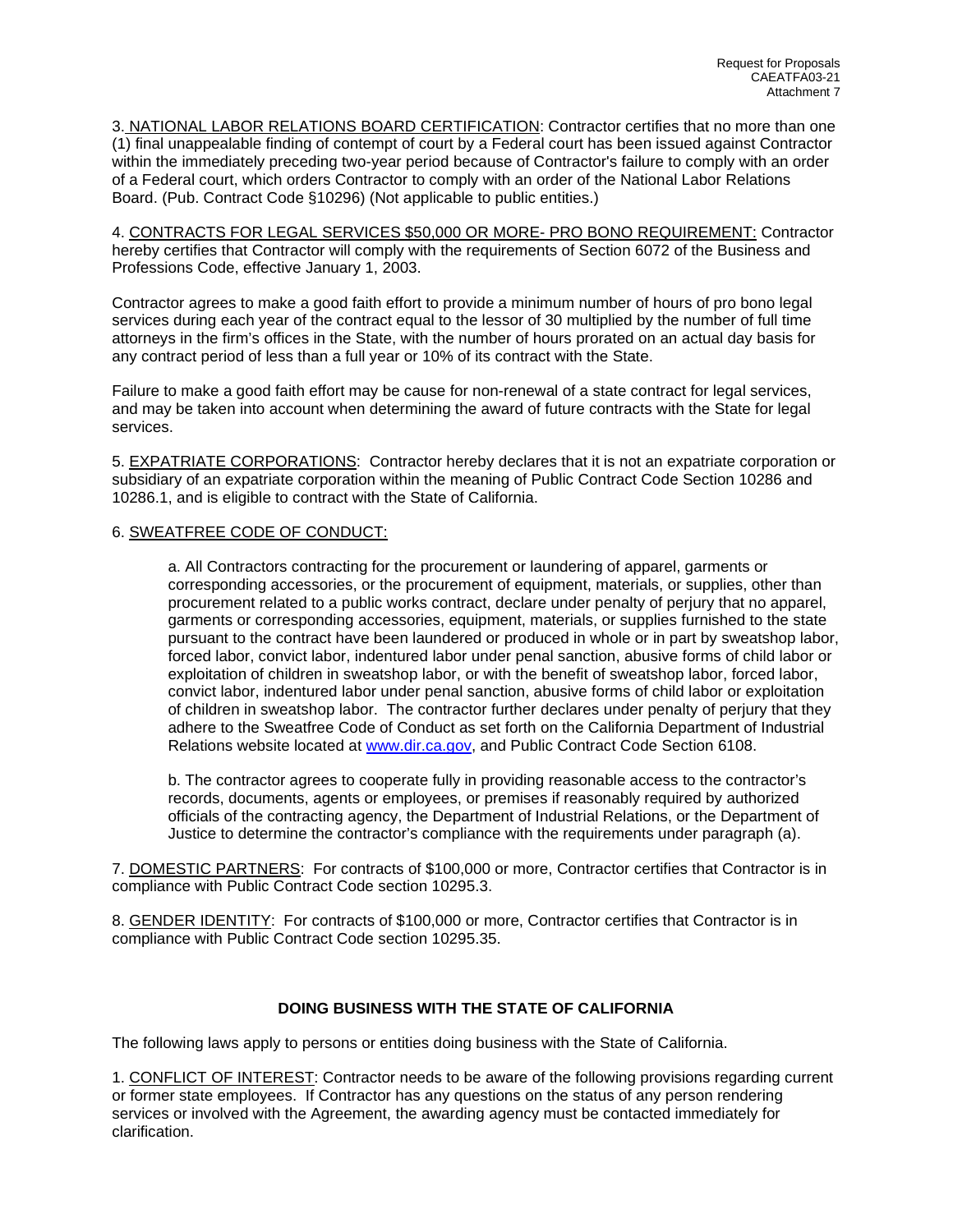Current State Employees (Pub. Contract Code §10410):

1). No officer or employee shall engage in any employment, activity or enterprise from which the officer or employee receives compensation or has a financial interest and which is sponsored or funded by any state agency, unless the employment, activity or enterprise is required as a condition of regular state employment.

2). No officer or employee shall contract on his or her own behalf as an independent contractor with any state agency to provide goods or services.

Former State Employees (Pub. Contract Code §10411):

1). For the two-year period from the date he or she left state employment, no former state officer or employee may enter into a contract in which he or she engaged in any of the negotiations, transactions, planning, arrangements or any part of the decision-making process relevant to the contract while employed in any capacity by any state agency.

2). For the twelve-month period from the date he or she left state employment, no former state officer or employee may enter into a contract with any state agency if he or she was employed by that state agency in a policy-making position in the same general subject area as the proposed contract within the 12-month period prior to his or her leaving state service.

If Contractor violates any provisions of above paragraphs, such action by Contractor shall render this Agreement void. (Pub. Contract Code §10420)

Members of boards and commissions are exempt from this section if they do not receive payment other than payment of each meeting of the board or commission, payment for preparatory time and payment for per diem. (Pub. Contract Code §10430 (e))

2. LABOR CODE/WORKERS' COMPENSATION: Contractor needs to be aware of the provisions which require every employer to be insured against liability for Worker's Compensation or to undertake selfinsurance in accordance with the provisions, and Contractor affirms to comply with such provisions before commencing the performance of the work of this Agreement. (Labor Code Section 3700)

3. AMERICANS WITH DISABILITIES ACT: Contractor assures the State that it complies with the Americans with Disabilities Act (ADA) of 1990, which prohibits discrimination on the basis of disability, as well as all applicable regulations and guidelines issued pursuant to the ADA. (42 U.S.C. 12101 et seq.)

4. CONTRACTOR NAME CHANGE: An amendment is required to change the Contractor's name as listed on this Agreement. Upon receipt of legal documentation of the name change the State will process the amendment. Payment of invoices presented with a new name cannot be paid prior to approval of said amendment.

#### 5. CORPORATE QUALIFICATIONS TO DO BUSINESS IN CALIFORNIA:

a. When agreements are to be performed in the state by corporations, the contracting agencies will be verifying that the contractor is currently qualified to do business in California in order to ensure that all obligations due to the state are fulfilled.

b. "Doing business" is defined in R&TC Section 23101 as actively engaging in any transaction for the purpose of financial or pecuniary gain or profit. Although there are some statutory exceptions to taxation, rarely will a corporate contractor performing within the state not be subject to the franchise tax.

c. Both domestic and foreign corporations (those incorporated outside of California) must be in good standing in order to be qualified to do business in California. Agencies will determine whether a corporation is in good standing by calling the Office of the Secretary of State.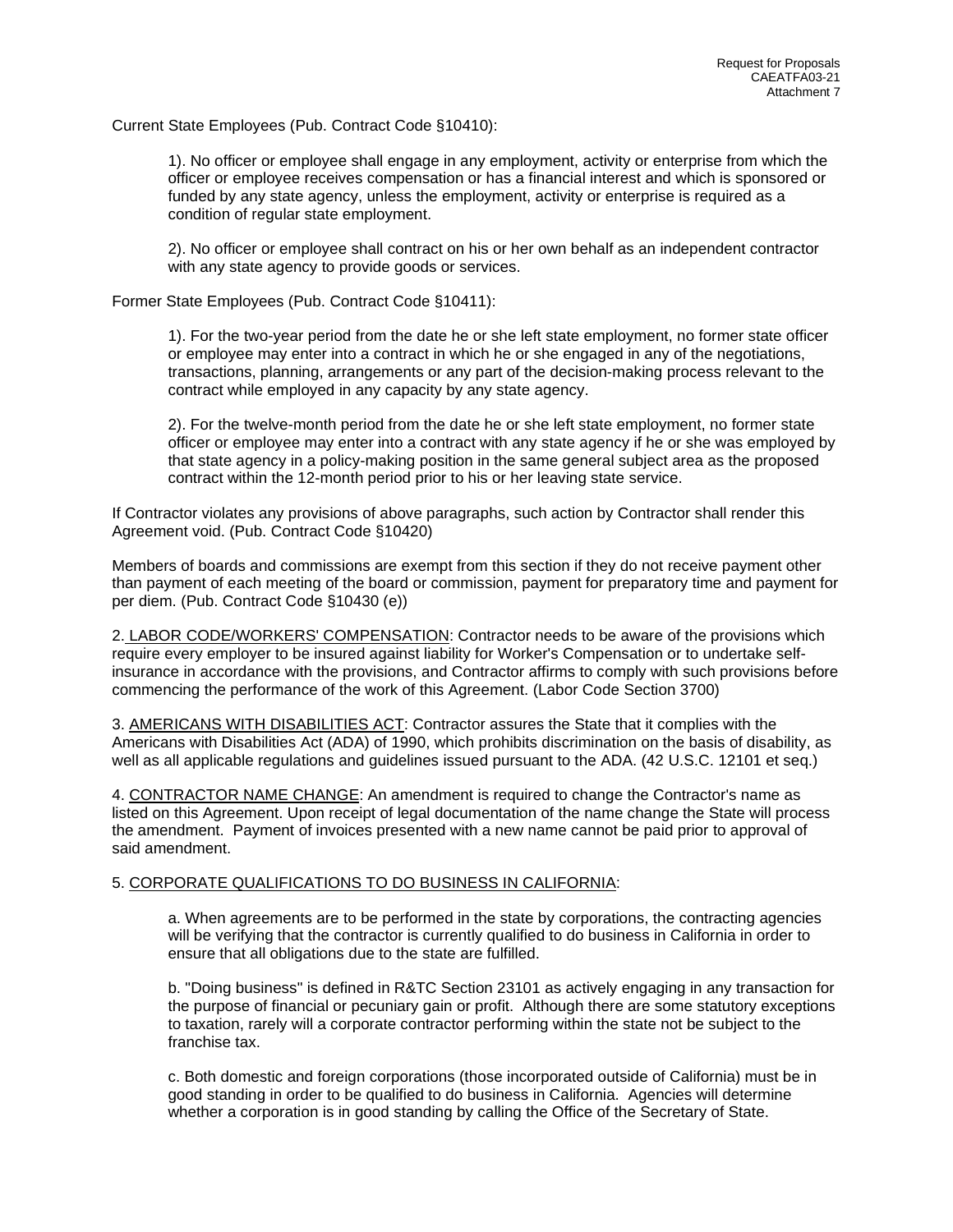6. RESOLUTION: A county, city, district, or other local public body must provide the State with a copy of a resolution, order, motion, or ordinance of the local governing body which by law has authority to enter into an agreement, authorizing execution of the agreement.

7. AIR OR WATER POLLUTION VIOLATION: Under the State laws, the Contractor shall not be*:* (1) in violation of any order or resolution not subject to review promulgated by the State Air Resources Board or an air pollution control district; (2) subject to cease and desist order not subject to review issued pursuant to Section 13301 of the Water Code for violation of waste discharge requirements or discharge prohibitions; or (3) finally determined to be in violation of provisions of federal law relating to air or water pollution.

8. PAYEE DATA RECORD FORM STD. 204: This form must be completed by all contractors that are not another state agency or other governmental entity.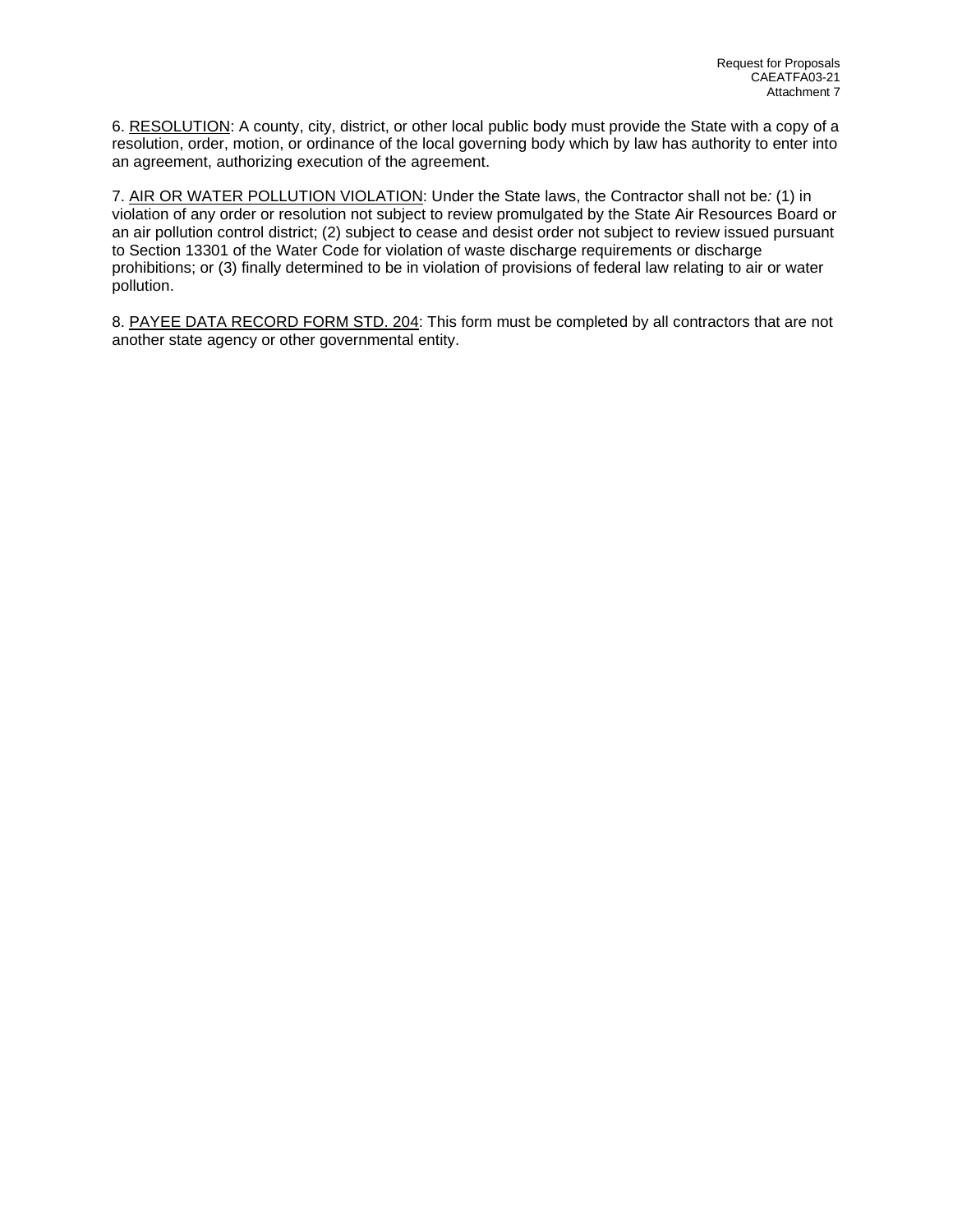## **DARFUR CONTRACTING ACT CERTIFICATION**

Pursuant to Public Contract Code section 10478, if a proposer currently or within the previous three years has had business activities or other operations outside of the United States, it must certify that it is not a "scrutinized" company as defined in Public Contract Code section 10476.

Therefore, to be eligible to submit a proposal, please insert your company name and Federal ID Number and complete only **one** of the following three paragraphs (via initials for Paragraph # 1 or Paragraph # 2, or via initials and certification for Paragraph # 3):

| Company/Vendor Name (Printed)                                    | Federal ID Number |
|------------------------------------------------------------------|-------------------|
|                                                                  |                   |
| Printed Name and Title of Person Initialing (for Options 1 or 2) |                   |
|                                                                  |                   |
|                                                                  |                   |

- 1. \_\_\_\_\_ We do not currently have, and have not had within the previous three years, business activities or other operations outside of the United States. **OR**
- 2. \_\_\_\_\_ We are a scrutinized company as defined in Public Contract Code section 10476, but we have received written permission from the Department of General Services (DGS) to submit a proposal pursuant to Public Contract Code section 10477(b). A copy of the written permission from DGS is included with our proposal.

#### **OR**

| 3. |                 | We currently have, or we have had within the previous three years,    |
|----|-----------------|-----------------------------------------------------------------------|
|    | <b>Initials</b> | business activities or other operations outside of the United States, |
|    | + certification | but we certify below that we are not a scrutinized company            |
|    | below           | as defined in Public Contract Code section 10476.                     |

## **CERTIFICATION for Paragraph # 3.**

I, the official named below, CERTIFY UNDER PENALTY OF PERJURY that I am duly authorized to legally bind the prospective proposer to the clause listed above in Paragraph # 3. This certification is made under the laws of the State of California.

| <b>By (Authorized Signature)</b>         |                                     |
|------------------------------------------|-------------------------------------|
| Printed Name and Title of Person Signing |                                     |
| Date Executed                            | Executed in the County and State of |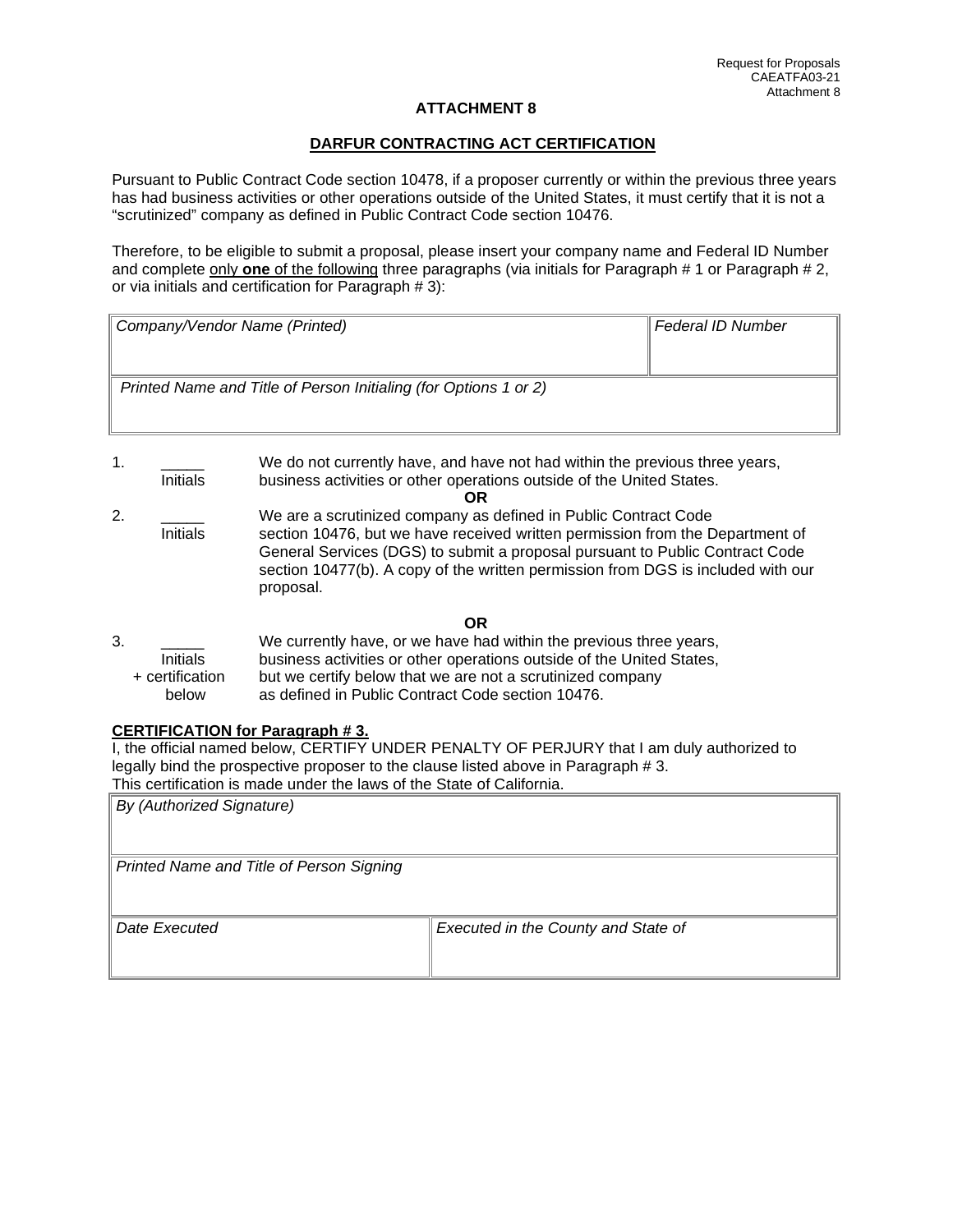#### **CALIFORNIA CIVIL RIGHTS LAWS CERTIFICATION**

Pursuant to Public Contract Code section 2010, if a proposer executes or renews a contract over \$100,000 on or after January 1, 2017, the proposer hereby certifies compliance with the following:

- 1. CALIFORNIA CIVIL RIGHTS LAWS: For contracts over \$100,000 executed or renewed after January 1, 2017, the contractor certifies compliance with the Unruh Civil Rights Act (Section 51 of the Civil Code) and the Fair Employment and Housing Act (Section 12960 of the Government Code); and
- 2. EMPLOYER DISCRIMINATORY POLICIES: For contracts over \$100,000 executed or renewed after January 1, 2017, if a Contractor has an internal policy against a sovereign nation or peoples recognized by the United States government, the Contractor certifies that such policies are not used in violation of the Unruh Civil Rights Act (Section 51 of the Civil Code) or the Fair Employment and Housing Act (Section 12960 of the Government Code).

#### **CERTIFICATION**

I, the official named below, certify under penalty of perjury under the laws of the State of California that the foregoing is true and correct.

| Proposer Firm Name (Printed)             |                                     | <b>Federal ID Number</b> |
|------------------------------------------|-------------------------------------|--------------------------|
|                                          |                                     |                          |
| By (Authorized Signature)                |                                     |                          |
|                                          |                                     |                          |
| Printed Name and Title of Person Signing |                                     |                          |
|                                          |                                     |                          |
| Date Executed                            | Executed in the County and State of |                          |
|                                          |                                     |                          |
|                                          |                                     |                          |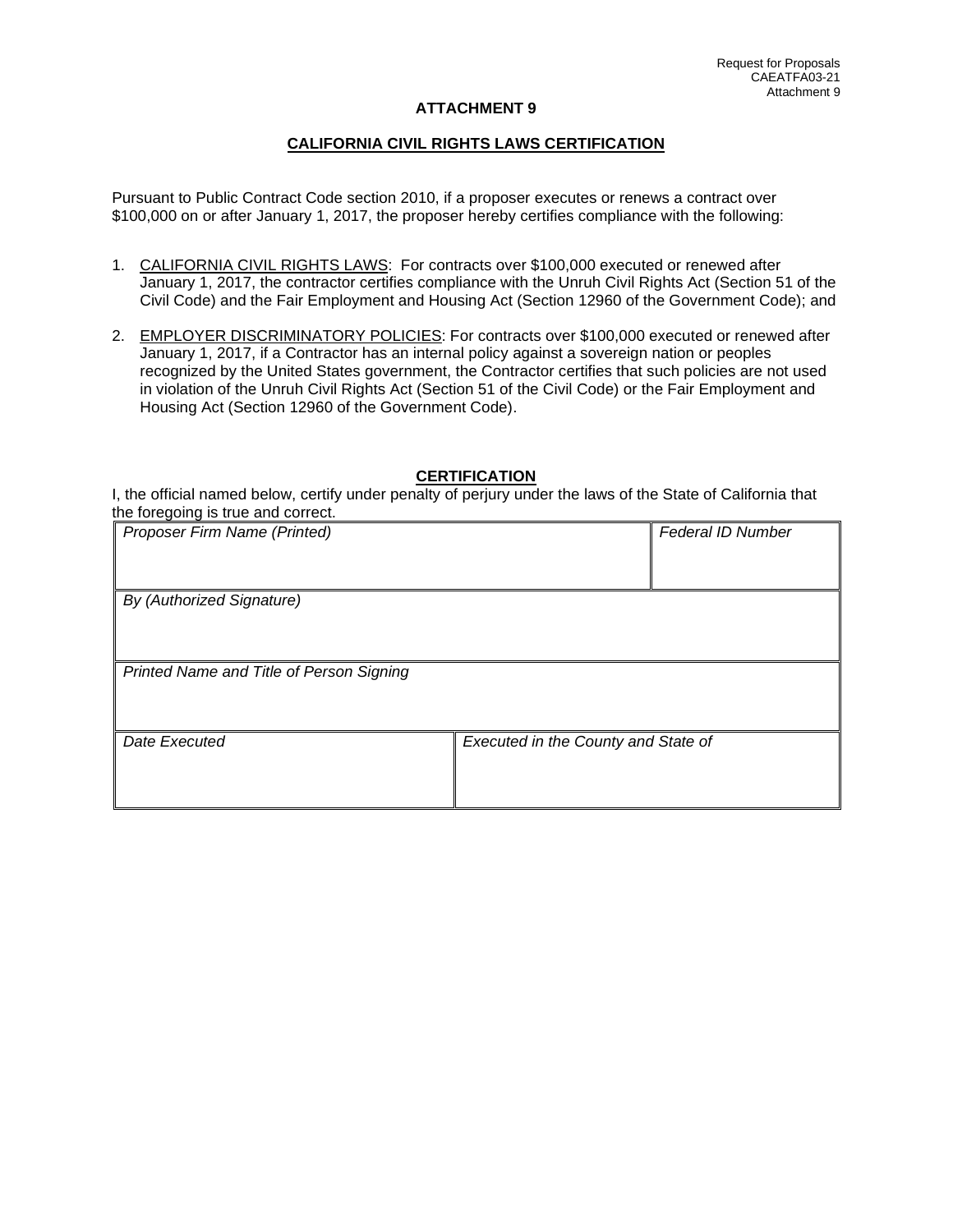#### **SMALL BUSINESS OR MICROBUSINESS PREFERENCE**

(If Applicable)

Small Business or Microbusiness Preference – [https://www.dgs.ca.gov/PD/About/Page-Content/PD-](https://www.dgs.ca.gov/PD/About/Page-Content/PD-Branch-Intro-Accordion-List/Office-of-Small-Business-and-Disabled-Veteran-Business-Enterprise/Certification-Program)[Branch-Intro-Accordion-List/Office-of-Small-Business-and-Disabled-Veteran-Business-](https://www.dgs.ca.gov/PD/About/Page-Content/PD-Branch-Intro-Accordion-List/Office-of-Small-Business-and-Disabled-Veteran-Business-Enterprise/Certification-Program)[Enterprise/Certification-Program](https://www.dgs.ca.gov/PD/About/Page-Content/PD-Branch-Intro-Accordion-List/Office-of-Small-Business-and-Disabled-Veteran-Business-Enterprise/Certification-Program)

A five percent (5%) preference will be applied to certified small business firms submitting proposals. To obtain the preference, firms must be certified as a small business at the time the proposal is submitted. The firm MUST include an updated copy of their Small Business Certificate to obtain the preference. The 5% preference is issued only for computation purposes to arrive at the successful firms and does not alter the amounts of the actual proposals. Once each proposal has been scored, if the highest responsible firm is not a certified small business or microbusiness, 5% of the highest scoring proposal is added to the total "earned" points for each proposal submitted by a certified small business. These final numbers, with the 5% included, are then used to determine the highest scoring proposal.

Questions regarding the small business certification or preference approval should be directed to the Office of Small Business & DVBE Services (OSDS) at (916) 375-4940 or can be found at the website listed above.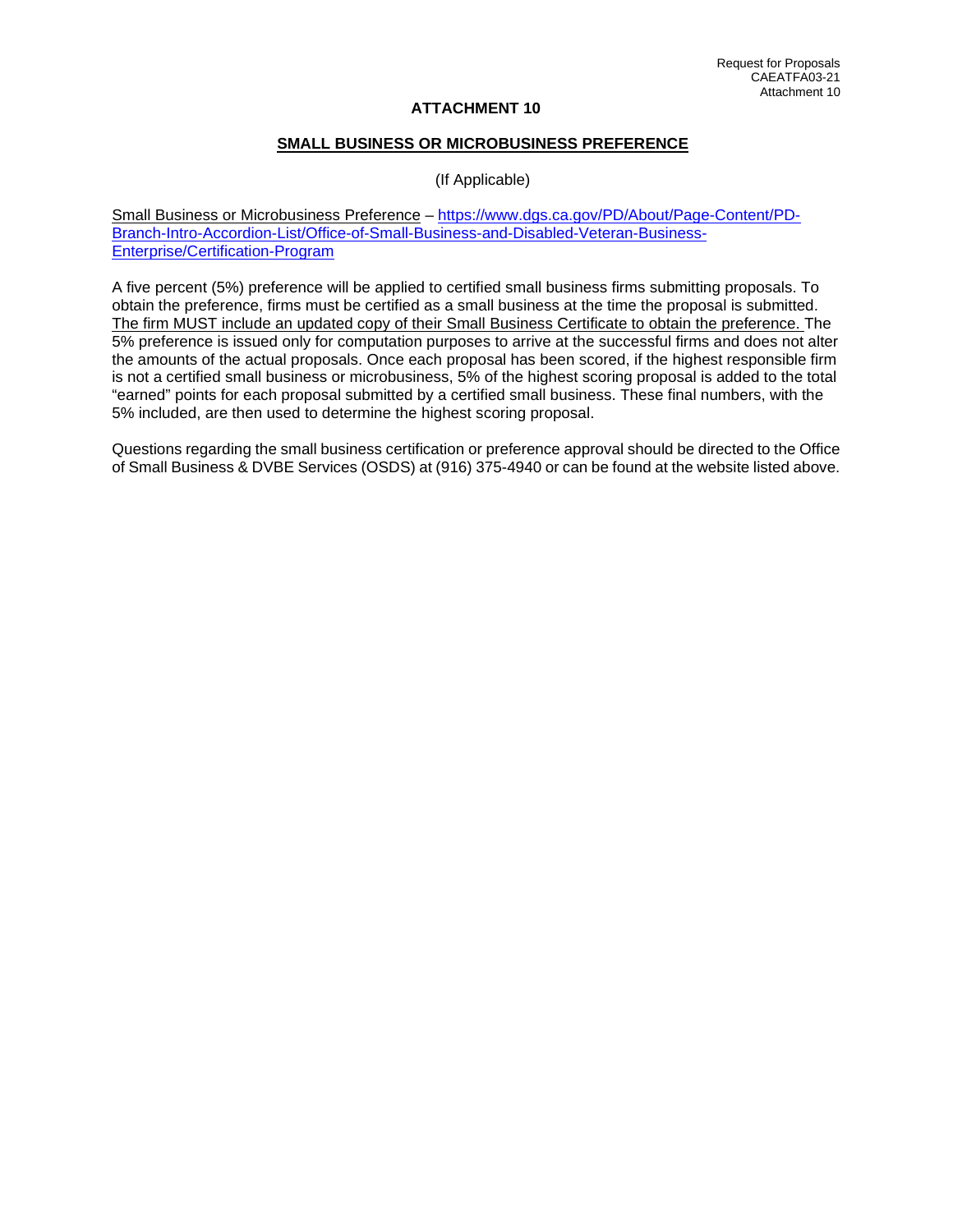#### **NON-SMALL BUSINESS PREFERENCE**

(If Applicable)

Non-Small Business Preference – [https://www.dgs.ca.gov/PD/About/Page-Content/PD-Branch-Intro-](https://www.dgs.ca.gov/PD/About/Page-Content/PD-Branch-Intro-Accordion-List/Office-of-Small-Business-and-Disabled-Veteran-Business-Enterprise/Certification-Program)[Accordion-List/Office-of-Small-Business-and-Disabled-Veteran-Business-Enterprise/Certification-Program](https://www.dgs.ca.gov/PD/About/Page-Content/PD-Branch-Intro-Accordion-List/Office-of-Small-Business-and-Disabled-Veteran-Business-Enterprise/Certification-Program)

A five percent (5%) proposal preference is available to a non-small business claiming twenty-five percent (25%) California certified small business subcontractor participation. If claiming the non-small business subcontractor preference, the proposal response must include a list of the small business(es) with which the firm commits to subcontract in an amount of at least 25% of the net proposal price with one or more California certified small businesses. Each listed certified small business must perform a "commercially useful function" in the performance of the contract as defined in Government Code Section 14837(d)(4).

The required list of California certified small business subcontractors must be attached to the proposal response and must include the following: 1) subcontractor name, 2) address, 3) phone number, 4) a description of the work to be performed and/or products supplied; and 5) the dollar amount or percentage of the net proposal price (as specified in the solicitation) per subcontractor.

Firms claiming the 5% preference must commit to subcontract at least 25% of the net proposal price with one or more California certified small businesses. Completed certification applications and required support documents must be submitted to the OSDS no later than 5:00 p.m. on the proposal due date, and the OSDS must be able to approve the application as submitted. Questions regarding certification should be directed to the OSDS at (916) 375-4940.

The preference to a non-small business firm that commits to small business or microbusiness subcontractor participation of 25% of its net proposal price shall be 5% of either the lowest, responsive, responsible firm's price or the highest responsive, responsible firm's total score. A non-small business, which qualifies for this preference, may not take an award away from a certified small business.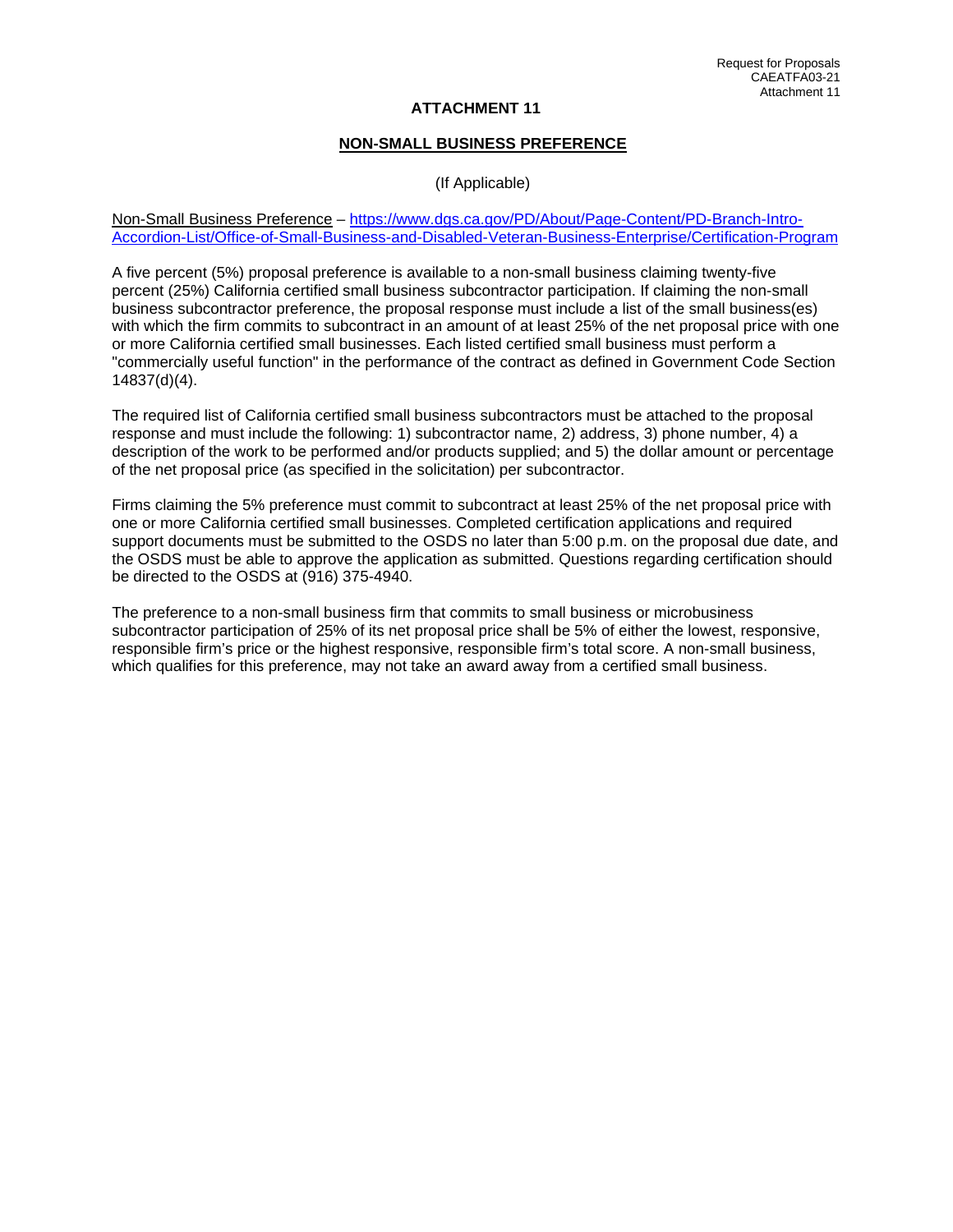#### **CALIFORNIA DISABLED VETERAN BUSINESS ENTERPRISE (DVBE) PROGRAM PARTICIPATION INSTRUCTIONS**

(If Applicable)

**DVBE PARTICIPATION REQUIREMENT**. The Disabled Veteran Business Enterprise (DVBE) Participation Goal Program for State contracts is established in Public Contract Code (PCC) section 10115 et seq., Military and Veterans Code (MVC) section 999 et seq., and California Code of Regulations (CCR), title 2, section 1896.60 et seq. **This solicitation DOES NOT include a minimum DVBE participation requirement. DVBE participation is NOT required in the proposal. However, a DVBE incentive will be applied as provided below.** 

**DVBE INCENTIVE.** The State will apply a DVBE incentive for responsive proposals (herein "proposal" or "proposals") from responsible proposers that propose DVBE participation. The DVBE incentive will vary in relation to the percentage of confirmed DVBE participation. The following percentages shall apply.

| <b>Confirmed DVBE Participation of</b> | <b>DVBE</b> Incentive |
|----------------------------------------|-----------------------|
| 5% and above                           | 5%                    |
| 4% to 4.99% inclusive                  | 4%                    |
| 3% to 3.99% inclusive                  | 3%                    |
| 2% to 2.99% inclusive                  | 2%                    |
| 1% to 1.99% inclusive                  | $1\%$                 |

As applicable: (1) Awards based on low price – The DVBE incentive is applied by reducing the proposal price by the amount of DVBE incentive as computed from the lowest responsive proposal price submitted by a responsible proposer. The DVBE incentive is for evaluation purposes only. Application of the DVBE incentive shall not displace an award to a small business with a nonsmall business.

> (2) Awards based on high score – The DVBE incentive is a percentage of the total possible available points, not including points for socioeconomic incentives or preferences. The DVBE incentive points are included in the sum of non-cost points. The DVBE incentive points cannot be used to achieve any applicable minimum point requirements.

**DVBE PARTICIPATION COMMITMENT. Proposers seeking the DVBE incentive must submit a completed Disabled Veteran Business Enterprise Declaration, STD. 843, which demonstrates DVBE participation and qualification for a DVBE incentive.** All disabled veteran owners and disabled veteran managers of the DVBE(s) must sign the form(s) which may be obtained through the following link: **[https://www.documents.dgs.ca.gov/dgs/fmc/gs/pd/pd\\_843.pdf](https://www.documents.dgs.ca.gov/dgs/fmc/gs/pd/pd_843.pdf)**. The completed form should be included with the submitted proposal.

DVBE participation information submitted by the intended awardee will be verified by the State. If evidence of an alleged violation is found during the verification process, the State or the Department of General Services, Office of Small Business and DVBE Services (OSDS) shall initiate an investigation in accordance with PCC section 10115 et seq., MVC section 999 et seq., and CCR, title 2, section 1896.60 et seq. Contractors found to be in violation of certain provisions may be subject to loss of certification, contract termination, and/or other penalties.

**Only State of California OSDS certified DVBEs** that perform a commercially useful function relevant to this solicitation may be used for the DVBE incentive and to comply with the DVBE Participation Goal Program. Please see MVC section 999(b) and CCR, title 2, section 1896.62(*l*) regarding the performance of a commercially useful function. Proposers are to verify each DVBE subcontractor's certification with OSDS to ensure DVBE eligibility. Proposers cannot demonstrate DVBE incentive eligibility and DVBE Participation Goal Program compliance by performing a good faith effort.

At the State's option prior to contract award, proposers may be required to submit additional written clarifying information. Failure to submit the requested written information as specified may be grounds for proposal rejection.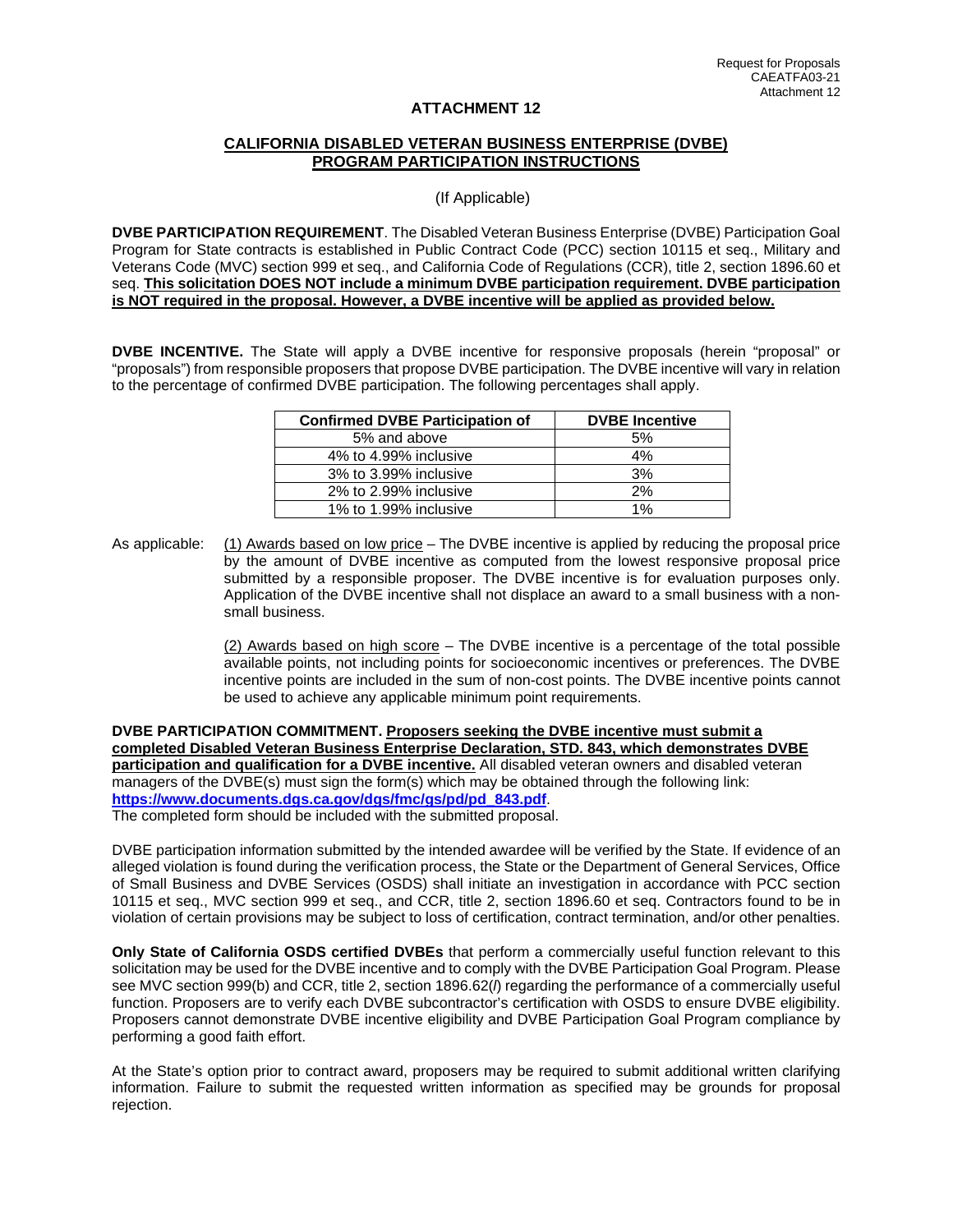# **RESOURCES AND INFORMATION\***

| <b>U.S. Department of Labor:</b><br>System for Award Management Formerly Central Contractor<br>Registration on-line database<br>https://www.dol.gov/general/business-ccr                                                       |                                                                           | <b>FOR:</b><br>Service-Disabled Veteran-Owned<br><b>Businesses in California</b>                                                                                                                                                                                                              |
|--------------------------------------------------------------------------------------------------------------------------------------------------------------------------------------------------------------------------------|---------------------------------------------------------------------------|-----------------------------------------------------------------------------------------------------------------------------------------------------------------------------------------------------------------------------------------------------------------------------------------------|
| <b>Local Organizations:</b><br><b>DVBE</b> local contacts<br>www.pd.dgs.ca.gov/smbus                                                                                                                                           |                                                                           | FOR:<br>List of Potential DVBE Subcontractors                                                                                                                                                                                                                                                 |
| <b>Department of General Services, Procurement Division</b><br>(DGS-PD) eProcurement:<br>Website: https://caleprocure.ca.gov/pages/index.aspx<br>Phone: (916) 375-2000<br>Email: eprocure@dgs.ca.gov                           |                                                                           | FOR:<br>• SB/DVBE Search<br>• CSCR Advertisements<br>• Training Modules                                                                                                                                                                                                                       |
| DGS-PD Office of Small Business and DVBE Services<br>(OSDS):<br>707 Third Street, Room 1-400, West Sacramento, CA 95605<br>Website: www.pd.dgs.ca.gov/smbus<br><b>OSDS Receptionist:</b><br>PD Receptionist:<br>Fax:<br>Email: | (916) 375-4940<br>(800) 559-5529<br>(916) 375-4950<br>osdchelp@dgs.ca.gov | FOR:<br>• Directory of OSDS Certified DVBEs<br>• Certification Applications<br>• Certification Information<br>• Certification Status, Concerns<br>• General DVBE Program Information<br><b>DVBE Business Utilization Plan</b><br>• SB/DVBE Advocates<br>Lists of Trade and Focus Publications |

# **Commercially Useful Function Definition**

Military and Veterans Code section 999(b) California Code of Regulations, title 2, section 1896.62(*l*)

\*Contact information and available resources may be subject to change by the respective administration, department, division, or office. DVBEs must be certified by OSDS.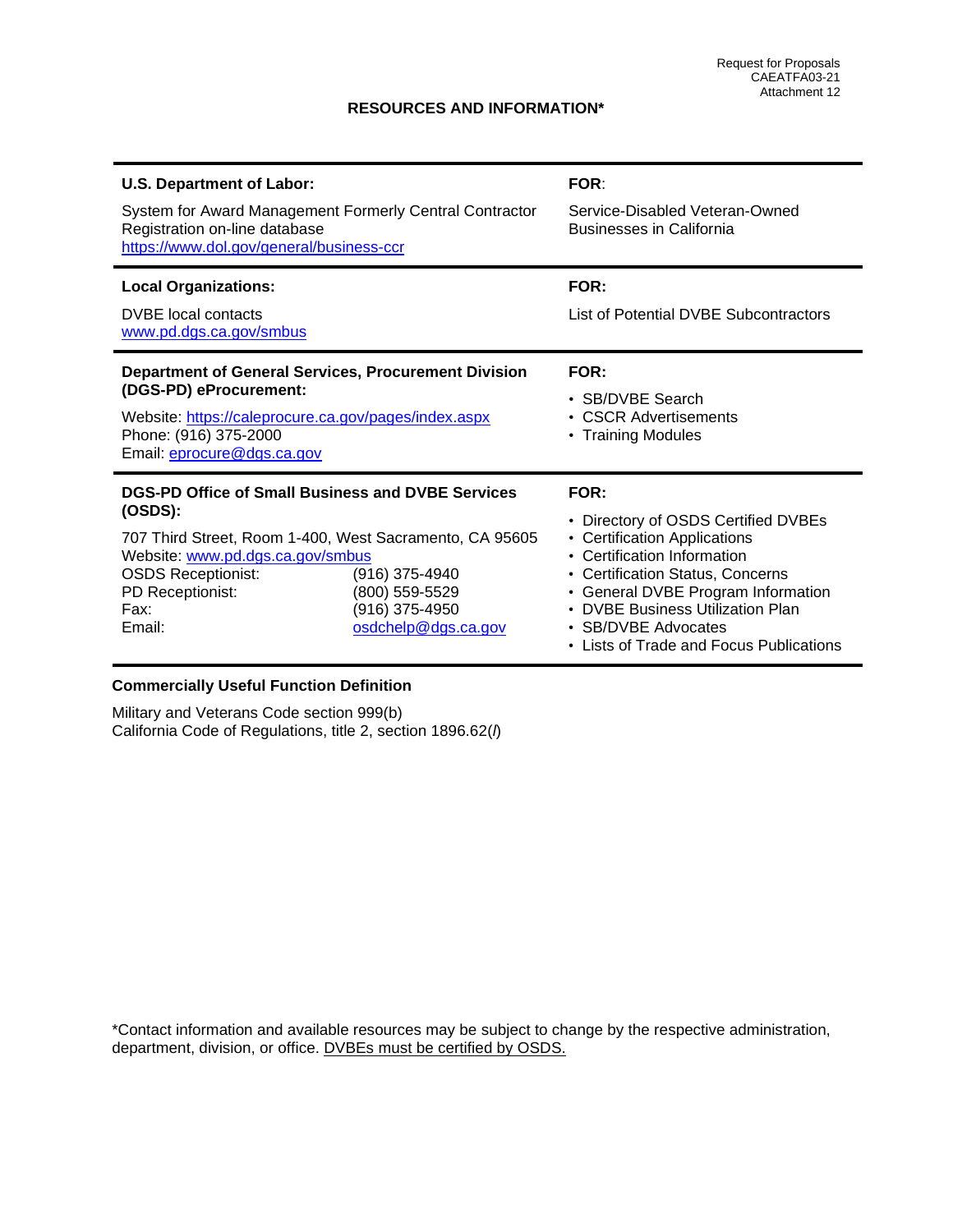# **TARGET AREA CONTRACT PREFERENCE ACT (TACPA)**

(If Applicable)

The Target Area Contract Preference Act (TACPA) economic stimulus preference program was established to stimulate business investment in distressed areas of the state and create job opportunities for Californians for improving the economic vitality of their communities. TACPA is regulated by Government Code Sections 4530-4535.3 and California Code of Regulations 1896.30-1896.40. Any vendor whose bid is over \$100,000 may apply for Target Area Contract Preference Act (TACPA) preference. TACPA provides 5 to 9 percent preferences for a California business that is located in the qualified zone.

Proposers wishing to take advantage of the TACPA preference will need to review the following website and submit the appropriate response with the proposal: [\(https://www.dgs.ca.gov/PD/Services/Page-](https://www.dgs.ca.gov/PD/Services/Page-Content/Procurement-Division-Services-List-Folder/Request-a-Target-Area-Contract-Preference)[Content/Procurement-Division-Services-List-Folder/Request-a-Target-Area-Contract-Preference\)](https://www.dgs.ca.gov/PD/Services/Page-Content/Procurement-Division-Services-List-Folder/Request-a-Target-Area-Contract-Preference)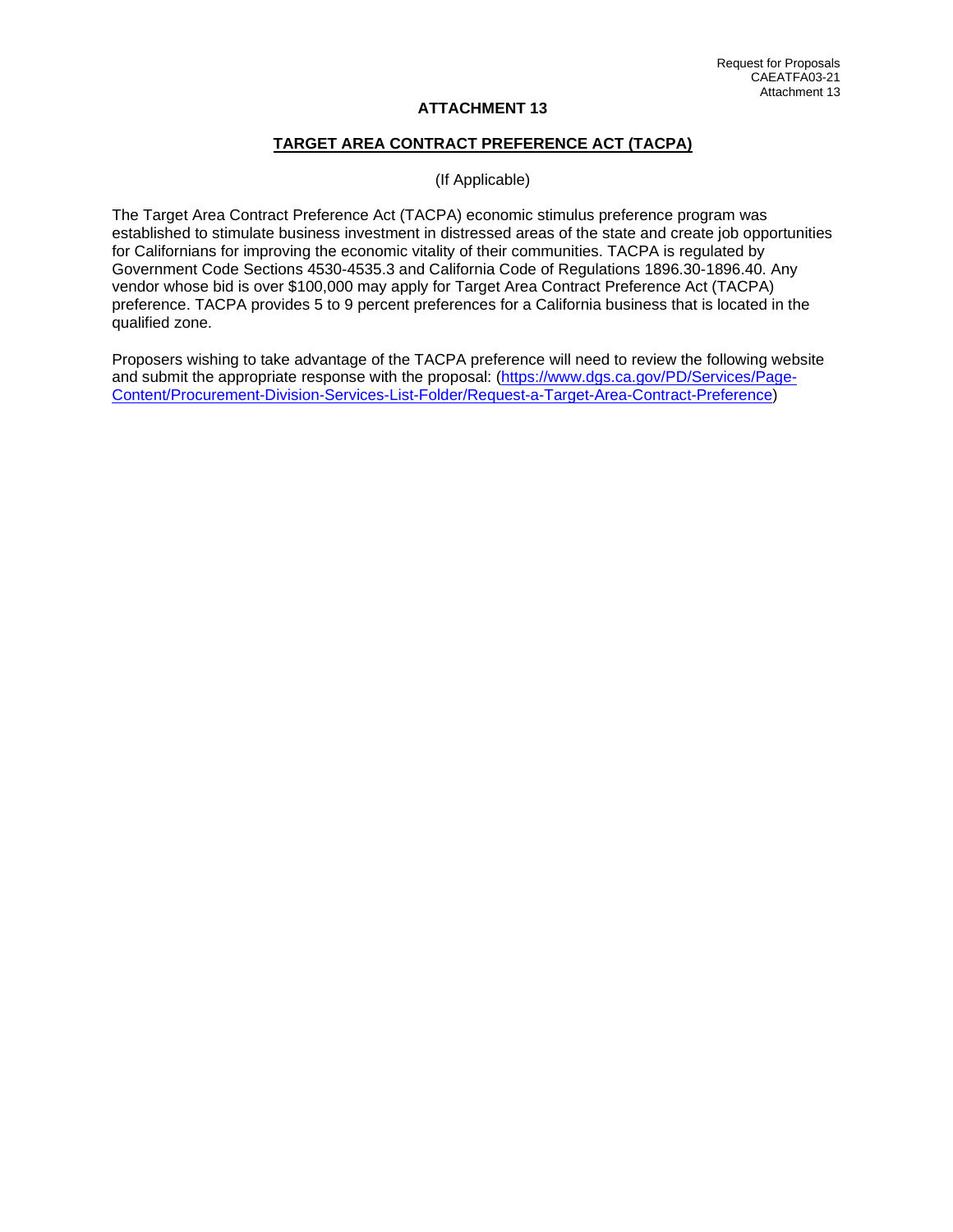## **BIDDER DECLARATION**

Submission of the completed Bidder Declaration (GSPD 05-105) is mandatory for all submissions. In the Bidder Declaration (GSPD 05-105) suppliers are required to identify they are a DVBE and to identify any DVBE subcontractors, their proposed contract function, and the corresponding percentage of participation.

Click here to access the Bidder Declaration (GSPD 05-105) form:

<https://www.documents.dgs.ca.gov/dgs/fmc/gs/pd/gspd05-105.pdf>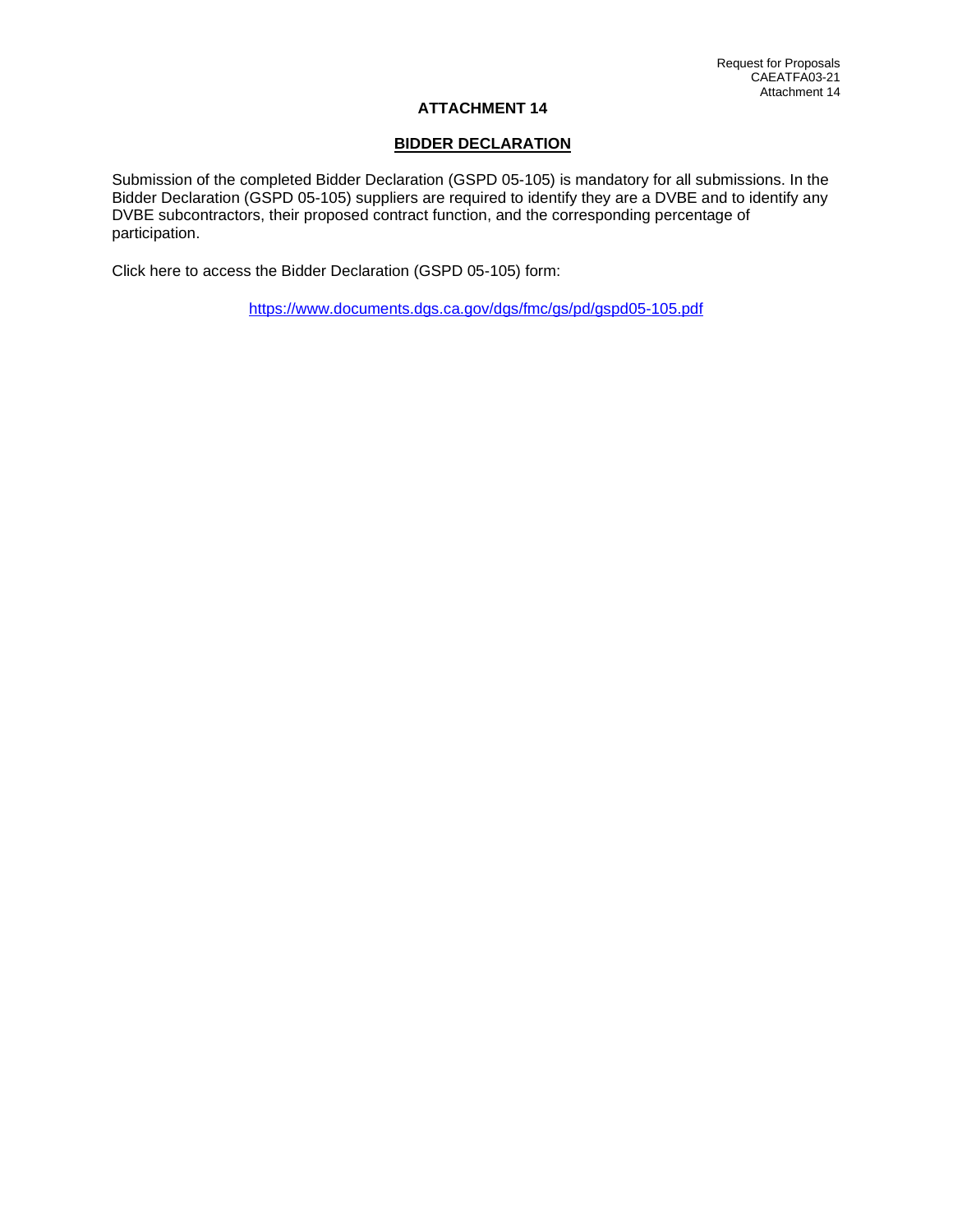|                                   | STATE OF CALIFORNIA - DEPARTMENT OF GENERAL SERVICES                                                                                                                                                   |                  |                                             |                |
|-----------------------------------|--------------------------------------------------------------------------------------------------------------------------------------------------------------------------------------------------------|------------------|---------------------------------------------|----------------|
| <b>STANDARD AGREEMENT</b>         |                                                                                                                                                                                                        | AGREEMENT NUMBER | PURCHASING AUTHORITY NUMBER (If Applicable) |                |
| STD 213 (Rev. 03/2019)            |                                                                                                                                                                                                        | <b>SAMPLE</b>    |                                             |                |
|                                   | 1. This Agreement is entered into between the Contracting Agency and the Contractor named below:                                                                                                       |                  |                                             |                |
| <b>CONTRACTING AGENCY NAME</b>    |                                                                                                                                                                                                        |                  |                                             |                |
|                                   | California Alternative Energy and Advanced Transportation Financing Authority (CAEATFA)                                                                                                                |                  |                                             |                |
| <b>CONTRACTOR NAME</b>            |                                                                                                                                                                                                        |                  |                                             |                |
| (To be determined)                |                                                                                                                                                                                                        |                  |                                             |                |
| 2. The term of this Agreement is: |                                                                                                                                                                                                        |                  |                                             |                |
| <b>START DATE</b>                 |                                                                                                                                                                                                        |                  |                                             |                |
|                                   | April 19, 2022 (or upon approval by the Department of General Services, whichever is later)                                                                                                            |                  |                                             |                |
| THROUGH END DATE                  |                                                                                                                                                                                                        |                  |                                             |                |
| April 18, 2025                    |                                                                                                                                                                                                        |                  |                                             |                |
|                                   | 3. The maximum amount of this Agreement is:                                                                                                                                                            |                  |                                             |                |
|                                   | \$299,999.00 (Two Hundred Ninety-Nine Thousand Nine Hundred Ninety-Nine Dollars and Zero Cents)                                                                                                        |                  |                                             |                |
|                                   | 4. The parties agree to comply with the terms and conditions of the following exhibits, which are by this reference made a part of the Agreement.                                                      |                  |                                             |                |
| <b>EXHIBITS</b>                   |                                                                                                                                                                                                        | <b>TITLE</b>     |                                             | <b>PAGES</b>   |
| Exhibit A                         | Scope of Work                                                                                                                                                                                          |                  |                                             | 4              |
| Exhibit B                         | <b>Budget Detail and Payment Provisions</b>                                                                                                                                                            |                  |                                             | 3              |
| Exhibit C <sup>*</sup>            | General Terms and Conditions - GTC 04/2017                                                                                                                                                             |                  |                                             | $\mathbf{1}$   |
| Exhibit D                         | <b>Special Terms and Conditions</b>                                                                                                                                                                    |                  |                                             | $\overline{7}$ |
| Exhibit D,<br>Attachment 1        | Key Personnel Resumes                                                                                                                                                                                  |                  |                                             |                |
| Exhibit E                         | <b>Additional Provisions</b>                                                                                                                                                                           |                  |                                             | $\mathbf{1}$   |
| Exhibit F                         | Third Party Agreement Provisions                                                                                                                                                                       |                  |                                             | 7              |
| Exhibit F,<br>Attachment 1        | <b>Information Security Requirements</b>                                                                                                                                                               |                  |                                             | 4              |
|                                   | RFP and Contractor's response are incorporated by reference and made a part of this Agreement                                                                                                          |                  |                                             |                |
|                                   | Items shown with an asterisk (*), are hereby incorporated by reference and made part of this agreement as if attached hereto.<br>These documents can be viewed at https://www.dgs.ca.gov/OLS/Resources |                  |                                             |                |
|                                   | IN WITNESS WHEREOF, THIS AGREEMENT HAS BEEN EXECUTED BY THE PARTIES HERETO.                                                                                                                            |                  |                                             |                |

| <b>CONTRACTOR</b>                                                                             |                    |              |     |
|-----------------------------------------------------------------------------------------------|--------------------|--------------|-----|
| CONTRACTOR NAME (if other than an individual, state whether a corporation, partnership, etc.) |                    |              |     |
| (To be determined)                                                                            |                    |              |     |
| <b>CONTRACTOR BUSINESS ADDRESS</b>                                                            | <b>CITY</b>        | <b>STATE</b> | ZIP |
| PRINTED NAME OF PERSON SIGNING                                                                | <b>TITLE</b>       |              |     |
| <b>CONTRACTOR AUTHORIZED SIGNATURE</b>                                                        | <b>DATE SIGNED</b> |              |     |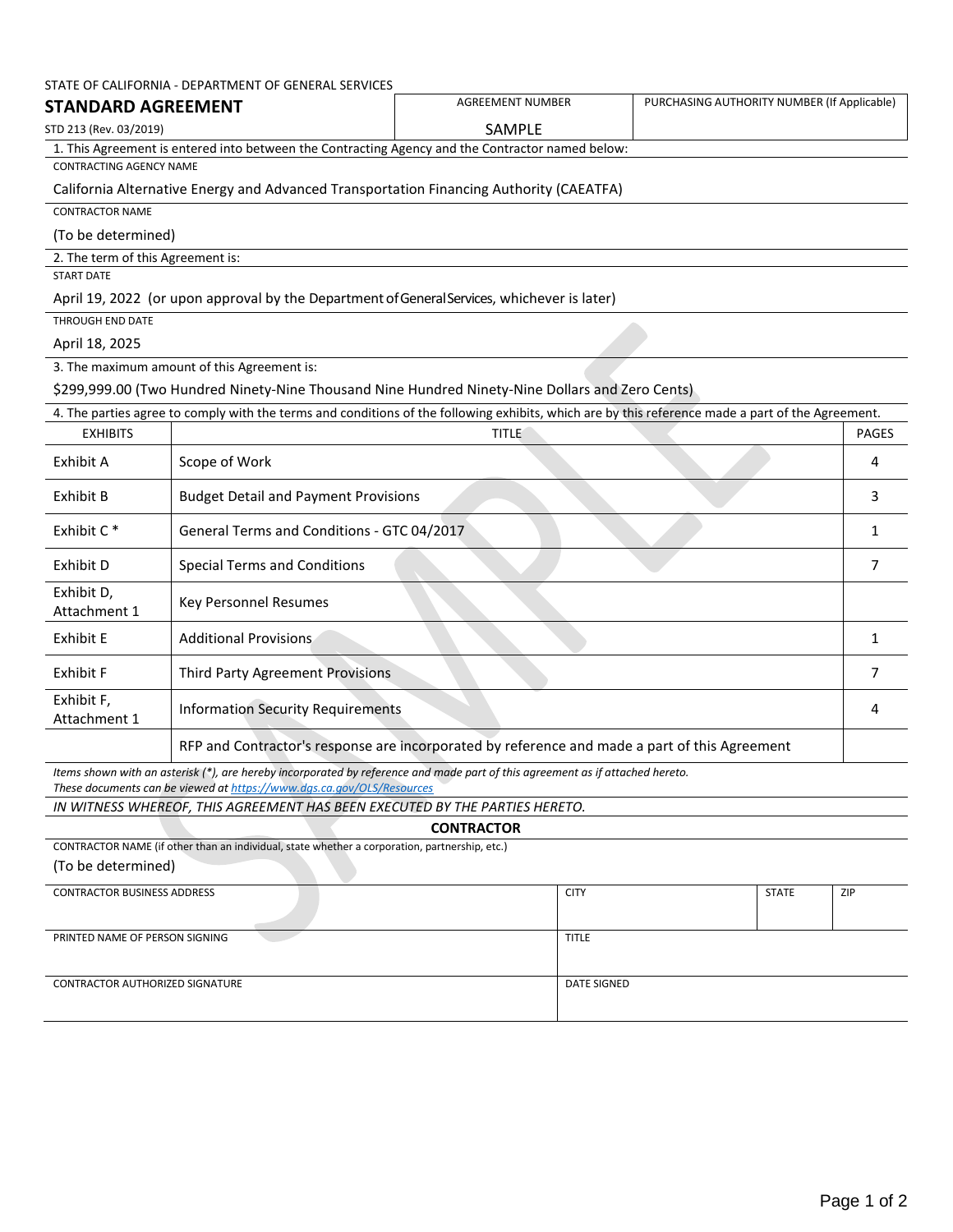# STATE OF CALIFORNIA - DEPARTMENT OF GENERAL SERVICES

| STANDARD AGREEMENT         | AGREEMENT NUMBER | PURCHASING AUTHORITY NUMBER (If Applicable) |  |  |
|----------------------------|------------------|---------------------------------------------|--|--|
| STD 213 (Rev. 03/2019)     | SAMPLE           |                                             |  |  |
| <b>STATE OF CALIFORNIA</b> |                  |                                             |  |  |

#### CONTRACTING AGENCY NAME

# California Alternative Energy and Advanced Transportation Financing Authority

| CONTRACTING AGENCY ADDRESS                         | <b>CITY</b>                      | <b>STATE</b> | ZIP   |
|----------------------------------------------------|----------------------------------|--------------|-------|
| 915 Capitol Mall                                   | Sacramento                       | CA           | 95814 |
| PRINTED NAME OF PERSON SIGNING                     | <b>TITLE</b>                     |              |       |
| Derek Chernow                                      | <b>Executive Director</b>        |              |       |
| CONTRACTING AGENCY AUTHORIZED SIGNATURE            | <b>DATE SIGNED</b>               |              |       |
|                                                    |                                  |              |       |
| CALIFORNIA DEPARTMENT OF GENERAL SERVICES APPROVAL | <b>EXEMPTION (If Applicable)</b> |              |       |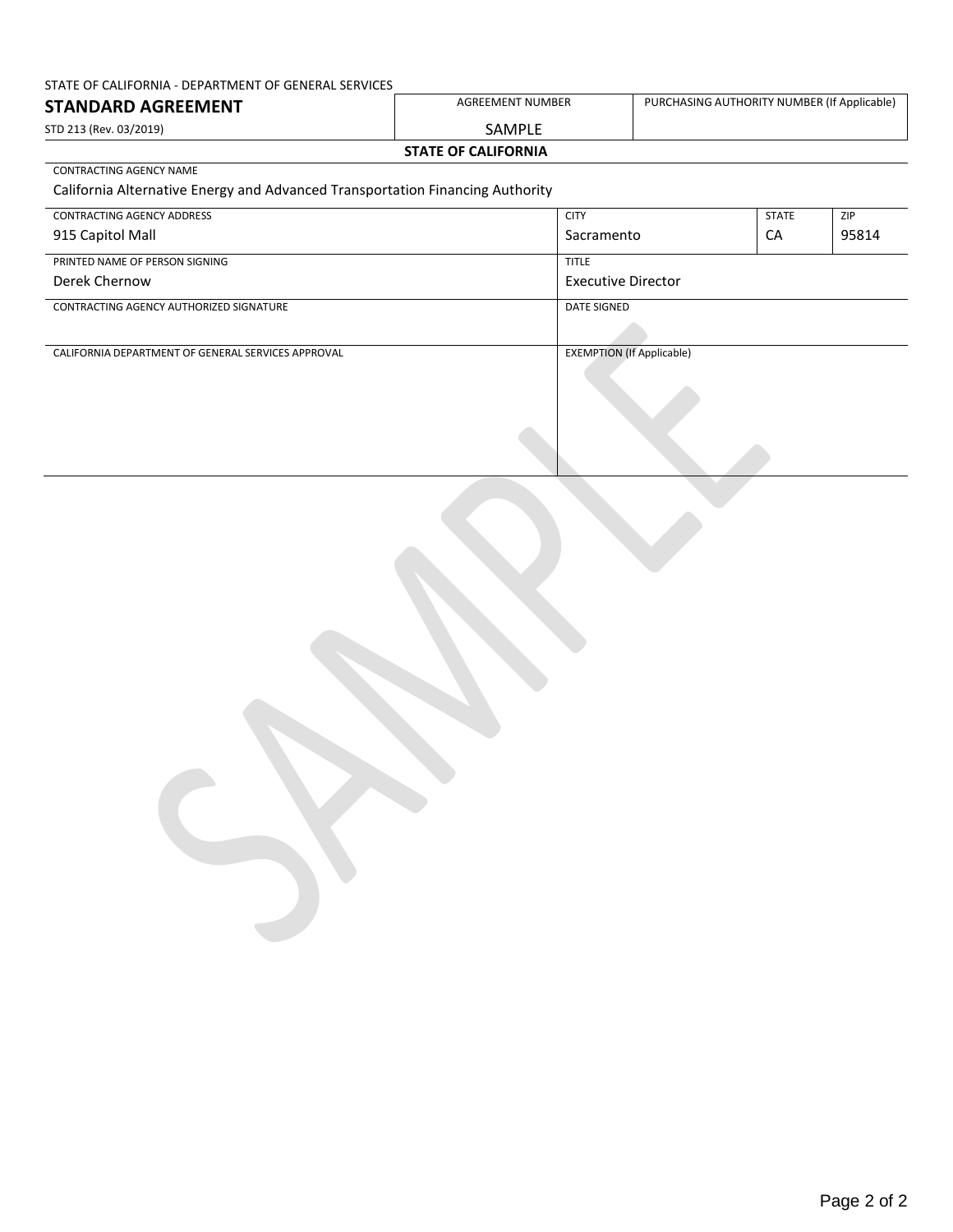[Name of Contractor] CAEATFA03-21 Page 1 of 4

# **EXHIBIT A (Standard Agreement)**

## **SCOPE OF WORK**

#### **1. Scope of Work**

Under the general direction of CAEATFA's Executive Director or designee, the Contractor will provide analytical and advisory support to the CHEEF Programs (the "Programs"), along with key deliverables related to development, implementation, and reporting.

- a. Support related to subject matter expertise:
	- i. Analytical and advisory support and deliverables related to subject matter expertise includes:
		- 1. Maintenance of reference documents and resources such as a universal measure table and bill impact measurement references
		- 2. Preparation of regulatory text and regulatory package justification
		- 3. Documentation of workflows, data exchanges and processes
		- 4. Assistance with public workshops including fielding, processing, and responding to public comments
		- 5. Engaging in forums and conversations with key stakeholders such as IOUs, project developers, contractors, finance companies and the CPUC
		- 6. Preparation of tools and materials to communicate program requirements including slide decks, manuals, fact sheets, forms, and webforms for contractors, finance companies, customers, and other audiences
		- 7. Preparation of CAEATFA comments as part of CPUC or other regulatory or legislative proceedings
		- 8. Preparation of materials and reports as well as presentations to CAEATFA Board and funders
	- ii. Subject matter expertise will include the following topics:
		- 1. Energy Technology: Energy efficiency, demand response, on-site generation, storage, EV Charging, microgrids, and other low-carbon or green technology.

In addition to the support and deliverables listed in Section 1.a.i., tasks may include:

- Recommending and updating Program measures for eligibility, including new technologies
- Developing specification requirements
- Assigning fuel savings percentages (gas versus electric) or making other calculations for measures
- Completing technical reviews of projects
- 2. Decarbonization

In addition to the support and deliverables listed in Section 1.a.i., tasks may include recommendations related to: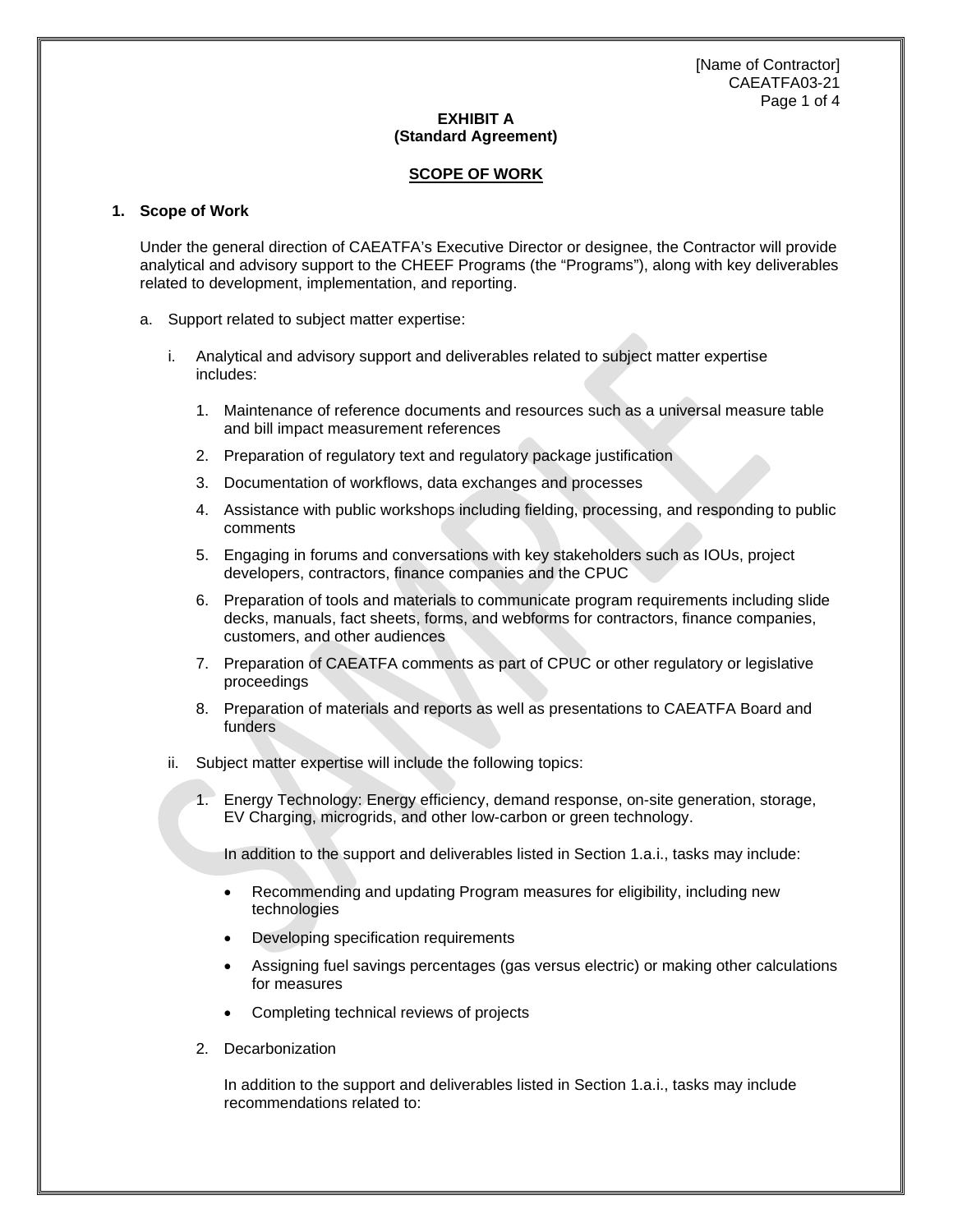[Name of Contractor] CAEATFA03-21 Page 2 of 4

## **EXHIBIT A (Standard Agreement)**

- How the program can support comprehensive projects
- Overcoming implementation challenges with new technology such as fuel switching/substitution, and electrification-readiness, etc
- Balancing the tensions between GhG reduction goals and energy savings
- Maximizing impact to encourage measures that will reduce peak demand or incur maximum savings based on load shape
- 3. Quality Assurance and Control

In addition to the support and deliverables listed in Section 1.a.i., tasks may include recommendations related to:

- Program practices for safety and protection and permit compliance
- Balancing safety goals with implementation challenges and scaling
- Setting standards for safety testing
- 4. Program Operations

In addition to the support and deliverables listed in Section 1.a.i., tasks may include:

- Improvements to program workflows related to loan/project processing and loan/project enrollment
- Documentation of workflows and requirements for data flows and exchange related on on-bill repayment functionality
- 5. California Energy Policy Landscape

In addition to the support and deliverables listed in Section 1.a.i., tasks may include recommendations related to: implications for the Programs resulting from ongoing developments with CPUC and California Energy Commission (CEC) proceedings covering topics such as energy efficiency, decarbonization, self-generation, rolling portfolios, IOU business plans, cost effectiveness, net metering, permitting, market transformation, and EM&V.

- 6. Other Related Subject Areas**:** Other areas of need for technical assistance by CAEATFA for which the Contractor has the expertise or the ability to procure it.
- b. Energy savings calculations:

Contractor will calculate periodic estimates of energy saved through the Programs utilizing a methodology and reporting format discussed with and approved by CAEATFA. Contractor may also be asked to analyze other parties' energy savings calculations for the Programs.

- The types of metrics needed include reduction of kWhs, peak demand (kW), therms, GhG, as well as utility bill impacts.
- Estimates may be deemed, utilizing CAEATFA's known project data or may be based on actual energy usage, if utility consumption data is shareable with Contractor.
- Estimates will need to take fuel substitution and fuel switching into account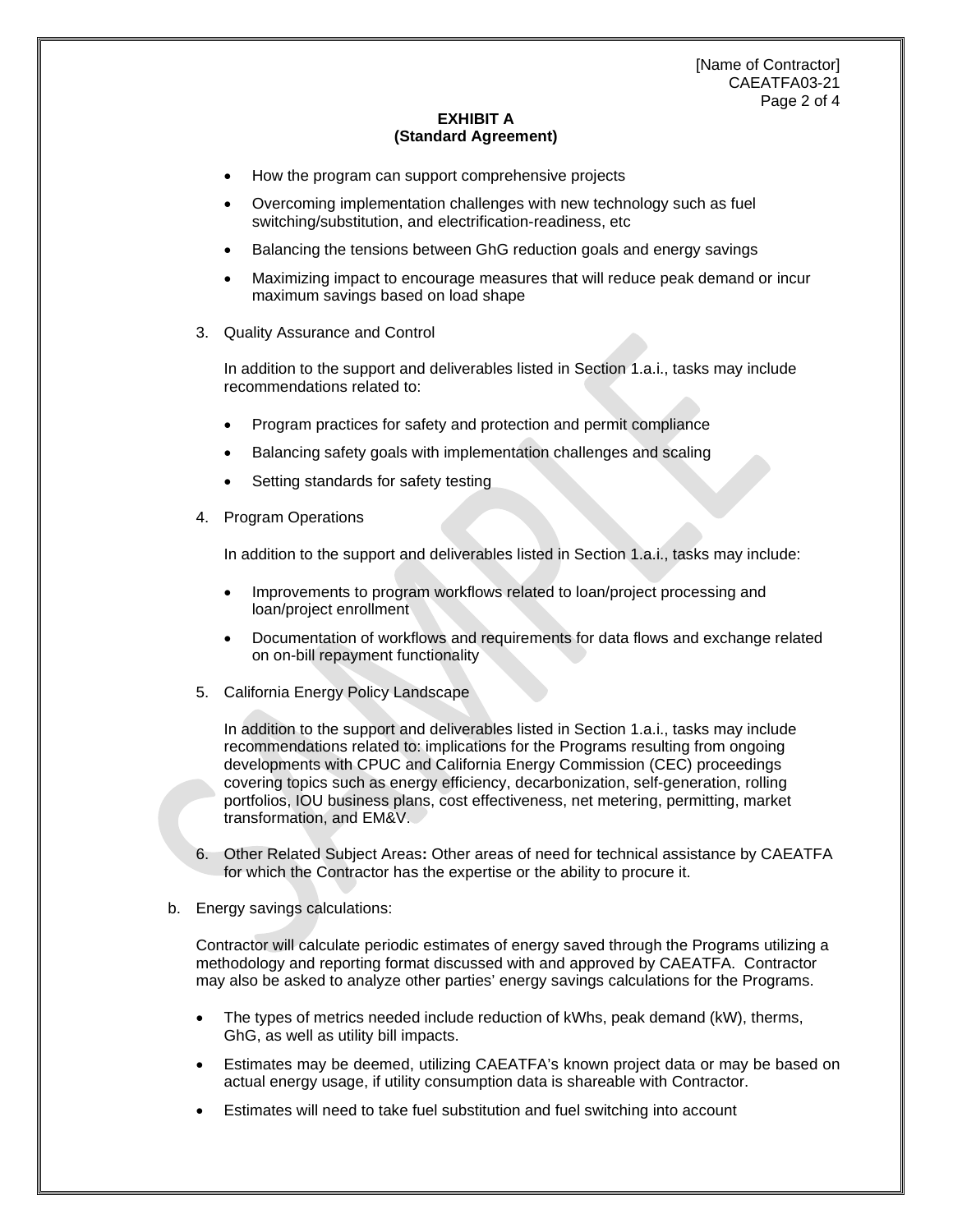[Name of Contractor] CAEATFA03-21 Page 3 of 4

# **EXHIBIT A (Standard Agreement)**

c. Geographic analysis and reporting:

Contractor will perform geographical analysis and produce and deliver data sets and maps for CAEATFA's reporting, publication as web-maps, or internal use, utilizing industry standard GIS software. The types of analysis and mapping needed will be developed in consultation with CAEATFA and may include layering loan or project characteristics and/or contractor activity and service offerings with utility jurisdictions, area income data, Cal EnviroScreen scores, legislative districts, climate zones or other geographic data sets.

d. Other data analysis and reporting as needed:

All deliverables will be consistent with the Scope of Work described herein. Specific deliverables, responsibilities, and timetables will be established by and between CAEATFA and the Contractor via Task Order. All Task Orders shall be made a part of the Contract.

"Task Order" is a contracting term that is broadly used by an entity that wishes to enter into contracts to acquire services when the exact quantities of future deliveries are not known at the time of Contract award. A Task Order will identify a "not-to-exceed" amount of compensation for a specific deliverable or service over a period of time. The selected Contractor will submit invoices (as described in Exhibit B) toward a specific task order. If needed, a Task Order may be amended as services or costs change, or new Task Orders can be created to incorporate additional specific services.

The selected Contractor will develop a work plan under each Task Order, to include:

- i. Project Name, Agreement Number and a description of services to be provided.
- ii. Name(s) of individuals(s) who will work on the project, their titles/classifications and billing rates to be charged per hour, and anticipated hours to be spent on each portion of the project.
- iii. Estimated reimbursable expenses: a "not-to-exceed" price for the defined work, and elements deemed necessary by the Contractor and the Executive Director or designee.
- iv. Deliverable items required during or at completion of the Task Order work assignment.

#### **2. Term of Agreement**

The term of the Agreement will be for a three-year period beginning April 19, 2022, through April 18, 2025 and may not exceed \$299,999.00 over the entire term of the agreement. The effective date is either the proposed award date (Section C, Item 1 of RFP #CAEATFA03-21), or the date of approval of the Agreement by DGS, whichever is later. Work shall not commence until the effective date.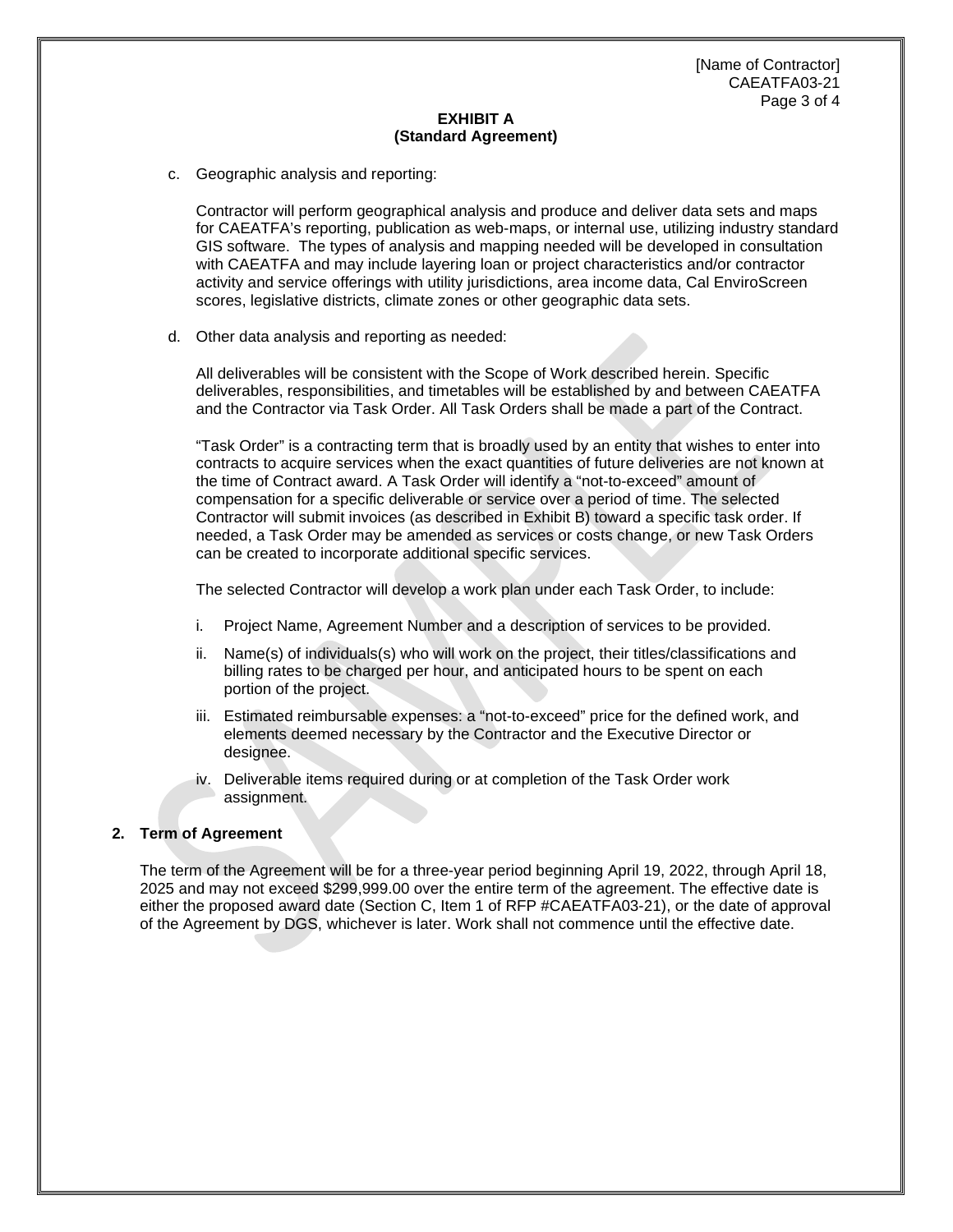[Name of Contractor] CAEATFA03-21 Page 4 of 4

# **EXHIBIT A (Standard Agreement)**

# **3. Project Representatives**

| <b>State Agency:</b><br>California Alternative Energy and Advanced<br>Transportation Financing Authority (CAEATFA) |                                             | <b>Contractor:</b> |
|--------------------------------------------------------------------------------------------------------------------|---------------------------------------------|--------------------|
| Name:                                                                                                              | Derek Chernow,<br><b>Executive Director</b> | Name:              |
| Address:                                                                                                           | 915 Capitol Mall<br>Sacramento, CA 95814    | Address:           |
| Phone:                                                                                                             | (916) 653-8157                              | Phone:             |
| Fax:                                                                                                               | (916) 589-2855                              | Fax:               |
| Email:                                                                                                             | derek.chernow@treasurer.ca.gov              | Email:             |

# **Direct all inquiries to:**

| <b>State Agency:</b><br>California Alternative Energy and Advanced<br>Transportation Financing Authority (CAEATFA). |                                          | <b>Contractor:</b> |
|---------------------------------------------------------------------------------------------------------------------|------------------------------------------|--------------------|
| Section/Unit: CAEATFA                                                                                               |                                          | Section/Unit:      |
| Attention:                                                                                                          | Jennifer Gill                            | Attention:         |
| Address:                                                                                                            | 915 Capitol Mall<br>Sacramento, CA 95814 | Address:           |
| Phone:                                                                                                              | (916) 653-3033                           | Phone:             |
| Fax:                                                                                                                | (916) 589-2855                           | Fax:               |
| Email:                                                                                                              | jgill@treasurer.ca.gov                   | Email:             |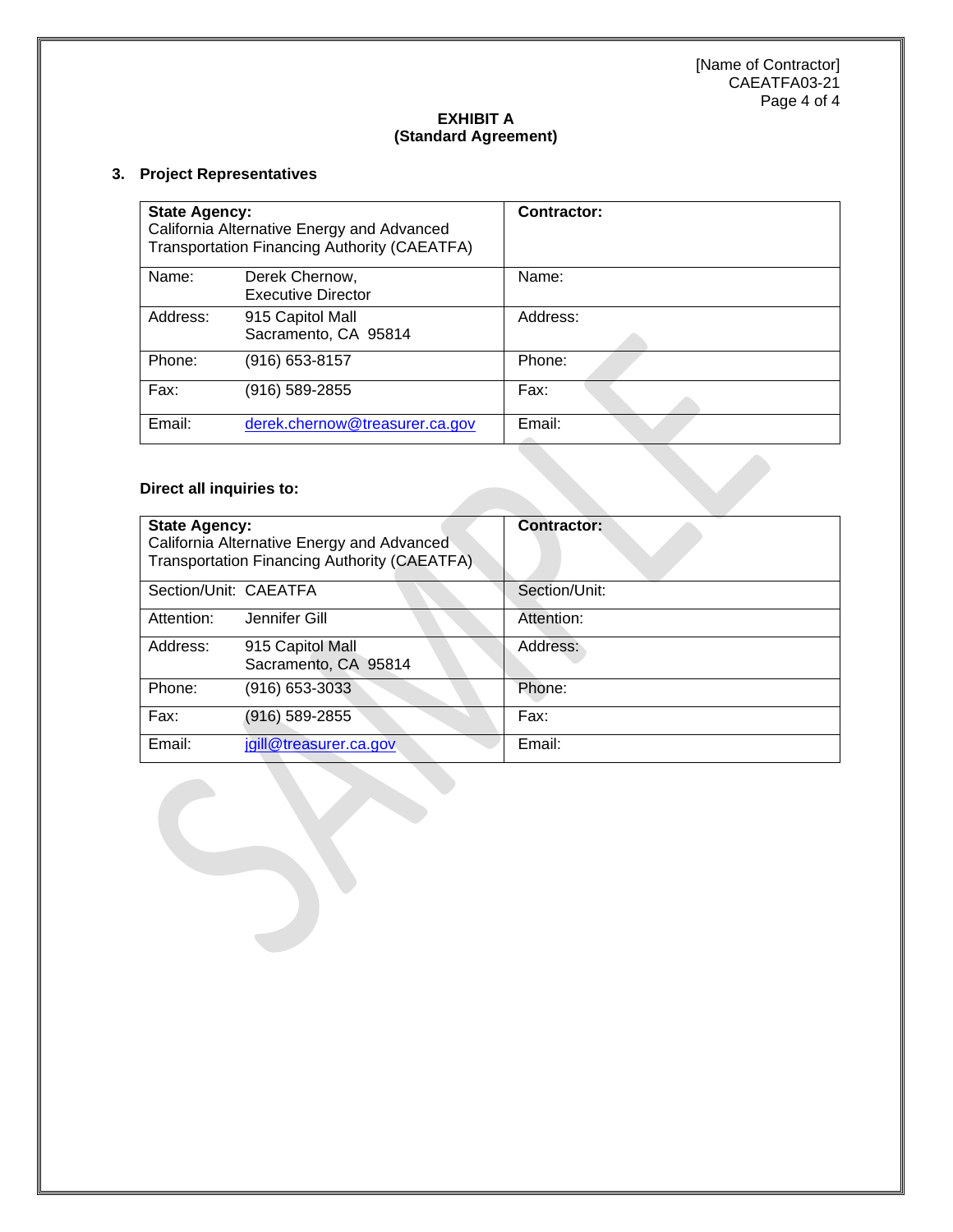[Name of Contractor] CAEATFA03-21 Page 1 of 3

#### **EXHIBIT B (Standard Agreement)**

## **BUDGET DETAIL AND PAYMENT PROVISIONS**

#### **1. Invoicing and Payment**

For services satisfactorily rendered, and upon receipt and approval of invoices, in consideration of the services described in Exhibit A, Scope of Work, CAEATFA agrees to pay the Contractor based on the rate schedule provided in the Contractor's proposal, which is attached hereto and made a part of this Agreement. The State agrees to compensate the Contractor for actual expenditures incurred in accordance with the rates specified below and attached hereto as Contractor's Cost Proposal.

| <b>Staff Name</b> | <b>Title</b> | <b>Hourly Rate</b> |
|-------------------|--------------|--------------------|
|                   |              |                    |
|                   |              |                    |
|                   |              |                    |
|                   |              |                    |

- a. Task Orders: The Contractor shall perform services designated by CAEATFA under specific Task Order work assignments, as mutually agreed upon in writing by CAEATFA and the Contractor. Upon CAEATFA's written request of the Contractor for specific task deliverables to be completed by a due date, the Contractor shall provide the Executive Director with a detailed work plan, to include: a description of the activities to be performed and hours proposed by task and by individual; a proposed schedule for task completion, including any deliverable items required during or at completion of the task order work assignment; and estimated reimbursable expenses. Payment for specific Task Order assignments shall not exceed the amount of the Task Order and must be approved in writing in advance by the Executive Director.
- b. Progress payments are permitted for work completed under this Agreement. Ten percent (10%) of the invoiced amount may be withheld pending final completion of each task and acceptance by CAEATFA, upon which CAEATFA will disburse the remaining 10% held back and owing to the Contractor.
- c. The Contractor will submit invoices for review and approval (as described in the Sample Billing provided on page 3 below) that clearly identify the Task Order associated with each line item. The Contractor shall work with CAEATFA in an ongoing manner to ensure that monthly invoicing conforms to contract terms and is conducive to accurate contract accounting and reporting.
- d. Invoices shall be provided to CAEATFA on a **monthly** basis in arrears, shall include Agreement Number CAEATFA03-21, the specific dates (month, day and year) covered by the invoice, and be addressed as follows:

Derek Chernow, Executive Director California Alternative Energy and Advanced Transportation Financing Authority (CAEATFA) 915 Capitol Mall Sacramento, California 95814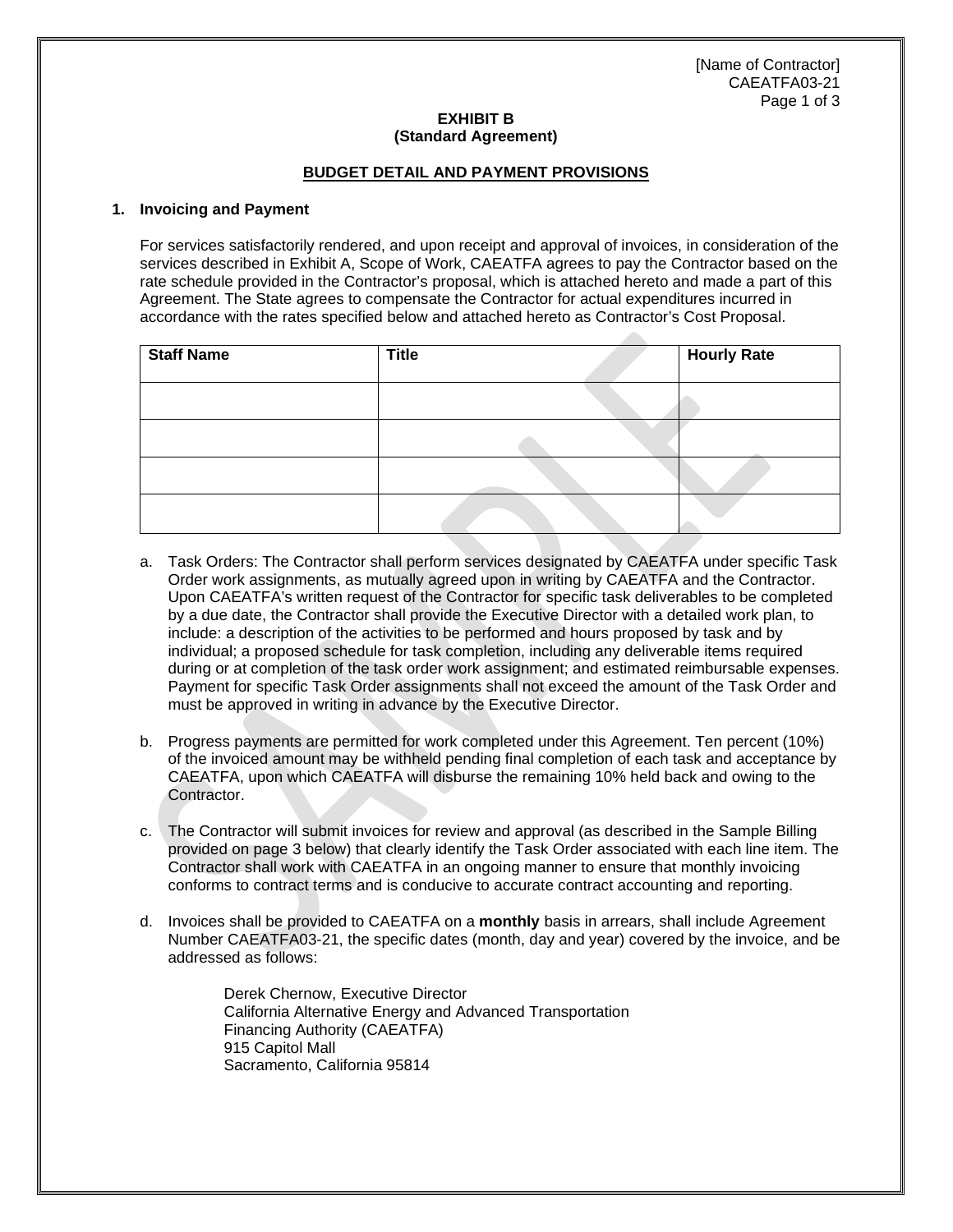# **EXHIBIT B (Standard Agreement)**

Invoices shall also be sent via email to [caeatfa@sto.ca.gov,](mailto:caeatfa@sto.ca.gov) [jessica.arceo@treasurer.ca.gov,](mailto:jessica.arceo@treasurer.ca.gov) and [jennifer.gill@treasurer.ca.gov](mailto:jennifer.gill@treasurer.ca.gov) with copies to other CAEATFA personnel as instructed at the commencement of the Contract.

Itemized billings must include the following:

- i. Project name, Agreement Number, Task Order number, name(s) of individual(s) who performed work, services provided, and dates and hours worked at the approved rates.
- ii. Itemized reimbursable expenses, along with receipts.
- iii. Sufficient detail regarding the activity engaged in or the services provided includes, at a minimum:
	- For preparation of documents, a brief description of the document prepared;
	- For attendance, or preparation for attendance, at a meeting, hearing, or other event, a brief description of the purpose of the meeting, hearing or event;
	- For telephone conversations, the name of the party/ies to the conversation and a brief description of the subject matter discussed;
	- For strategy conferences, the name of the parties participating in the strategy conference and a brief description of the subject matter discussed; and for research, a brief description of the issues researched.
- e. All travel must be pre-approved by the Executive Director. Travel, transportation and per diem expenses shall not exceed the rates payable to State employees.
- f. The maximum amount of compensation to Contractor under this Agreement shall not exceed **\$299,999.00** for the entire term of this Agreement.

#### **2. Budget Contingency Clause**

- a. It is mutually agreed that if the Budget Act of the current year and/or any subsequent years covered under this Agreement does not appropriate sufficient funds for the program, this Agreement shall be of no further force and effect. In this event, the State shall have no liability to pay any funds whatsoever to Contractor or to furnish any other considerations under this Agreement and Contractor shall not be obligated to perform any provisions of this Agreement.
- b. If funding for any fiscal year is reduced or deleted by the Budget Act for purposes of this program, the State shall have the option to either cancel this Agreement with no liability occurring to the State, or offer an agreement amendment to Contractor to reflect the reduced amount.

#### **3. Prompt Payment Clause**

Payment will be made in accordance with, and within the time specified in, Government Code Chapter 4.5, commencing with Section 927.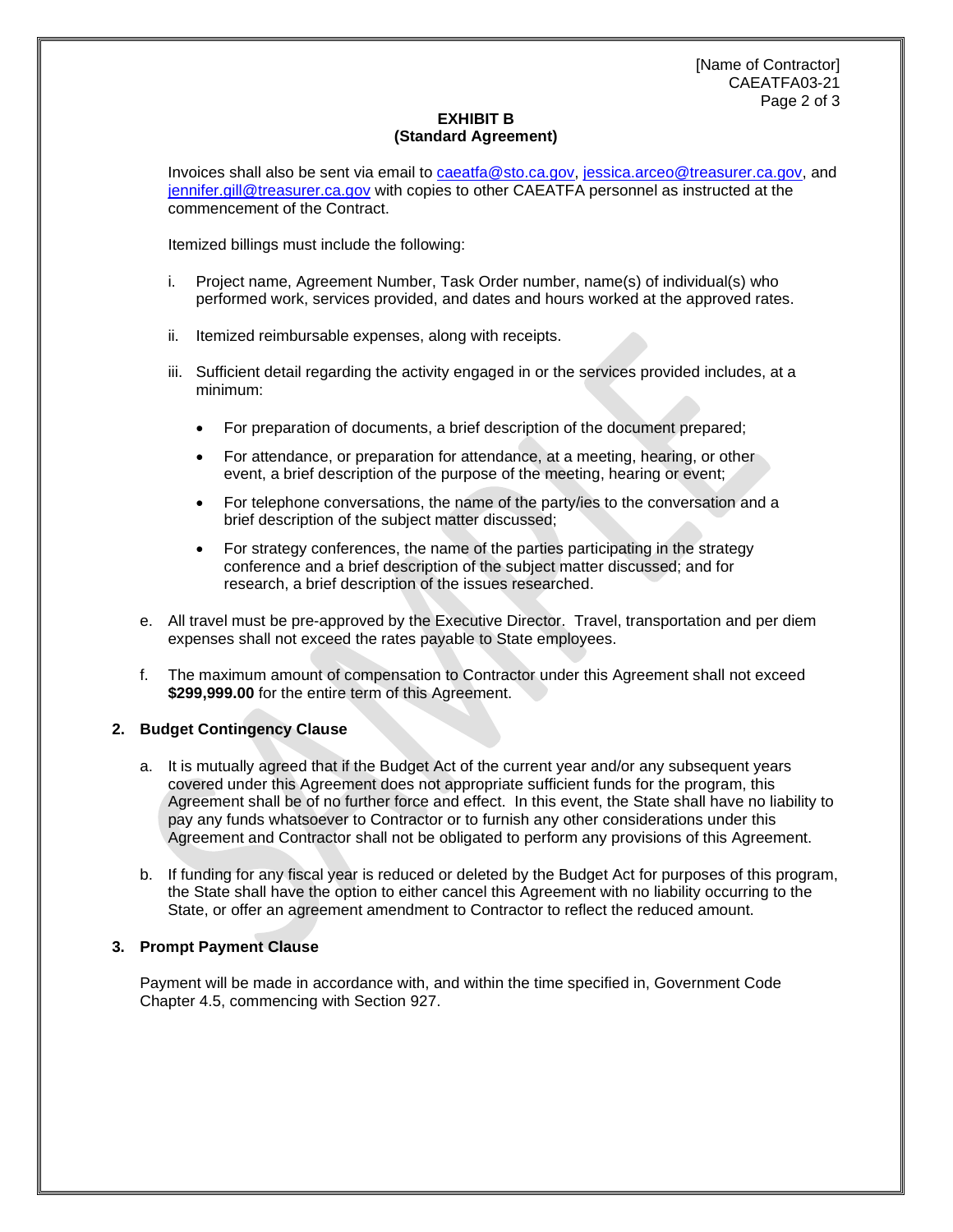[Name of Contractor] CAEATFA03-21 Page 3 of 3

# **EXHIBIT B (Standard Agreement)**

### **SAMPLE BILLING (Contractor Firm's Letterhead)**

Invoice No. \_\_\_\_\_\_\_\_\_\_\_\_\_\_ Invoice Date: \_\_\_\_\_\_\_\_\_\_\_\_\_\_\_\_

Derek Chernow, Executive Director California Alternative Energy and Advanced Transportation Financing Authority (CAEATFA) 915 Capitol Mall Sacramento, California 95814

Agreement No.: CAEATFA03-21

| <b>Task Order Number and</b><br><b>Services Provided</b> | Key Personnel Name and<br><b>Title/Classification</b> | <b>Hours</b> | Amount/Hour        | Cost |
|----------------------------------------------------------|-------------------------------------------------------|--------------|--------------------|------|
|                                                          |                                                       |              |                    |      |
|                                                          |                                                       |              |                    |      |
|                                                          |                                                       |              |                    |      |
|                                                          |                                                       |              |                    |      |
|                                                          |                                                       |              |                    |      |
|                                                          |                                                       |              |                    |      |
|                                                          | <b>Total Hours:</b>                                   |              | <b>TOTAL COST:</b> |      |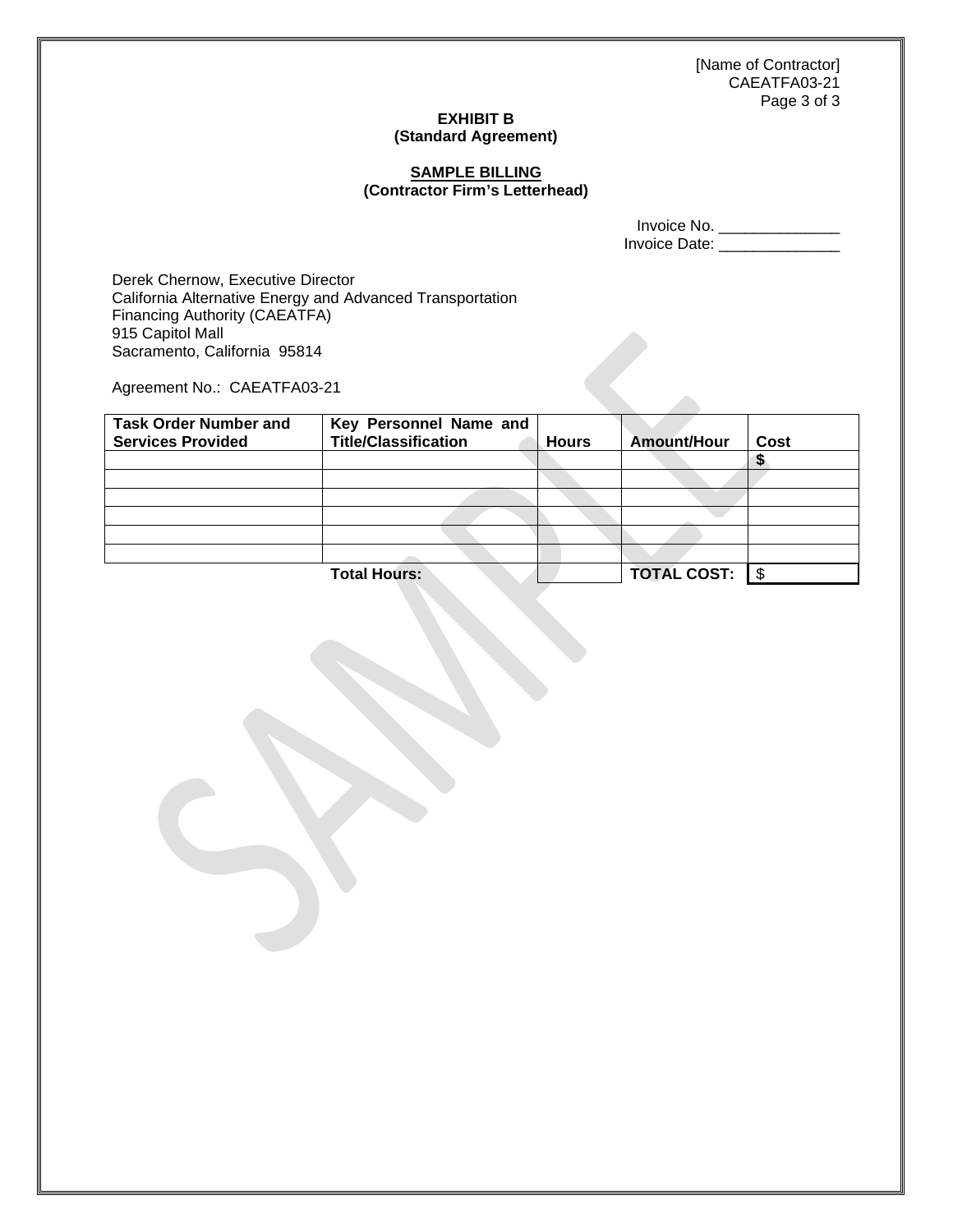[Name of Contractor] CAEATFA03-21 Page 1 of 1

## **EXHIBIT C (Standard Agreement)**

# **GENERAL TERMS AND CONDITIONS**

Exhibit C to this Agreement, the General Terms and Conditions (GTC 04/2017), is hereby incorporated by reference and made part of this Agreement as if attached hereto. The General Terms and Conditions may be viewed and downloaded at [https://www.dgs.ca.gov/OLS/Resources/Page-Content/Office-of-](https://www.dgs.ca.gov/OLS/Resources/Page-Content/Office-of-Legal-Services-Resources-List-Folder/Standard-Contract-Language)[Legal-Services-Resources-List-Folder/Standard-Contract-Language.](https://www.dgs.ca.gov/OLS/Resources/Page-Content/Office-of-Legal-Services-Resources-List-Folder/Standard-Contract-Language)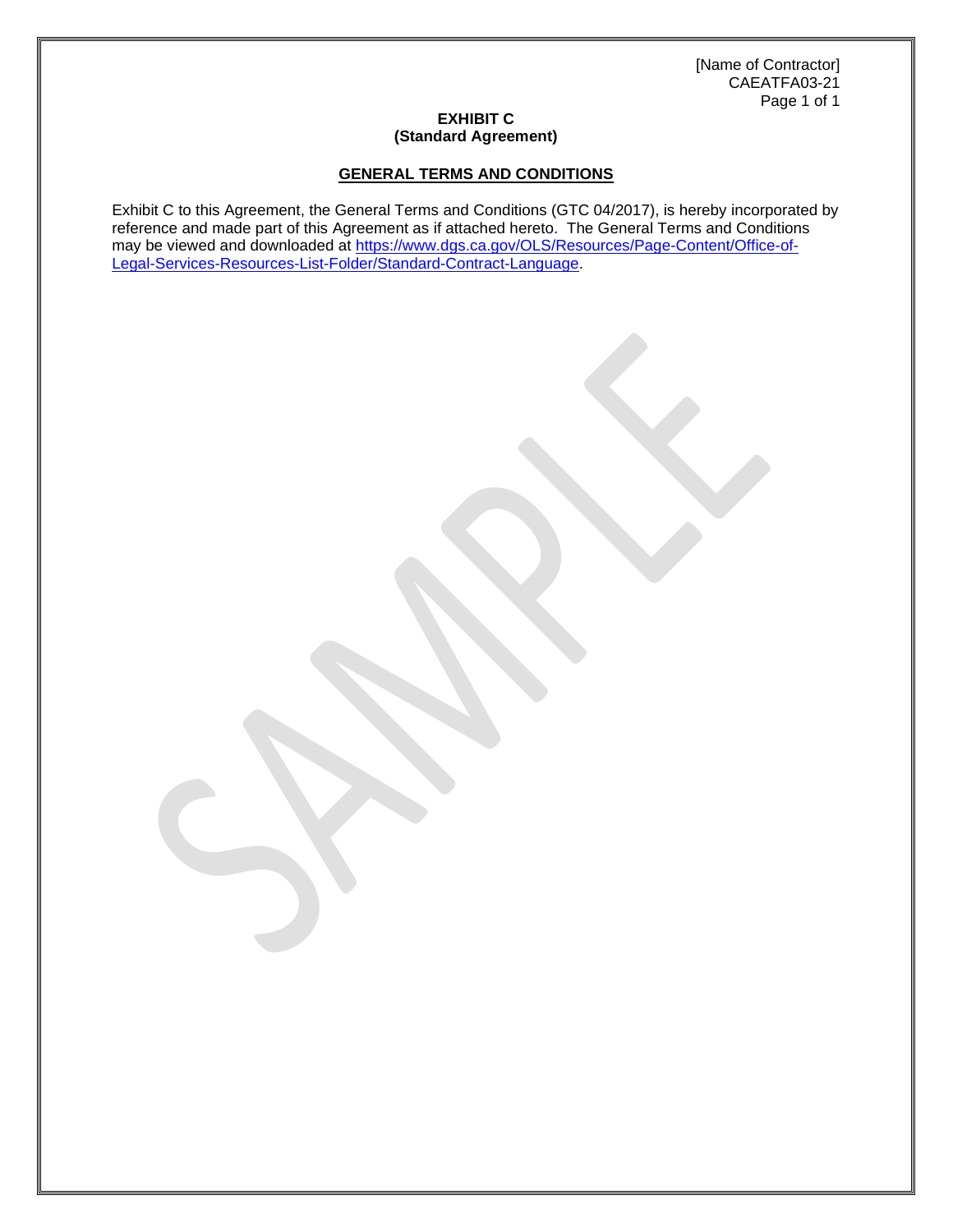## **EXHIBIT D (Standard Agreement)**

## **SPECIAL TERMS AND CONDITIONS**

# **1. Excise Tax**

The State of California is exempt from federal excise taxes, and no payment will be made for any taxes levied on employees' wages. The State will pay for any applicable State of California or local sales or use taxes on the services rendered or equipment or parts supplied pursuant to this Agreement. California may pay any applicable sales and use tax imposed by another state.

#### **2. Settlement of Disputes**

In the event of a dispute, Contractor shall file a "Notice of Dispute" with a Deputy Treasurer of the State Treasurer's Office within ten (10) days of discovery of the problem. Within ten (10) days, the Deputy Treasurer shall meet with the representatives of Contractor and the State identified in Section 3 of Exhibit A for purposes of resolving the dispute. The decision of the Deputy Treasurer shall be final.

In the event of a dispute, the language contained within this Agreement shall prevail over any other language including that of any bid proposal.

#### **3. Evaluation of Contractor**

Pursuant to Public Contract Code sections 10367 and 10369 within sixty (60) days after the completion of this Agreement, the State shall complete a written evaluation of Contractor's performance under this Agreement. If this Agreement is a contract for consultant services and if Contractor did not satisfactorily perform the work, a copy of the evaluation will be sent to the Department of General Services (DGS), Office of Legal Services, and to the Contractor within fifteen (15) working days of the completion of the evaluation in accordance with Public Contract Code section 10371.

#### **4. No Agency Liability**

The Contractor warrants by execution of this Agreement that no person or selling agency has been employed or retained to solicit or secure this Agreement upon agreement or understanding for a commission, percentage, brokerage, or contingent fee, excepting bona fide employees or bona fide established commercial or selling agencies maintained by the Contractor for the purpose of securing business. For breach or violation of this warranty, the State shall, in addition to other remedies provided by law, have the right to annul this Agreement without liability, paying only for the value of the work actually performed, or otherwise recover the full amount of such commission, percentage, brokerage, or contingent fee.

# **5. Potential Subcontractors**

Nothing contained in this Agreement or otherwise, shall create any contractual relationship between the State and any subcontractors, and no subcontract shall relieve the Contractor of his responsibilities and obligations hereunder. The Contractor agrees to be as fully responsible to the State for the acts and omissions of its subcontractors and of persons either directly or indirectly employed by any of them as it is for the acts and omissions of persons directly employed by the Contractor. The Contractor's obligation to pay its subcontractors is an independent obligation from the obligation of the State to make payments to the Contractor. As a result, the State shall have no obligation to pay or to enforce the payment of any moneys to any subcontractor.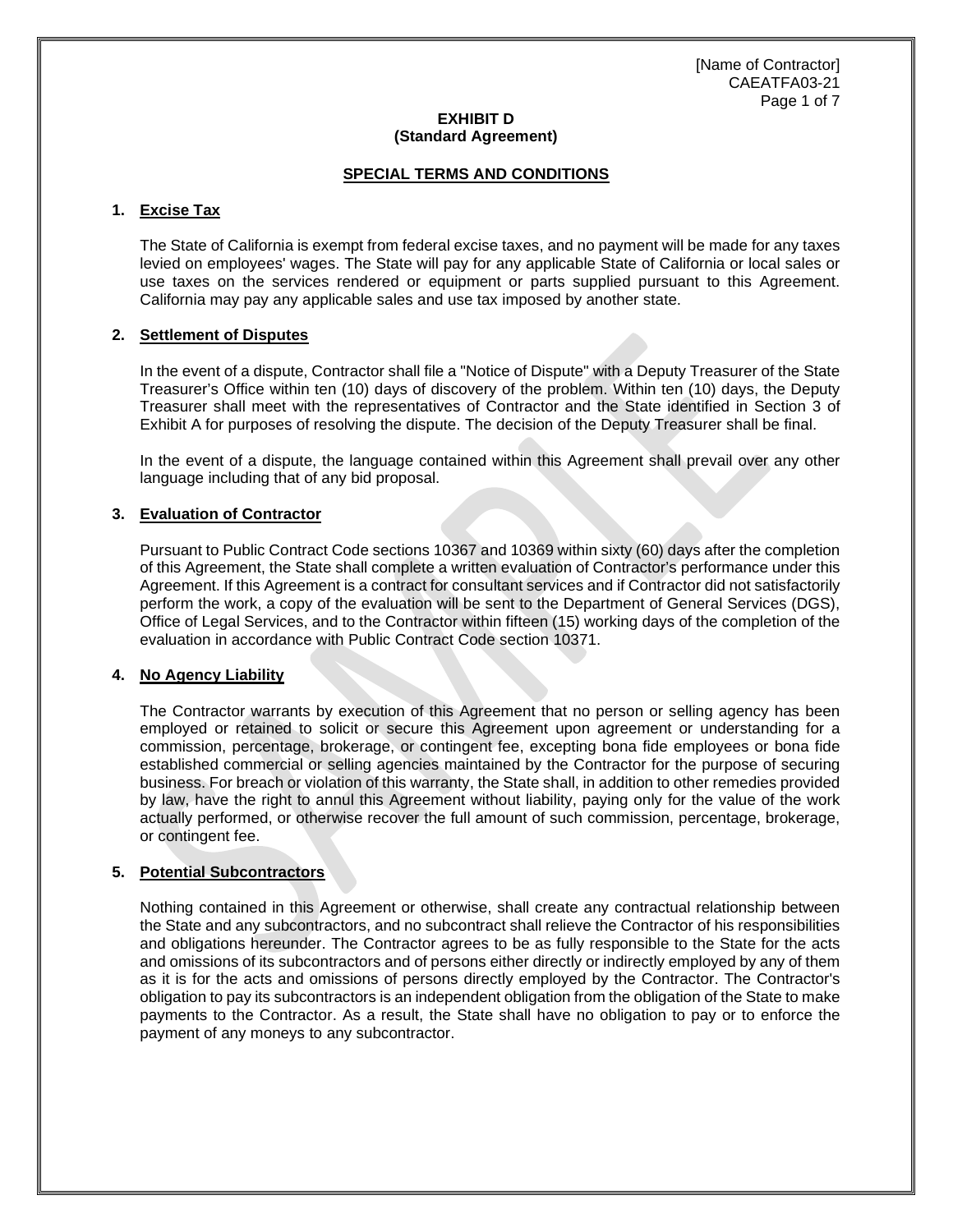# **EXHIBIT D (Standard Agreement)**

#### **6. Force Majeure**

Neither party to this Agreement shall be liable for damages resulting from delayed or defective performance when such delays arise out of causes beyond the control and without the fault or negligence of the offending party. Such causes may include, but are not restricted to, acts of God or of the public enemy, acts of the State in its sovereign capacity, fires, floods, power failure, disabling strikes, epidemics, quarantine restrictions, and freight embargoes.

#### **7. Waivers**

No delay on the part of any party in exercising any right, power or privilege hereunder shall operate as a waiver thereof, nor shall any waiver on the part of any party of any right, power or privilege hereunder, nor any single or partial exercise of any right, power or privilege hereunder, preclude any other or further exercise thereof or the exercise of any other right, power or privilege hereunder.

#### **8. Incorporation of Amendments to Applicable Laws**

Any references to sections of federal or state statutes or regulations shall be deemed to include a reference to any amendments thereof and any successor provisions thereto.

#### **9. Confidentiality**

All financial, statistical, personal, technical and other data and information relating to the operations of the State which are designated confidential by the State and become available to Contractor shall be protected by Contractor from unauthorized use and disclosure.

#### **10. Titles/Section Headings**

Titles and headings are for convenience of reference only, and shall have no effect on the construction or legal effect of this Agreement.

#### **11. Choice of Law**

Notwithstanding Paragraph 14 of Exhibit C (General Terms and Conditions), this Agreement shall be administered, construed, and enforced according to the laws of the State of California (without regard to any conflict of laws' provisions) to the extent such laws have not been preempted by applicable federal law. Any suit brought hereunder, including any action to compel arbitration or to enforce any award or judgment rendered thereby, shall be brought in state court sitting in Sacramento, California, the parties hereby waiving any claim or defense that such forum is not convenient or proper. Each party agrees that any such court shall have in personam jurisdiction over it and consents to service of process in any manner authorized by California law.

#### **12. Notices**

The parties agree that to avoid unreasonable delay in the progress of the services performed hereunder, Contractor and the State have designated in Section 3 of Exhibit A specific staff representatives for the purpose of communication between the parties. Any notice or other written communication required or which may be given hereunder shall be deemed given when delivered personally, or by mail three (3) days after the date of mailing, unless by express mail then upon the date of confirmed receipt, to the representatives named in Section 3 of Exhibit A.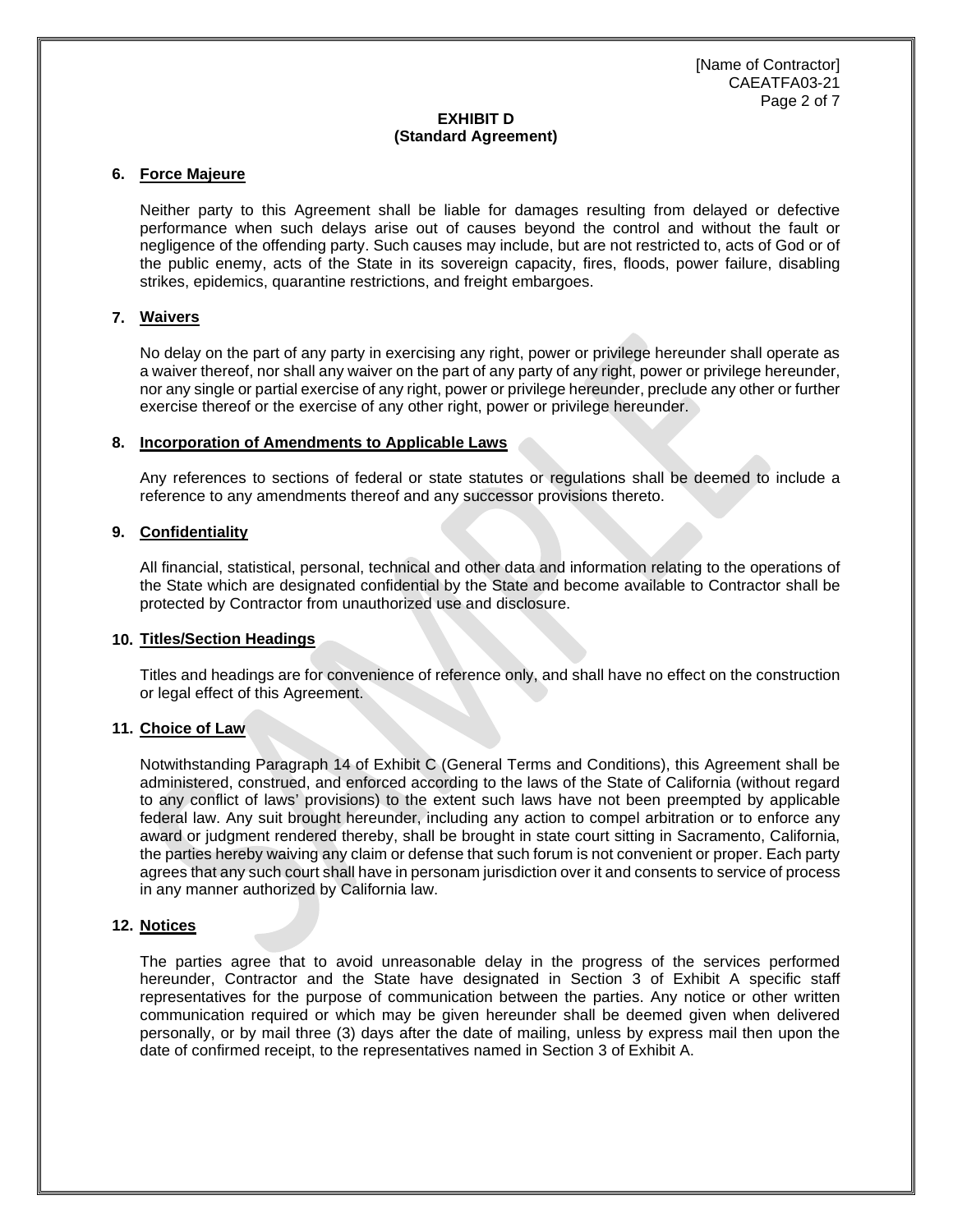[Name of Contractor] CAEATFA03-21 Page 3 of 7

# **EXHIBIT D (Standard Agreement)**

Either party hereto may, from time to time by notice in writing served upon the other as aforesaid, designate a different mailing address or a different or additional person to which all such notices or demands thereafter are to be addressed.

# **13. Permits and Licenses**

Contractor shall carry out its duties and responsibilities herein in accordance with, be limited in the exercise of its rights by, and observe and comply with, all federal, state, city and county laws, rules or regulations affecting services under this Agreement. Contractor shall procure and keep in full force and effect during the term of this Agreement all permits and licenses necessary to accomplish the work contemplated in this Agreement.

# **14. Books and Records**

Contractor shall keep accurate books and records connected with the performance of this Agreement for a period of at least three (3) years. Contractor shall ensure that books and records of subcontractors, suppliers, and other providers shall also be accurately maintained. Such books and records shall be kept in a secure location and shall be available for inspection and copying by the State and its representatives at any time.

#### **15. Key Personnel**

- a. A resume for each member of Contractor's staff who will exercise a significant administrative, policy, or consulting role under this Agreement is attached to this Agreement as Exhibit D, Attachment 1. These members of Contractor's staff shall be hereafter referred to (both individually and collectively) as "Key Personnel."
- b. Contractor shall not substitute, replace, or reassign Key Personnel without the prior approval of the State.
- c. This Agreement may be terminated immediately, in the sole discretion of the State and upon written notice from the State to Contractor, because of any change in or departure of any of the Key Personnel.

#### **16. Changes in Control, Organization or Key Personnel**

Contractor shall promptly, and in any case within five (5) days, notify the State in writing: (i) if any of Contractor's representations and warranties, as set forth in this Agreement, cease to be true at any time during the term of this Agreement; (ii) of any change in Contractor's staff who exercises a significant administrative, policy, or consulting role under this Agreement, including without limitation any Key Personnel; (iii) of any change in the majority ownership, control, or business structure of Contractor; or (iv) of any other material change in Contractor's business, partnership or corporate organization. All written notices from Contractor under this provision shall contain sufficient information to permit the State to evaluate the changes within Contractor's staff or organization under the same criteria as was used by the State in its award of this Agreement to Contractor.

#### **17. Insurance Requirements**

Contractor warrants that it carries adequate liability, worker's compensation and other necessary insurance and shall maintain such insurance at levels acceptable to the State in full force and effect during the term of this Agreement. Contractor agrees to furnish satisfactory evidence of this insurance coverage to the State upon request.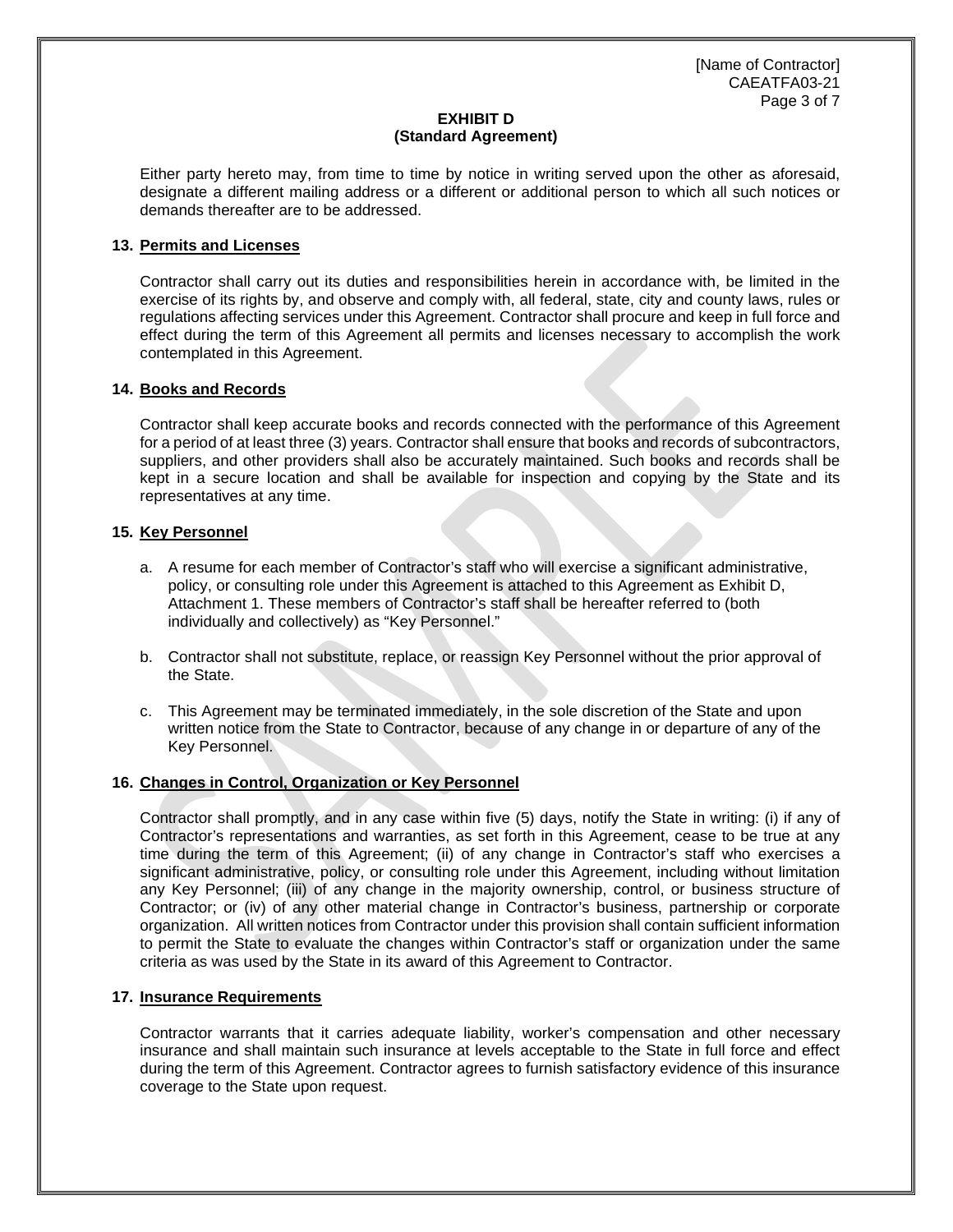# **EXHIBIT D (Standard Agreement)**

#### **18. Subcontractors**

- a. Contractor shall perform the work contemplated by this Agreement with resources available within its own organization except for subcontracted work identified in this Agreement or other attachment incorporated hereto. No other portion of the work pertinent to this Agreement shall be subcontracted without written authorization by the State. The subcontractor must be mutually agreed upon in advance by both parties.
- b. Contractor shall require that any subcontractor agree to be bound by all provisions of this Agreement, as applicable.

#### **19. Notice of Proceedings**

Contractor shall promptly notify the State in writing of any investigation, examination or other proceeding involving Contractor, including any Key Personnel, commenced by any regulatory agency, which proceeding is not conducted in the ordinary course of Contractor's business.

#### **20. Cumulative Remedies**

The rights and remedies provided herein are cumulative and are not exclusive of any rights or remedies that any party may otherwise have at law or in equity.

#### **21. Binding Effect**

This Agreement, any instrument or agreement executed pursuant to this Agreement, and the rights, covenants, conditions and obligations of Contractor and the State contained therein, shall be binding upon the parties and their successors, assigns and legal representatives.

## **22. Publicity**

No publicity release or announcement concerning this Agreement or the transactions contemplated herein shall be issued by Contractor without advance written approval by the State.

#### **23. Services or Procurement Resulting from Agreement**

Neither Contractor, nor any of its subsidiaries, officers or directors, may submit a bid or be awarded a contract for the provision of services, procurement of goods or supplies, or any other related action which is required, suggested, or otherwise deemed to be an outgrowth of the advice or recommendations that Contractor provides under this Agreement.

#### **24. Agreement Does Not Violate Law**

Contractor represents and warrants that neither the execution of this Agreement nor the acts contemplated hereby nor compliance by Contractor with any provisions hereof will:

- a. Violate any provision of the charter documents of Contractor;
- b. Violate any statute or law or ordinance or any judgment, decree, order, regulation or rule of any court or governmental authority applicable to Contractor; or
- c. Violate, or be in conflict with, or constitute a default under, or permit the termination of, or require the consent of any person under, any agreement to which Contractor may be bound, the violation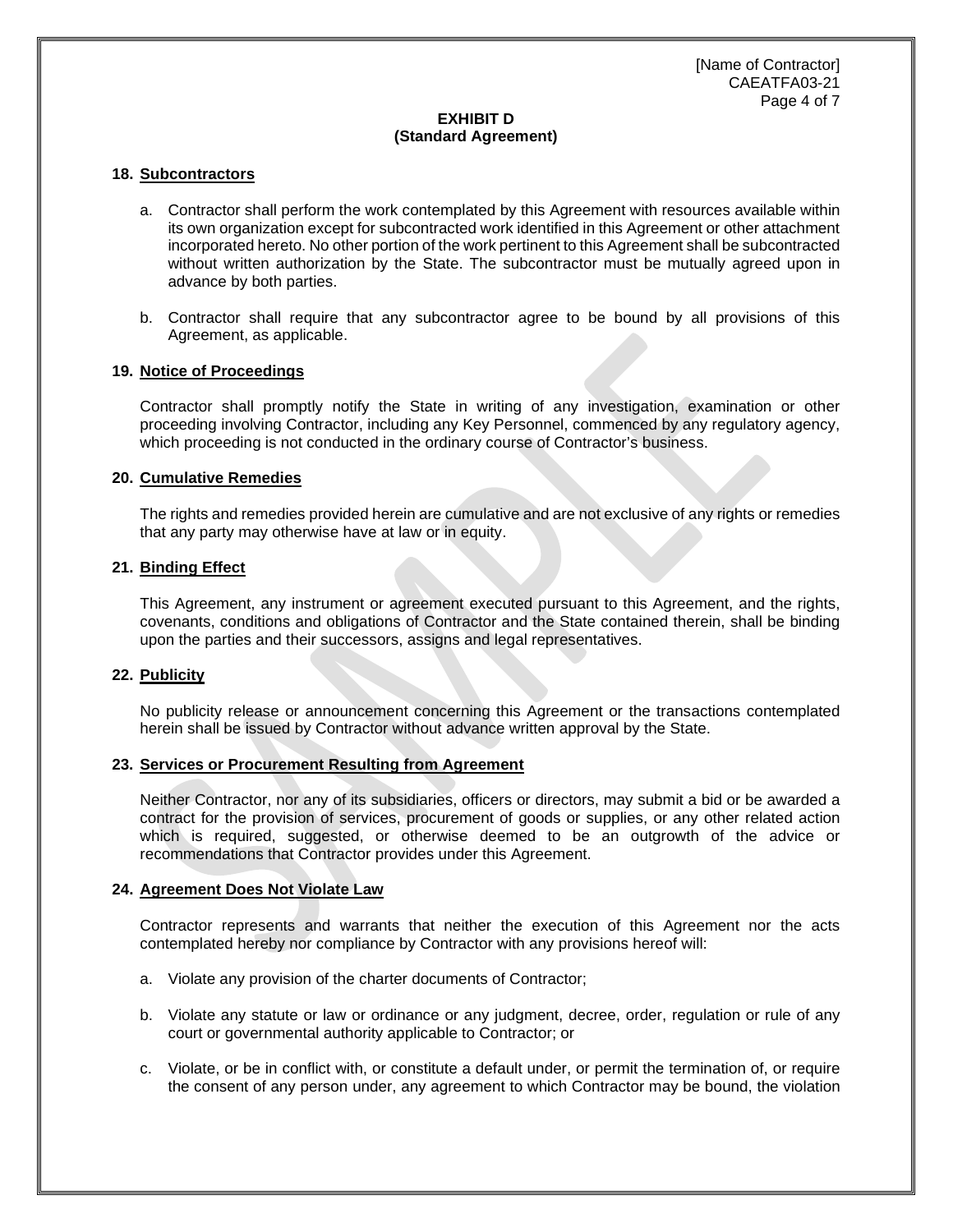[Name of Contractor] CAEATFA03-21 Page 5 of 7

## **EXHIBIT D (Standard Agreement)**

of which in the aggregate would have a material adverse effect on the properties, business, prospects, earnings, assets, liabilities or condition (financial or otherwise) of Contractor.

## **25. Power and Authority**

Contractor represents and warrants that it has the power and authority to enter into this Agreement and to carry out its obligations hereunder. The execution of this Agreement has been duly authorized by Contractor and no other proceeding on the part of Contractor is necessary to authorize this Agreement. Contractor has completed, obtained and performed all registrations, filings, approvals, authorizations, consents or examinations required by any government or governmental authority for its acts contemplated by this Agreement.

# **26. Signature Authorization**

The person signing this Agreement warrants that he/she is an agent of Contractor and is duly authorized to enter into this Agreement on behalf of Contractor.

# **27. Entire Agreement; Order of Precedence**

- a. This Agreement, including documents that have been incorporated in this Agreement by reference, contains all representations and the entire understanding between the parties hereto with respect to the subject matter hereof. Any prior correspondence, memoranda or agreements are replaced in total by this Agreement.
- b. In the event there are any inconsistencies or ambiguities among the terms of this Agreement and incorporated documents, the following order of precedence shall be used: (i) applicable laws; (ii) the terms and conditions of this Agreement, including exhibits and attachments; (iii) the Request for Proposal (RFP) if any; (iv) Contractor's response to the RFP if any; and (v) any other provisions, terms, or materials incorporated herein.

# **28. Termination at Option of the State**

In addition to the provisions of Paragraph 7 of Exhibit C (General Terms and Conditions), this Agreement may be terminated in whole or in part at any time upon 30 calendar days' written notice by the State, for any reason. Upon receipt of a termination notice, Contractor shall promptly discontinue all services affected unless the notice specifies otherwise. In the event the State terminates all or a portion of this Agreement for any reason, it is understood that the State will provide payment to Contractor for satisfactory services rendered prior to the termination, but not in excess of the maximum amount of this Agreement.

#### **29. Termination for Insolvency**

Contractor shall notify the State immediately in writing in the event that Contractor files any federal bankruptcy action or state receivership action, any federal bankruptcy or state receivership action is commenced against Contractor, Contractor is adjudged bankrupt, or a receiver is appointed and qualifies. In the event of any of the foregoing events, or if the State determines, based on reliable information, that there is a substantial probability that Contractor will be financially unable to continue performance under this Agreement, the State may terminate this Agreement and all further rights and obligations immediately.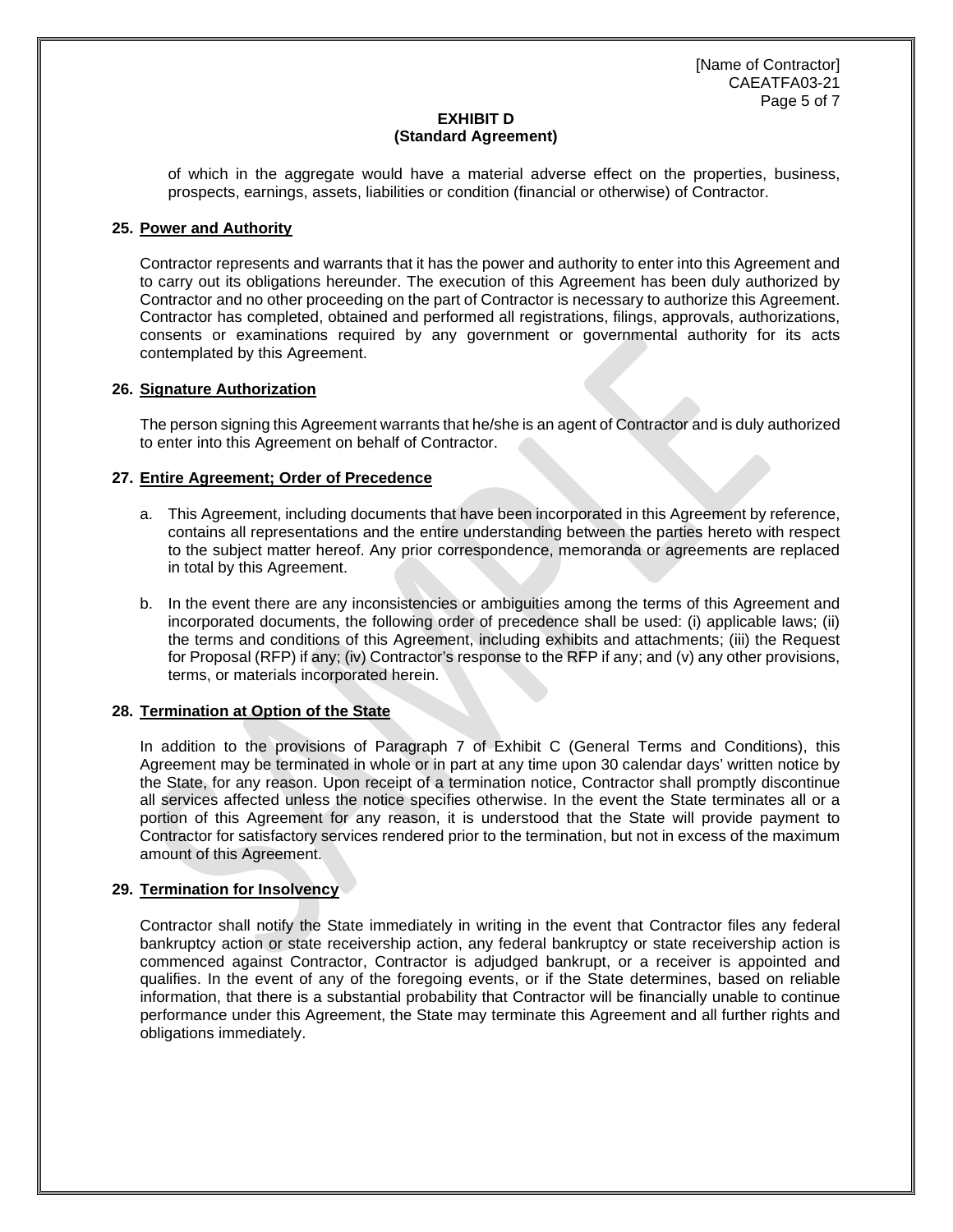# **EXHIBIT D (Standard Agreement)**

## **30. Completion**

In the event of termination for default, the State reserves the right to take over and complete the work by contract or other means. In such case, Contractor will be liable to the State for any additional cost incurred by the State to complete the work whether reimbursed or not.

# **31. Effect of Termination**

All duties and obligations of the State and Contractor shall cease upon termination of this Agreement, except that:

- a. Each party shall remain liable for any rights, obligations, or liabilities arising from activities carried on by it under this Agreement prior to the effective date of termination; and
- b. Contractor shall provide for the return of all records of the State to the State or its designee and shall cooperate fully to effect an orderly transfer of services.

# **32. Termination for Expatriation**

Contractor shall notify the State immediately in writing in the event that Contractor or its parent files any notice with the Securities and Exchange Commission that Contractor intends to reincorporate offshore. In the event of such notice, the State may terminate this Agreement and all further rights and obligations immediately by giving five (5) days' notice in writing in the manner specified herein.

#### **33. Compliance With Political Reform Act**

**Contractor acknowledges that the State is subject to the provisions of the Political Reform Act (Government Code section 81000 et seq. and all regulations adopted thereunder, including, but not limited to, California Code of Regulations, title 2, section 18700 et. seq.)** and Contractor shall comply promptly with any requirement thereunder. If required by law, Contractor shall require its personnel, including without limitation, its Key Personnel all later substitutions therefore, to file Statements of Economic Interests in compliance with the Conflict of Interest Code for the Office of the State Treasurer and the various boards, authorities, commissions, and committees chaired by the State Treasurer (California Code of Regulations, title 2, section 1897). All such reports shall be filed simultaneously with the State*.*

#### **34. Darfur Contracting Act**

Effective January 1, 2009, all Invitations for Bids (IFB) or Requests for Proposals (RFP) for goods or services must address the requirements of the Darfur Contracting Act of 2008 (Act). (Public Contract Code section 10475 et seq.) The Act was passed by the California Legislature and signed into law by the Governor to preclude State agencies generally from contracting with "scrutinized" companies that do business in the African nation of Sudan of which the Darfur region is a part, for the reasons described in Public Contract Code section 10475.

A scrutinized company is a company doing business in Sudan as defined in Public Contract Code section 10476. Scrutinized companies are ineligible to, and cannot, bid on or submit a proposal for a contract with a State agency for goods or services. (Public Contract Code section 10477(a).)

Therefore, Public Contract Code section 10478(a) requires a company that currently has (or within the previous three years has had) business activities or other operations outside of the United States to certify that it is not a "scrutinized" company when it submits a bid or proposal to a State agency. A scrutinized company may still, however, submit a bid or proposal for a contract with a State agency for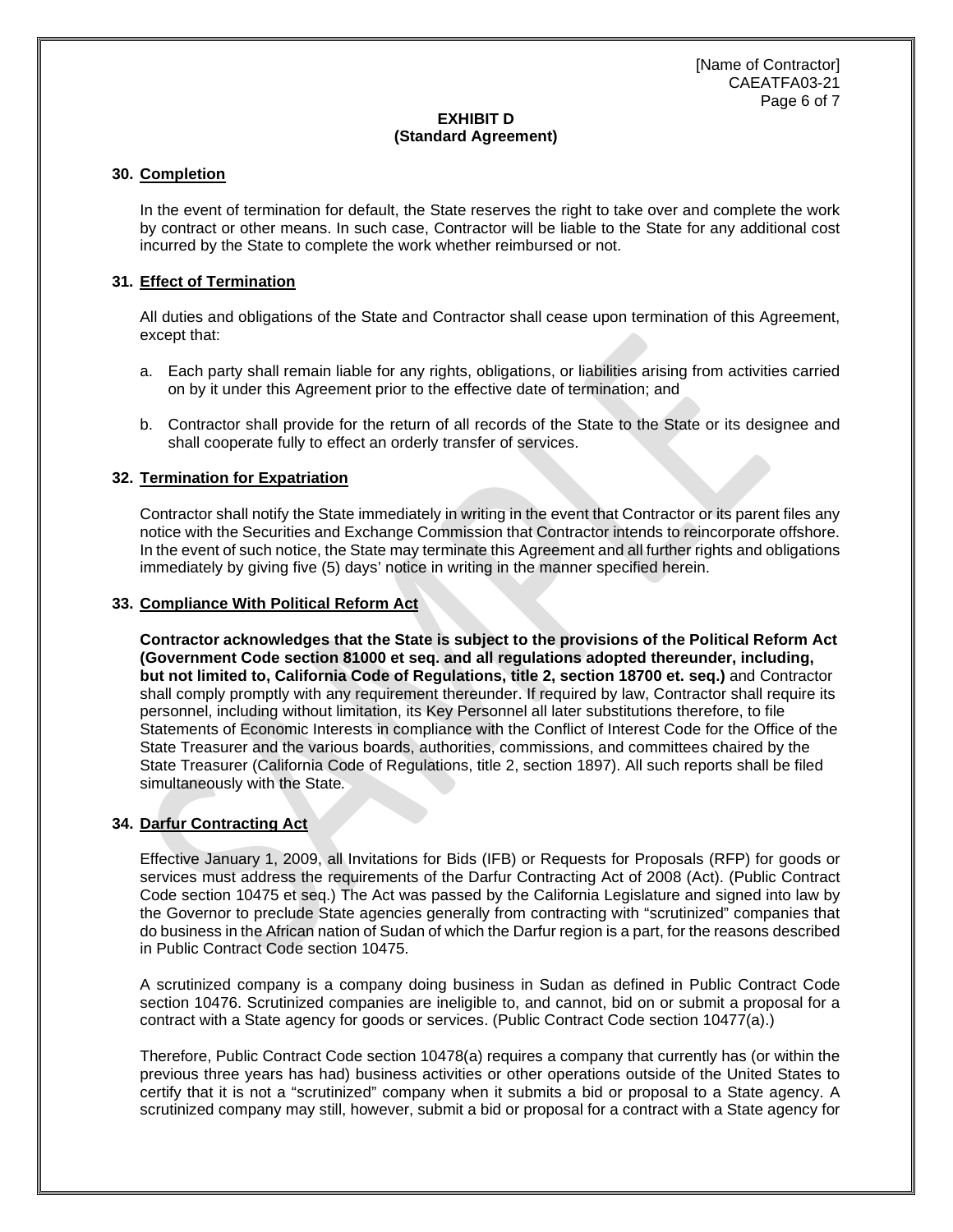[Name of Contractor] CAEATFA03-21 Page 7 of 7

# **EXHIBIT D (Standard Agreement)**

goods or services if the company first obtains permission from DGS according to the criteria set forth in Public Contract Code section 10477(b).

## **35. Labor Neutrality Policy**

CAEATFA recognizes the value of labor organizing and encourages the entities with which it contracts to demonstrate that they also value this principle by encouraging management neutrality in labor organizing activities.

To remain "neutral" means not to take any action or make any statement that will directly or indirectly state or imply any support for or opposition to the selection by the Contractor's employees of a collective bargaining agent, or preference or opposition to any particular union as a bargaining agent. Nothing in this section obligates or prohibits the Contractor from entering into private neutrality, labor peace or other lawful agreements with a labor organization seeking to represent or who currently represents the Contractor's employees.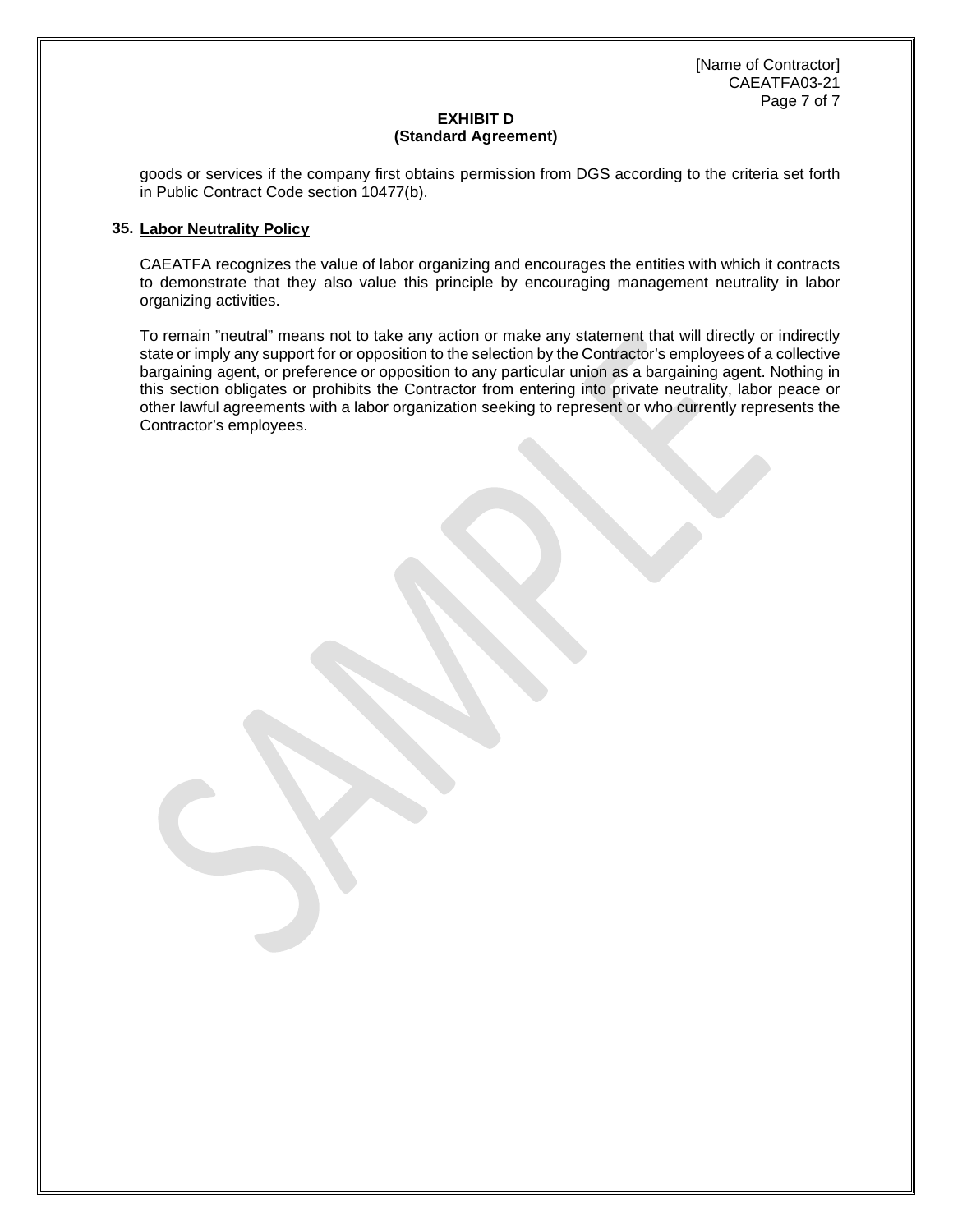[Name of Contractor] CAEATFA03-21 Page 1 of  $\_$ 

#### **EXHIBIT D, ATTACHMENT 1 (Standard Agreement)**

**KEY PERSONNEL RESUMES**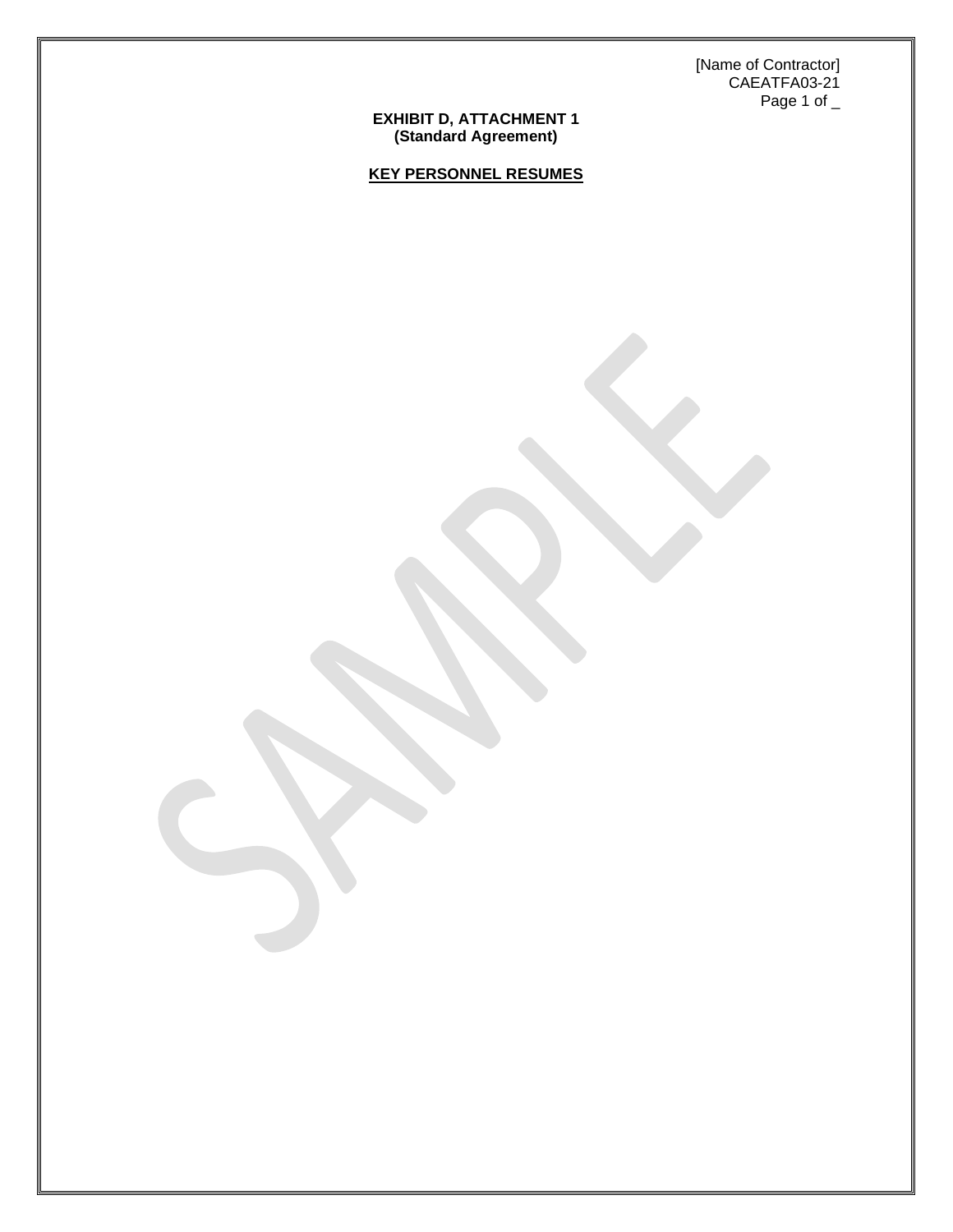# **EXHIBIT E (Standard Agreement)**

## **ADDITIONAL PROVISIONS**

## **1. Progress Payments**

Progress payments are permitted for work completed under this Agreement. Ten percent (10%) of the invoiced amount may be withheld pending final completion of each task. Any funds withheld with regard to a particular task shall be paid upon completion of that task.

# **2. Conflict of Interest; No Profit**

- A. Contractor certifies that its employees and the officers of its governing body shall avoid any actual or potential conflicts of interest, and that no officer or employee who exercises any functions or responsibilities in connection with this Agreement shall have any personal financial interest or benefit which either directly or indirectly arises from this Agreement.
- B. Contractor shall establish safeguards to prohibit its employees or its officers from using their positions for a purpose which could result in private gain or which gives the appearance of being motivated for private gain for themselves or others, particularly those with whom they have family, business, or other ties.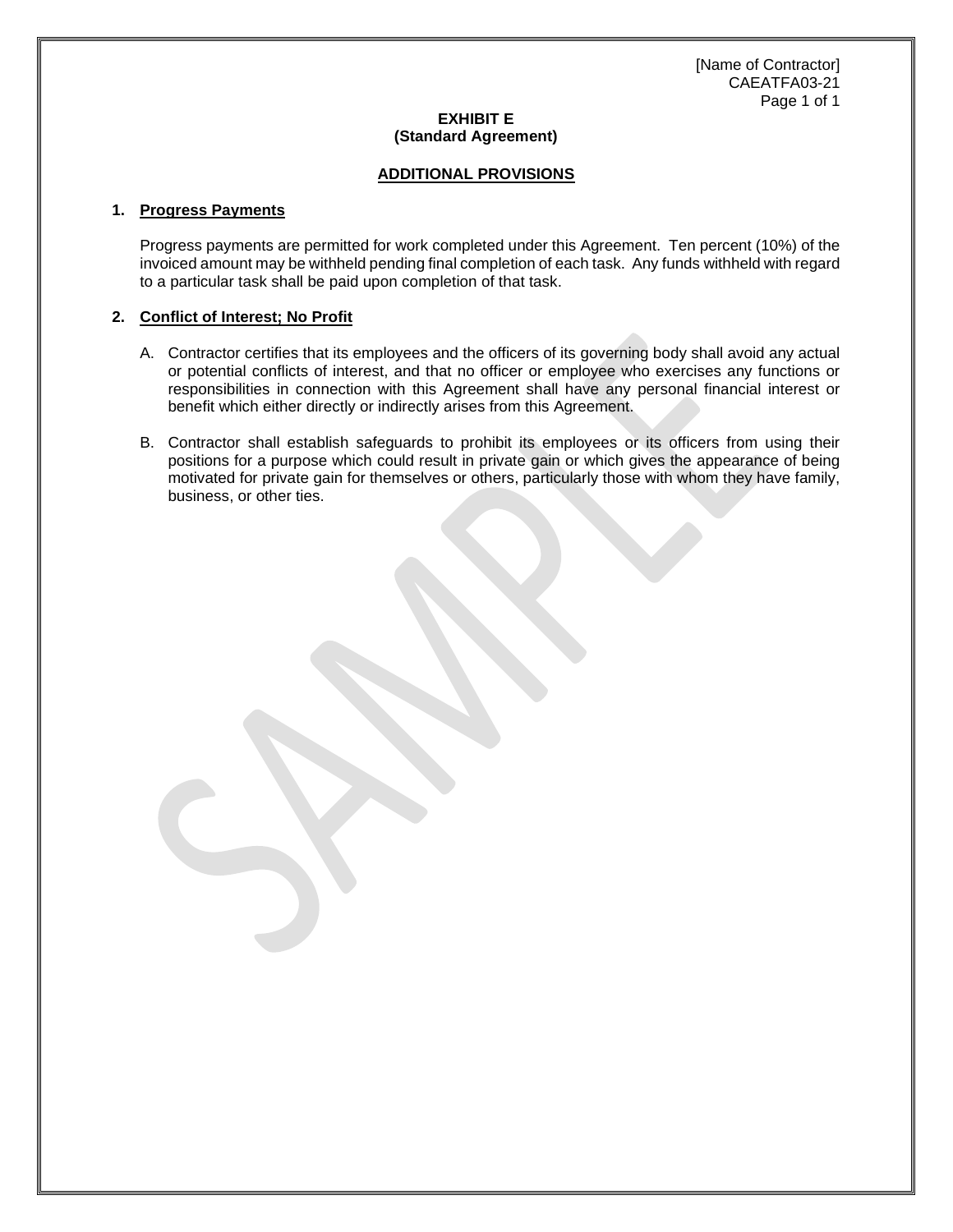## **EXHIBIT F (Standard Agreement)**

## **THIRD PARTY AGREEMENT PROVISIONS**

The CHEEF Implementation Agreement ("**CHEEF IA**") between CAEATFA and the four Investor-Owned Utilities (PG&E, SDG&E, SCE, and SoCalGas, each individually an "**IOU**" and collectively the "**IOUs**.") sets forth the terms and conditions governing such activities necessary to implement, manage the flow of funds and data, develop regulations, and retain third-party service providers to support the energy efficiency financing pilot programs as directed by the California Public Utilities Commission ("CPUC"). Under the CHEEF IA, CAEATFA and each of the IOUs is sometimes referred to individually as a "**Party**" and together as the "**Parties**." The CHEEF IA requires that CAEATFA ensure all third-party agreements necessary to establish and operate the CHEEF include the terms for the protection of the IOUs set forth in the following provisions. Capitalized terms used in this Exhibit but not defined herein shall have the meanings given in the Agreement.

# **1. Confidentiality and Data Protection**

#### **1.1 Definitions**

1.1.1 "**Confidential Information and Property**" means all non-public, confidential or proprietary commercial or personal information or property of a Party or IOU, including without limitation Customer Data, disclosed or provided under this Agreement to any other Party or its agents, employees, officers, directors, partners, attorneys, accountants, contractors or providers (collectively, "**Representatives**"), whether disclosed or provided orally or disclosed, provided or accessed in written, electronic or other form of media, whether or not marked or otherwise identified as "confidential," concerning, but not limited to, research, development, products, services, processes, designs, inventions, software, tools, reports, ratemaking, regulatory and legislative matters and practices of that Party, its parent company, subsidiaries, affiliates, or members of the public, including Customer Data provided by that Party. Such Confidential Information and Property also includes non-public, confidential or proprietary commercial or personal information, data or tangible or intangible property produced, developed or delivered by [Name of Contractor] ("**Contractor**") in the performance of this Agreement.

1.1.2 "**Customer Data**" means all information and data regarding an IOU customer that is furnished, disclosed, or otherwise made available to Contractor by an IOU under this Agreement, including without limitation personal information such as the customer's name, address, contact information, service agreement number on the Customer's electric bill, user name, password, financial status, and social security number, and any information regarding the Customer's energy usage or billing. No confidential Customer Data shall be provided to Contractor except pursuant to a release of any such Customer Data in one or more forms provided by that IOU, as may be amended from time to time in that IOUs' sole discretion, executed by that IOU's customer to whom such Customer Data pertains ("**Release**").

1.1.3 "**Contractor Personnel**" means any and all personnel furnished or engaged by the Contractor to perform any part of the Scope of Work, as defined in the Agreement (hereinafter "**Services**"), including employees and independent contractors of the Contractor and its Subcontractors.

1.1.4 "**Disclosing Party**" means the Party or, as applicable, the Contractor, that discloses its Confidential Information and Property to the Receiving Party pursuant to this Agreement.

1.1.5 "**Receiving Party**" means the Party or, as applicable, the Contractor, that receives Confidential Information and Property from the Disclosing Party pursuant to this Agreement.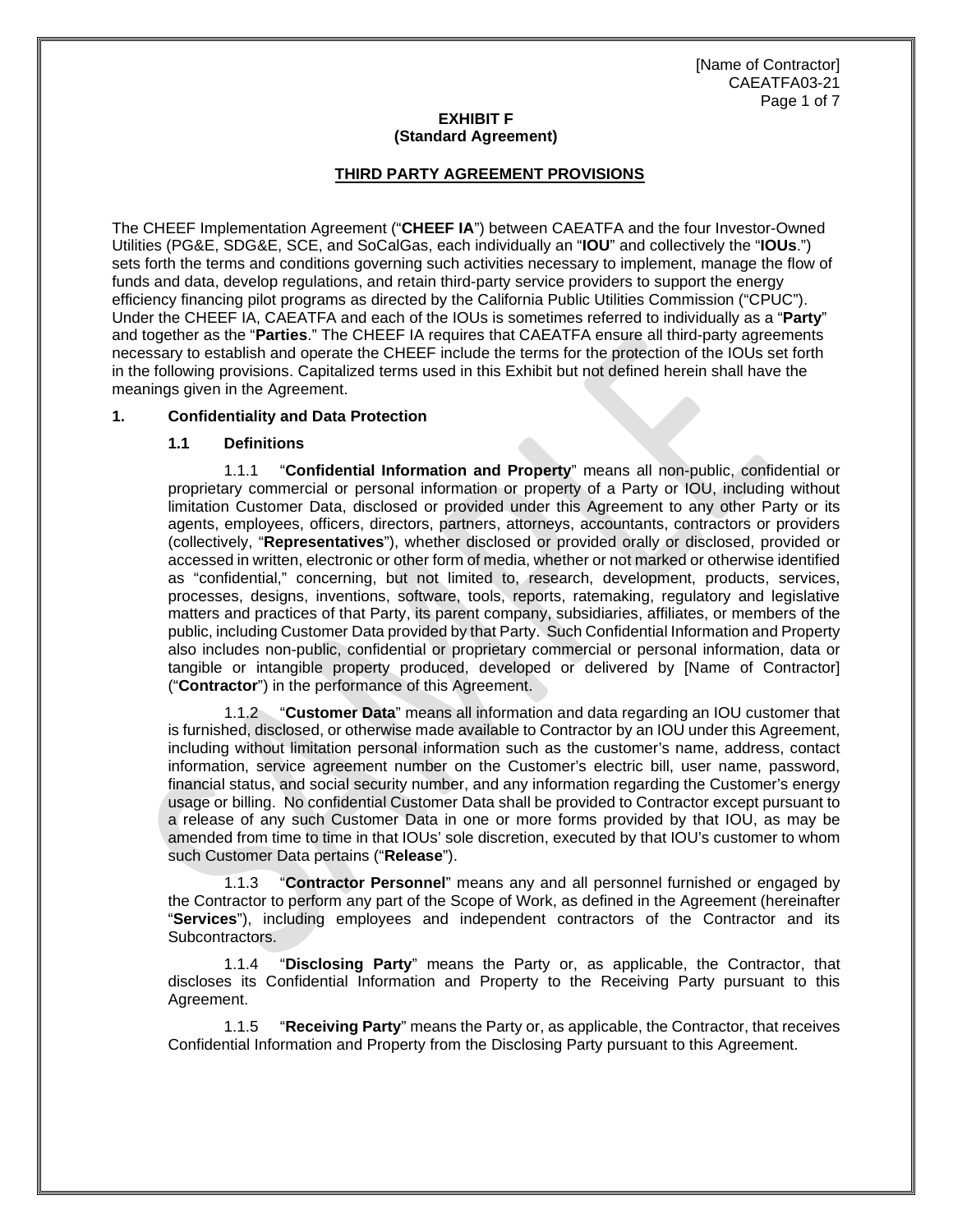[Name of Contractor] CAEATFA03-21 Page 2 of 7

# **EXHIBIT F (Standard Agreement)**

#### **1.2 Confidentiality**

1.2.1 Contractor shall not disclose or make available Confidential Information and Property to any third party, except as permitted by this Agreement. Contractor shall, and shall require Contractor Personnel to, access and use Confidential Information and Property solely for the purpose of performing the Services, but not otherwise. In addition, Contractor shall comply, and ensure that Contractor Personnel comply, with all Applicable Laws relating to the protection of Confidential Information and Property and Customer Data.

1.2.2 Contractor shall not, and shall ensure Contractor Personnel do not, use Confidential Information and Property or Customer Data (including any Customer Data received by Contractor pursuant to a Release) for Contractor's or Contractor Personnel's own benefit or for any purpose other than as expressly stated in this Agreement.

1.2.3 If Contractor receives any Customer Data pursuant to this Agreement without a Release, Contractor shall (1) provide written notice to CAEATFA and the relevant IOU within two (2) Business Days of discovering that the Customer Data was disclosed without a Release; (2) shall delay processing of any application related to an IOU customer to which the Customer Data pertains until Contractor receives such Release; and (3) treat any such Customer Data as Confidential Information and Property.

1.2.4 The foregoing confidentiality restrictions shall not apply to information which: (1) is previously known to a Receiving Party, prior to its receipt from Disclosing Party, (2) is independently developed by Receiving Party without use of the Confidential Information, (3) is acquired by it from a third party not participating in the CHEEF program, which was not, to the Receiving Party's knowledge, under an obligation to the Disclosing Party not to disclose such information, (4) is or becomes publicly available through no breach of this Agreement by the Receiving Party; or (5) is Customer Data provided by an IOU pursuant to a Release; provided that if such Customer Data has been compiled in a database, that database shall nonetheless be deemed Confidential Information and Property owned by the IOUs, and all of the confidentiality obligations herein shall apply unless such Customer Data in that database is anonymized or aggregated so that it cannot be identified with the individuals to whom it relates.

1.2.5 Contractor acknowledges that CAEATFA and the IOUs may elect to disclose Contractor's Confidential Information and Property to their respective regulator(s) and legislators. In addition, CAEATFA and the IOUs may be required to disclose Contractor's Confidential Information and Property to third parties to comply with Commission directions relating to energy efficiency program reporting or to comply with other Applicable Laws. Such disclosures are not prohibited by this Section 1.2.5 but, in making such disclosures, CAEATFA and the IOUs will afford the level of protection to such information as CAEATFA and the IOUs determine to be appropriate in accordance with their normal business practices.

#### **1.3 Use of Confidential Information and Property**

Confidential Information and Property is and will remain the property of the Disclosing Party. The Receiving Party may not use the Disclosing Party's Confidential Information and Property or Customer Data (including any Customer Data received by such Party pursuant to a Release) for any purpose other than those expressly authorized by this Agreement. The Disclosing Party's Confidential Information and Property shall not be sold, assigned, leased or otherwise disposed of to third parties or commercially exploited by or on behalf of the Receiving Party. The Receiving Party may not possess or assert any lien or other right against or to the Disclosing Party's Confidential Information and Property.

#### **1.4 Compliance with Data Privacy and Data Protection Laws**

Contractor shall observe and comply with all Applicable Laws, including data privacy, data protection, and consumer privacy laws. If Contractor or a Party becomes aware of any use or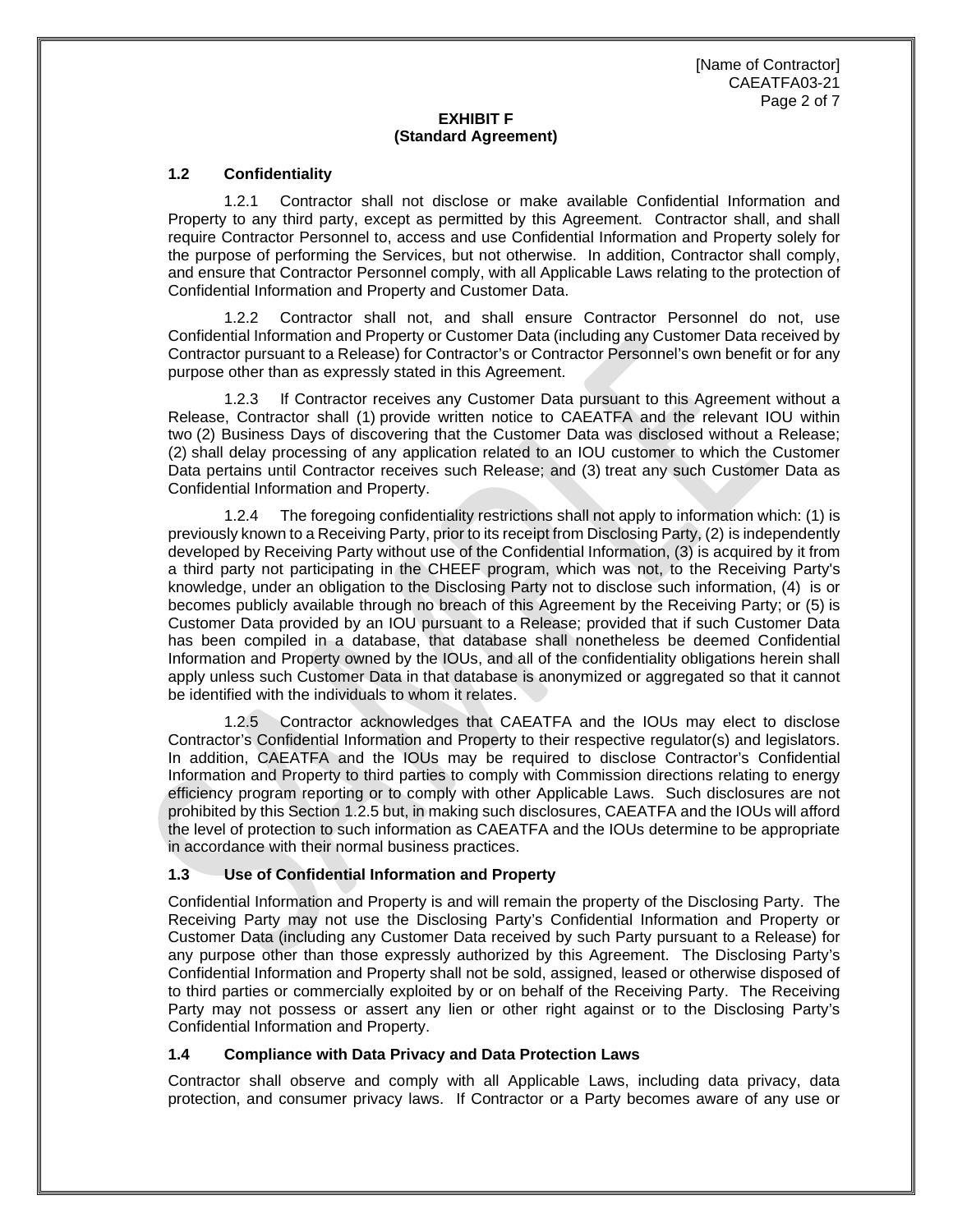[Name of Contractor] CAEATFA03-21 Page 3 of 7

#### **EXHIBIT F (Standard Agreement)**

disclosure of another Party's Confidential Information and Property or Customer Data that is not permitted by this Agreement, it will notify that other Party as soon as practicable, but no later than two (2) Business Days after such Party becomes aware of any such unauthorized use or disclosure.

#### **1.5 Information Security and Protection Measures**

1.5.1 Contractor shall take "Information Security and Protection Measures" consistent with industry best practices, as such practices evolve and improve during the Term and, without limiting the foregoing, shall comply with the Information Security Requirements set forth in Attachment 1 hereto, as such policies are updated and supplemented by the relevant parties during the continuance of this Agreement. Information Security and Protection Measures means measures to safeguard against the unauthorized access, loss, destruction, use, alteration or disclosure of Confidential Information and Property owned or provided by CAEATFA or IOUs, including but not limited to:

1.5.1.1 Systems, infrastructure, procedures and services as necessary to recover data, systems and operations in the event of a major outage or disaster, and regular tests (no less frequently than annually) to verify that such recovery can be achieved;

1.5.1.2 Policies and procedures providing information security, third-party assurance auditing and penetration testing;

1.5.1.3 Password protected access to Confidential Information and Property at all access points;

1.5.1.4 Encryption of Confidential Information and Property at rest and in transit (including any backup copies);

1.5.1.5 Restriction of physical access to Confidential Information and Property;

1.5.1.6 Implementation of logical access controls and sanitization or destruction of media, including hard drives;

1.5.1.7 Compliance with National Institute of Standards and Technology (NIST) standards, as applicable to the Services; and

1.5.1.8 Contractor shall furnish to CAEATFA and the IOUs upon request an SSAE 16 Type II report on Contractor's internal controls pertaining to the Services (or such other independent verification of Contractor's Security Measures that is reasonably acceptable to CAEATFA and the IOUs):

1.5.1.8.1 Before commencing performance of the Services;

1.5.1.8.2 No later than July 1 each year during the Term; and

1.5.1.8.3 Upon request by CAEATFA or the IOUs, but not more than once per calendar year in addition to the provision of the annual certification referred to in paragraph 1.5.1.8.2.

1.5.2 CAEATFA and the IOUs may inspect and audit, or engage a third party auditor to inspect and audit, the Contractor's facilities and systems to assess the Contractor's security measures. The Contractor shall cooperate fully with any requested inspection or audit. If CAEATFA or an IOU notifies Contractor of a material vulnerability in the Contractor's security measures, Contractor shall develop an action plan acceptable to CAEATFA and the IOUs to correct the material vulnerability or vulnerabilities, in accordance with Attachment 1 to this Exhibit.

1.5.3 Contractor hereby represents, warrants and covenants that, to the extent Contractor's facilities or information system(s) have been the subject of security audits prior to the date hereof and such audits have revealed any material vulnerabilities in the Contractor's facilities or Contractor's information system(s), Contractor has fully remedied such vulnerabilities.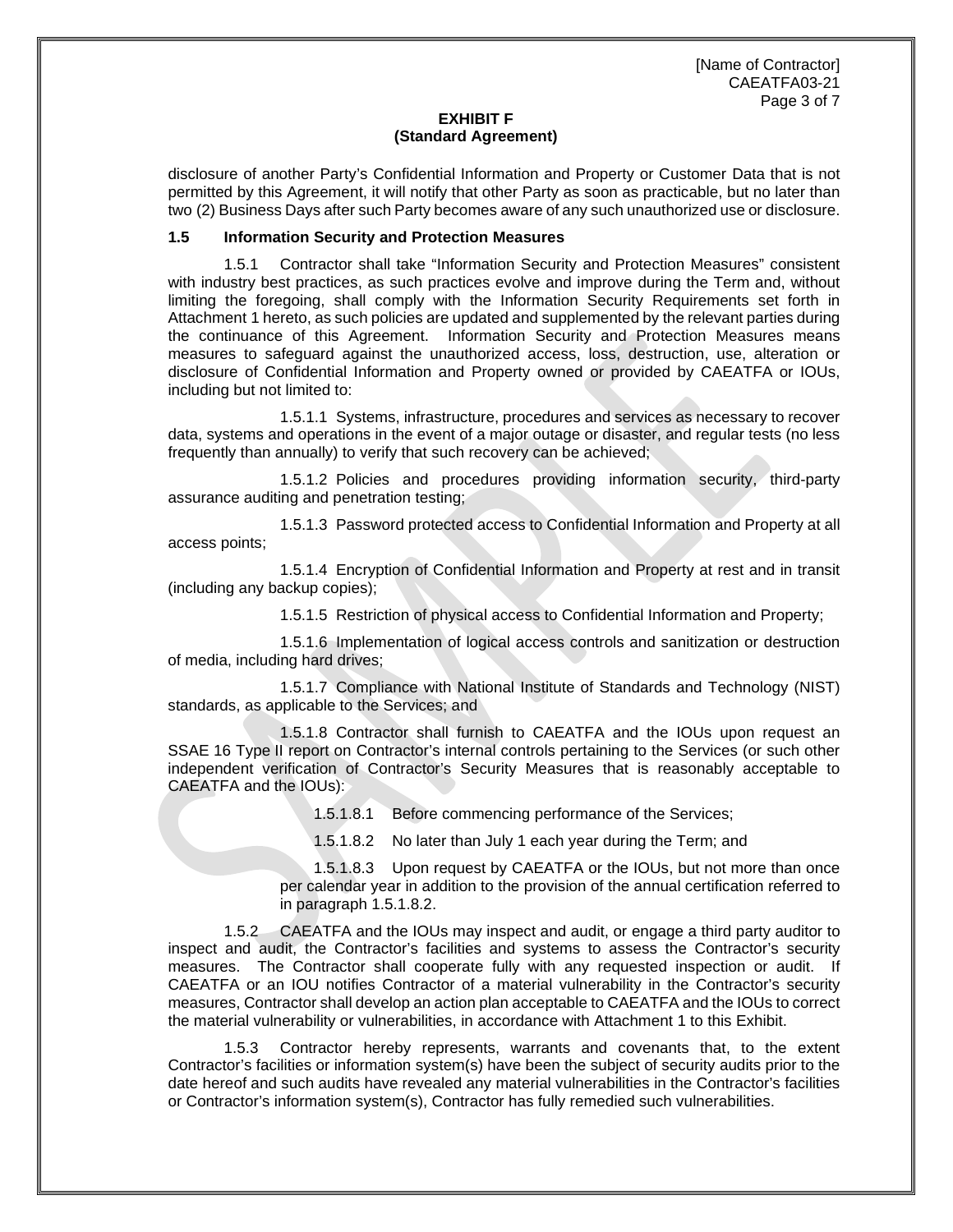[Name of Contractor] CAEATFA03-21 Page 4 of 7

# **EXHIBIT F (Standard Agreement)**

## **1.6 Compelled Disclosure**

If Contractor becomes legally compelled to disclose any Confidential Information and Property of the Disclosing Party in a manner not otherwise permitted by this Agreement (including any disclosure that is required pursuant to the California Public Records Act (Chapter 3.5 (commencing with Section 6250) of Division 7 of Title 1 of the California Government Code (the "Public Records Act")), Contractor will provide CAEATFA and the Disclosing Party with notice of the request within two (2) Business Days to enable CAEATFA and the Disclosing Party to fulfill their obligations under the CHEEF IA and subject to the Information Practices Act (Chapter 1 (commencing with Section 1798) of Title 1.8 of Part 4 of Division 3 of the California Civil Code). Contractor acknowledges that the obligation to produce documents and the ultimate determination of what information is privileged and what is to be released is solely CAEATFA's.

# **1.7 Public Disclosures**

1.7.1 CAEATFA and the IOUs may be required or may determine it is desirable to file this Agreement with regulatory entities and, Contractor acknowledges that in either case, they shall have the right to do so. Each Party will otherwise refrain from disclosing the specific terms and conditions of this Agreement to third parties to the extent allowed by law.

1.7.2 All other media releases, public announcements and public disclosures by CAEATFA or the IOUs relating to this Agreement or the subject matter of this Agreement (including disclosures and announcements regarding the conduct or results of the CHEEF Programs) will be coordinated with and approved by CAEATFA and the IOUs prior to release.

1.7.3 The fact that CAEATFA and Contractor have entered into this Agreement does not constitute, nor does it imply in any way, endorsement by CAEATFA of Contractor, and Contractor will not indicate or imply that CAEATFA endorses, recommends, or vouches for Contractor in any form of written, verbal, or electronic advertisement, communication, or any other business development effort, except to the extent expressly approved by CAEATFA in writing.

#### <span id="page-63-0"></span>**1.8 Return or Destruction**

Upon request by the Disclosing Party, and with the written consent of CAEATFA in the event of a request from an IOU, Contractor will return or provide the Disclosing Party a copy of any designated Confidential Information and Property of the Disclosing Party. When Confidential Information and Property of the Disclosing Party is no longer required for the Contractor's performance under this Agreement, or in any event upon expiration or termination of this Agreement for any reason, the Contractor will return all materials in any medium that contain, refer to, or relate to Confidential Information and Property of the Disclosing Party or, at the Disclosing Party's election, destroy them. At the Disclosing Party's request, Contractor will certify in writing that it has returned or destroyed all copies of the Disclosing Party's Confidential Information and Property in the possession or control of Contractor. Contractor shall remove, or cause to be removed, all Confidential Information and Property from Contractor and Contractor Personnel's information system and other computing resources. Contractor shall not, without the prior written authorization of CAEATFA and the IOUs, sell or otherwise dispose of any parts, equipment, or other materials containing, conveying, embodying, or made in accordance with or by reference to any Confidential Information and Property. Before disposing of such parts, equipment, or materials, Contractor shall render them unusable.

# **1.9 Duration of Confidentiality Obligations**

The Receiving Party's obligations hereunder apply to Confidential Information and Property of the Disclosing Party disclosed to the Receiving Party before or after the Effective Date and will continue during the Term and survive the expiration or termination of this Agreement as follows and in compliance with any obligations arising under the Public Records Act: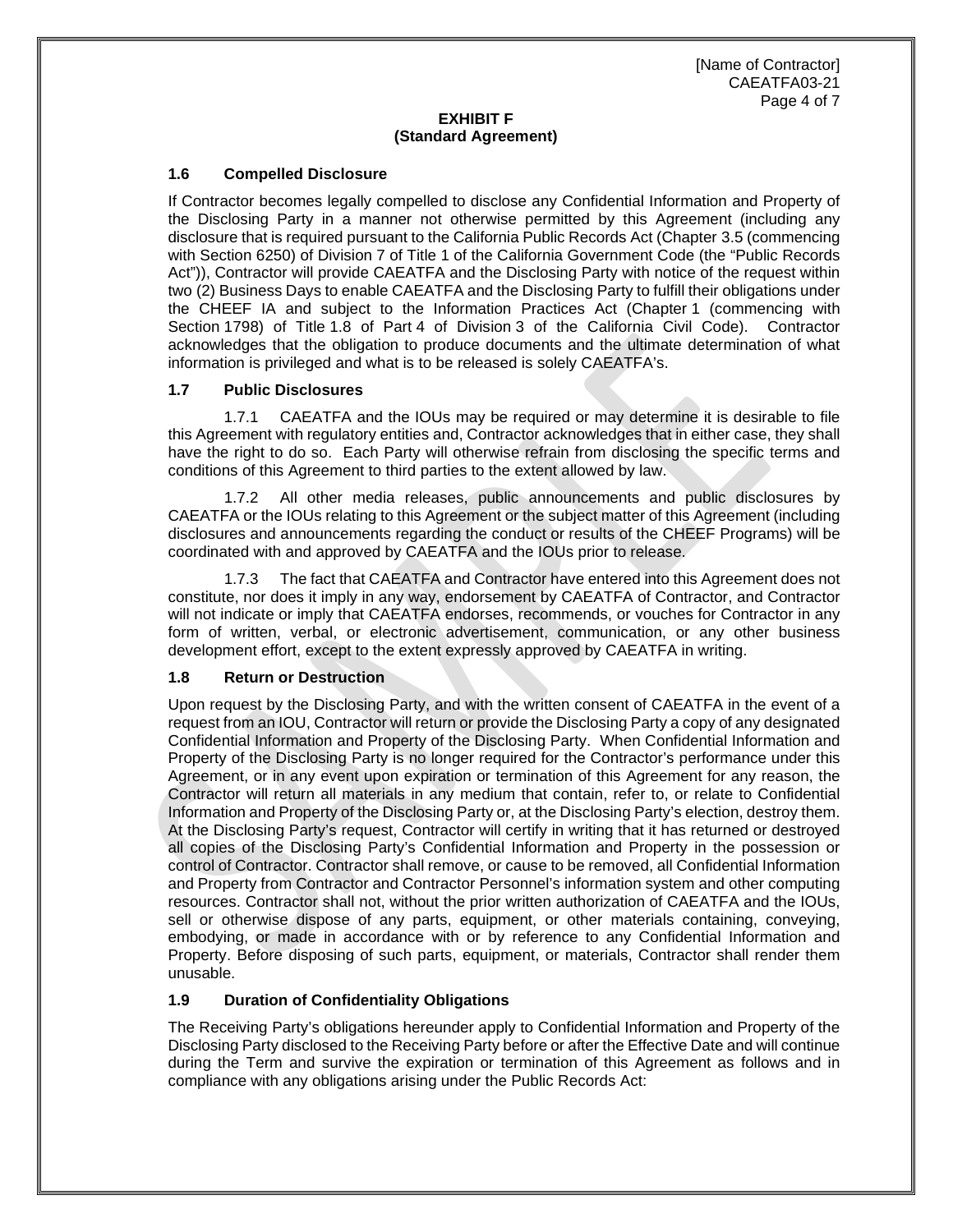[Name of Contractor] CAEATFA03-21 Page 5 of 7

## **EXHIBIT F (Standard Agreement)**

1.9.1 The Receiving Party's obligations under Section 1.8 will continue in effect until fully performed;

1.9.2 As to any portion of the Disclosing Party's Confidential Information and Property that constitutes a trade secret under applicable Law, the obligations will continue for as long as the information continues to constitute a trade secret;

1.9.3 As to Customer Data, such obligations shall continue in perpetuity; and

1.9.4 As to all other Confidential Information and Property of the Disclosing Party, the obligations will survive for two years after the Receiving Party's fulfillment of its obligations under Section [1.8](#page-63-0) with respect to the Confidential Information and Property in question.

# **1.10 Database and Derived Data**

1.10.1 Any database or information repository developed or maintained by Contractor using IOU Confidential Information and Property or Customer Data (a "**Database**"), and all analysis, reports, aggregated and/or anonymized data and metadata created by Contractor based on IOU Confidential Information and Property or Customer Data ("**Derived Data**"), shall be owned jointly by the IOUs from whose Confidential Information and Property and Customer Data the Database or Derived Data was derived, and shall be held for the benefit of ratepayers subject to the continuing jurisdiction and regulation of the Commission.

1.10.2 Contractor may use, publish and disclose the Database and Derived Data only for the purpose of performing the Services in accordance with this Agreement, but not otherwise, and shall not sell, assign, lease or otherwise dispose of the Database or Derived Data to third parties or commercially exploit it for Contractor's benefit or the benefit of any third party. Contractor may not possess or assert any lien or other right against or to the Database or Derived Data.

1.10.3 Before the Database and/or any Derived Data is made public or disclosed to any third party pursuant to authorization under this Agreement, Contractor shall ensure that any Customer Data included therein is anonymized so that it cannot be identified with the individuals to whom it relates.

# **2. Provisions Related to Personnel (Security Training and Background Check)**

- **2.1** The Contractor, at its own expense, will ensure that, prior to providing any of the Services, Contractor Personnel will: (1) complete any CAEATFA- or IOU-provided or required orientation and security procedures, which will include training on the confidentiality, security and non-disclosure obligations regarding the IOUs' computing system and Confidential Information and Property, Security Incident Response Plan, as well as appropriate business conduct and protocols directed at compliance with Applicable Laws and any relevant IOU policies; and (2) complete annual training thereafter, and update such training when Applicable Laws materially change or when CAEATFA or an IOU informs the Contractor of material changes in the IOUs' information or physical security policies.
- **2.2** The Contractor, at its own expense, will (1) screen and conduct background checks of the Contractor Personnel in accordance with CAEATFA's and the IOUs' policies that have been provided to the Contractor in writing; (2) verify that each individual involved in providing the Services has received and signed a copy of the Contractor's code of conduct and is bound to maintain the confidentiality of all Confidential Information and Property provided by CAEATFA and the IOUs pursuant to this Agreement; and (3) confirm to CAEATFA and the IOUs that these and any other pre-assignment steps described in this Agreement or CAEATFA's and the IOUs' written policies for contractors have been successfully completed.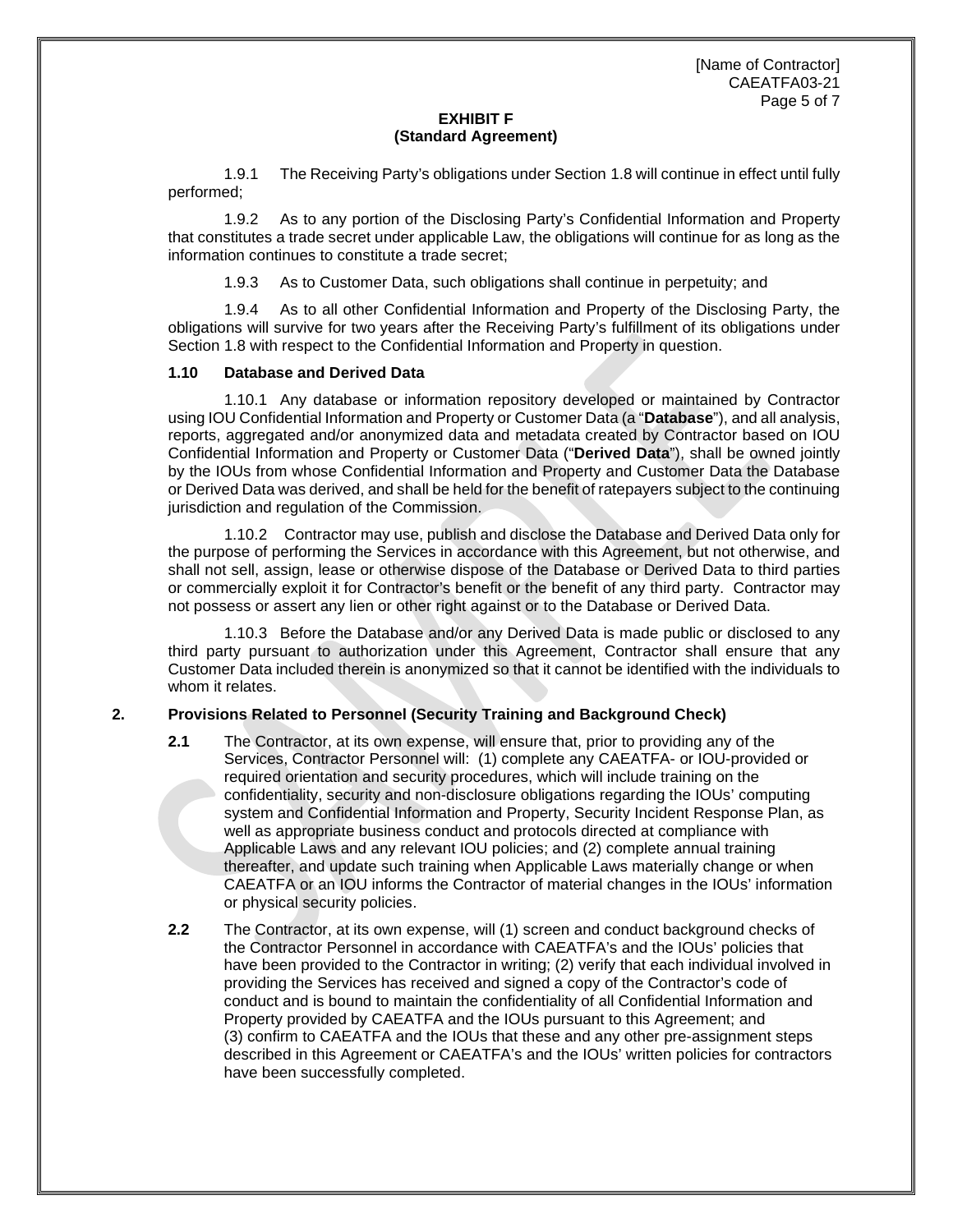[Name of Contractor] CAEATFA03-21 Page 6 of 7

# **EXHIBIT F (Standard Agreement)**

#### **3. Enforcement by IOUs**

- **3.1** Each IOU is a third party beneficiary of the Contractor's warranties, covenants, indemnities and other obligations under this Agreement. In addition to CAEATFA's right to enforce the Agreement as a Party, each IOU may enforce the terms of this Agreement against the Contractor as if the IOU were a Party. Alternatively, each IOU may, in its sole discretion, authorize CAEATFA or another IOU to enforce such rights, including by participating in an arbitration proceeding or litigation on its behalf. The IOUs shall take no action pursuant to this section without providing three (3) Business Days prior written notice to CAEATFA.
- **3.2** Subject to paragraph 3.1, this Agreement is entered into solely between CAEATFA and Contractor and will not be deemed to create any rights in any third parties or to create any obligations of either CAEATFA or Contractor to any third parties.

# **4. Prior Written Approval for Changes**

Contractor's Cost Proposal, submitted in response to CAEATFA's Request for Proposal No. CAEATFA03-21 ("RFP") and made a part of the Agreement by reference (hereinafter "Cost Proposal"), describes the personnel, subcontractors, facilities and systems (the "**Service Delivery Environment**") that will be used by the Contractor to perform and deliver the Services. Any material change to the Service Delivery Environment as described in Cost Proposal shall require CAEATFA's prior written approval. Without limiting the foregoing, CAEATFA's prior written approval is required for any subcontracting of the Services by Contractor, any relocation of Confidential Information and Property or any change in the locations from which Confidential Information and Property may be accessed by Contractor Personnel.

#### **5. Compliance with Applicable Laws**

The Contractor will comply with all Applicable Laws in connection with the performance of the Services and the conduct of its business.

#### **6. Insurance**

- **6.1** Contractor will maintain the following insurance coverage or self-insurance coverage, at all times during the term of this Agreement, with companies having an A.M. Best rating of "A-, VII" or better, or equivalent:
	- 6.1.1 **Workers' Compensation**: statutory minimum.
	- 6.1.2 **Employer's Liability coverage**: \$1 million minimum.
	- 6.1.3 **Commercial General Liability**: \$2 million minimum per occurrence/\$4 million minimum aggregate.
- **6.2** The insurance policies referred to in paragraphs 6.1.1, 6.1.2 and 6.1.3 above shall acknowledge CAEATFA, the IOUs and their respective officers, agents and employees (the "**Beneficiaries**") as additional insureds, be primary for all purposes, contain standard cross-liability or severability of interest provisions, and waive all rights of subrogation against the Beneficiaries.
	- 6.2.1. **Professional Liability** (if applicable): \$1 million minimum.
	- 6.2.2. **Commercial or Business Auto:** \$1 million minimum. Such insurance shall acknowledge the Beneficiaries as additional insureds and be primary for all purposes.
- **6.3 Evidence of Insurance.** Upon request at any time during the term of this Agreement, Contractor shall provide evidence that the insurance policies required by this Section are in full force and effect, and provide the coverage and limits of insurance required herein.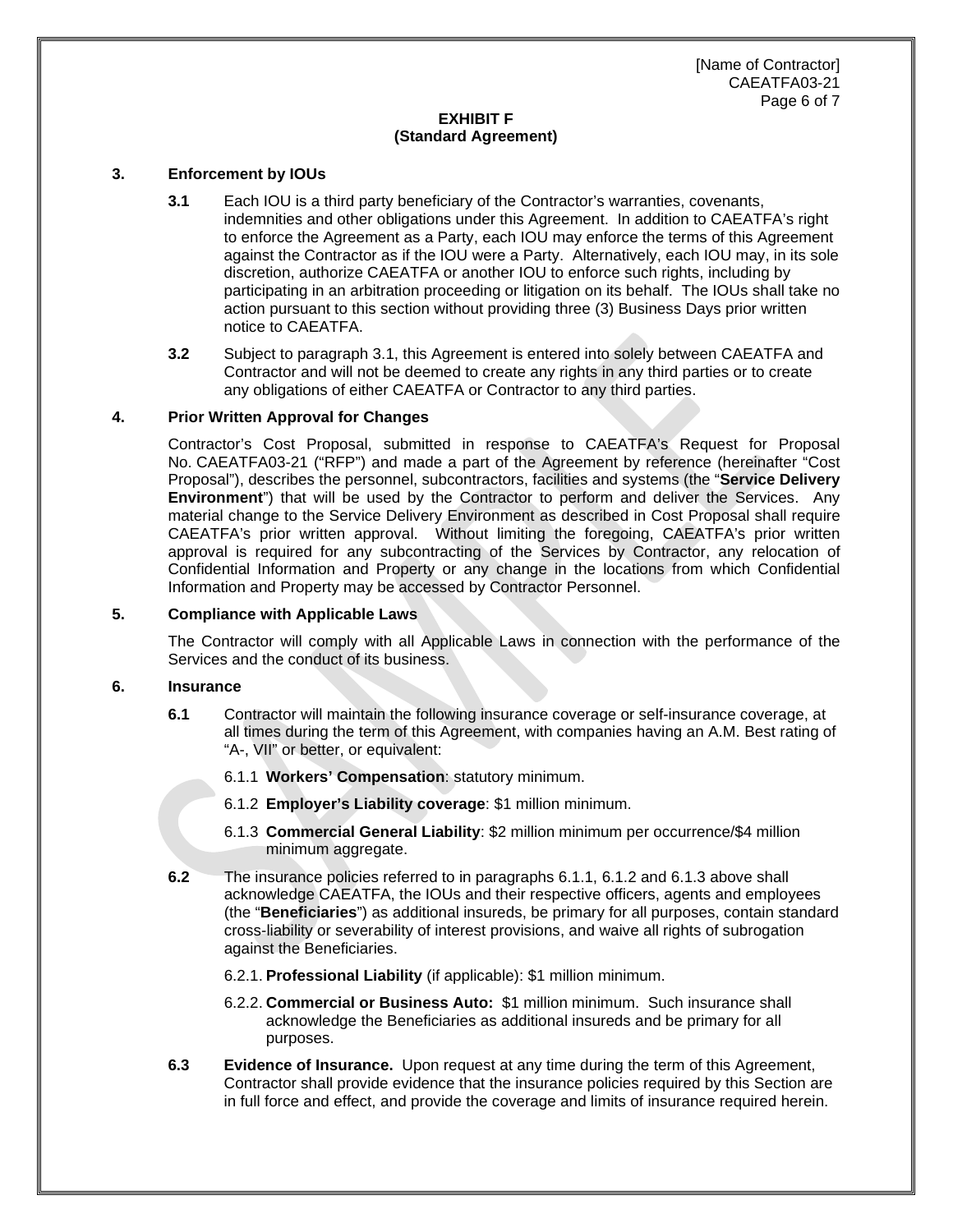[Name of Contractor] CAEATFA03-21 Page 7 of 7

# **EXHIBIT F (Standard Agreement)**

**6.4 Notice of Claims.** Contractor shall immediately report to CAEATFA, and promptly thereafter confirm in writing, the occurrence of any injury, loss or damage incurred by Contractor in the course of performing Services, or receipt of notice or knowledge of any claim by a third party of any occurrence that might give rise to such a claim.

## **7. Audit Rights and Record Retention.**

- **7.1** Contractor shall maintain, for a period of five (5) years after final payment, complete accounting records (and supporting documentation) of all funds paid to Contractor hereunder. Contractor agrees that CAEATFA and the IOUs shall have the right to review and to copy any records and supporting documentation pertaining to the performance of the Agreement. Contractor agrees to allow the auditor(s) access to such records during normal business hours and to allow interviews of any employees who might reasonably have information related to such records. Further, Contractor agrees to include a similar audit right provision in any contract with a subcontractor performing any of the Services.
- **7.2** Contractor shall not retain any funds erroneously paid by CAEATFA to Contractor, including, but not limited to, any funds paid on behalf of an IOU. If, at any time, CAEATFA or the IOUs discover that an amount was paid to Contractor was in error, either through subsequent review or audit, or by another means, the amount erroneously paid to Contractor may, at the option of CAEATFA or IOUs, as applicable be used to offset future payment(s) due to Contractor or must be repaid by Contractor.

# **8. Contractor Indemnities.**

- **8.1** Contractor shall indemnify, defend and hold harmless CAEATFA, the IOUs, their affiliates, and their respective officers, directors, employees, agents and representatives from and against any and all Losses arising in connection with any Claim:
	- 8.1.1 resulting from the negligent or unlawful acts or omissions, or willful or tortious conduct of Contractor or its employees, agents and subcontractors, including any failure of any of them to comply with Applicable Laws in connection with this Agreement;
	- 8.1.2 resulting from any collection or enforcement action in connection with this Agreement; and/or
	- 8.1.3 arising from the Contractor's breach or alleged breach of its confidentiality, data privacy and data protection obligations under this Agreement.

# **8.2 Definitions Related to Contractor** Indemnities**.**

- 8.2.1 **"Claim**" means any claim, demand, action, proceeding or investigation made or commenced against a Party that is related to this Agreement or a Contractor Agreement, as applicable, by an unaffiliated third party or Governmental Authority, whether or not a lawsuit is filed.
- 8.2.2 "**Losses**" means any and all expenses, losses, liabilities and/or damages suffered or incurred by any indemnified person as a result of or in connection with a Claim, including any amounts paid or incurred in settlement of a Claim, and including the costs of defending and/or settling the Claim and associated legal costs.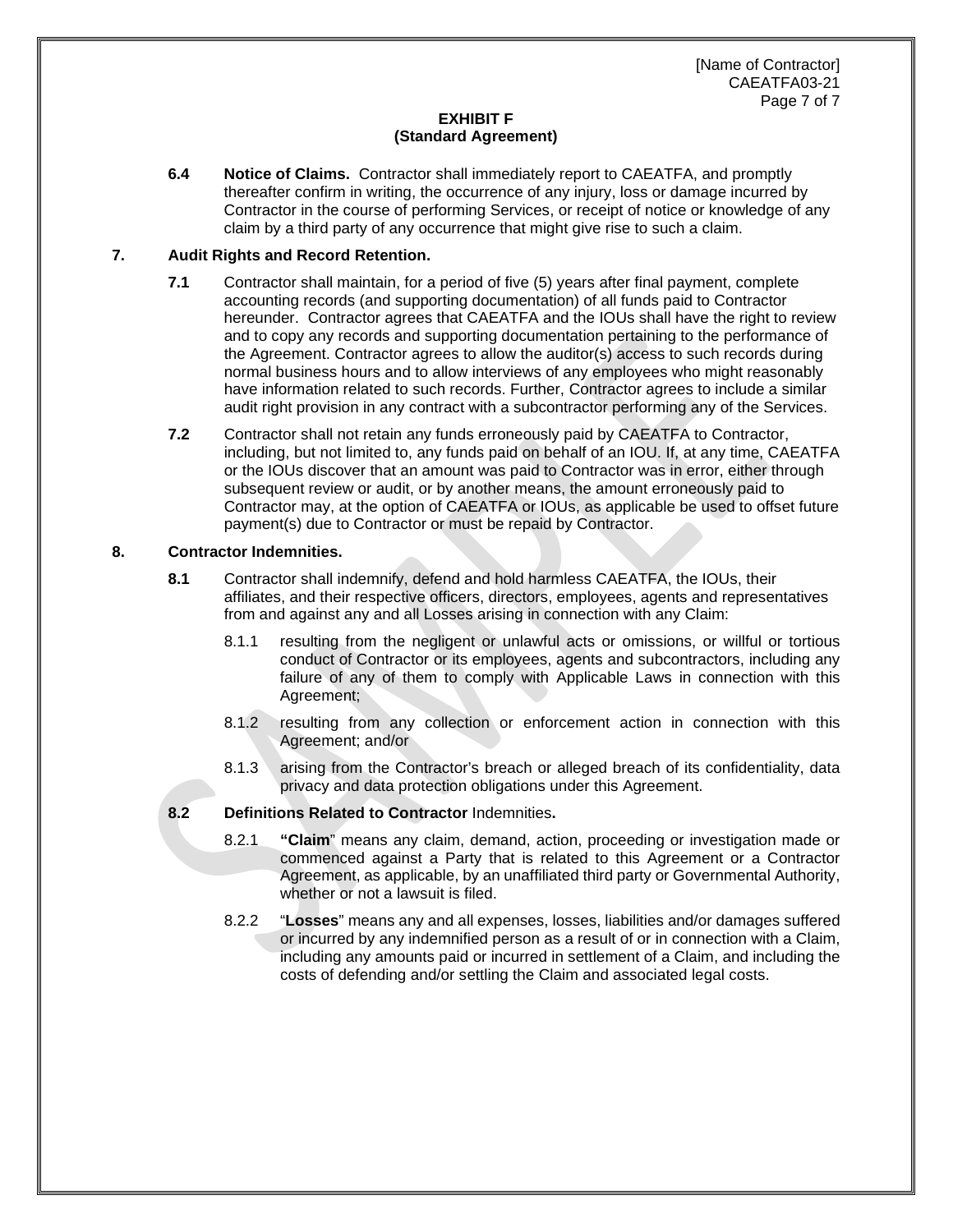## **EXHIBIT F, ATTACHMENT 1 (Standard Agreement)**

# **INFORMATION SECURITY REQUIREMENTS**

CAEATFA and Contractor have entered into Agreement CAEATFA03-21 as of the Effective Date thereof. The terms set forth in this Attachment shall be governed by the Agreement and shall be effective as of the Effective Date. Capitalized terms used in this Attachment but not defined herein shall have the meanings given in the Agreement.

1. Scope. This Attachment applies to and governs any and all receipt of, access to, storage of, or use of Confidential Information and Property by Contractor and Contractor Personnel, in connection with the Services.

2. Definitions. In addition to the definitions set forth elsewhere in the Agreement, the following capitalized terms shall have the meanings set forth below:

(a) "**Security Incident**" means (i) any Unauthorized Use or other breach in the security of Contractor' and/or Contractor Personnel's information systems that contain Confidential Information and Property, or any unauthorized access to, interception of, disclosure or acquisition of such Confidential Information and Property, or (ii) if caused by the action or inaction of Contractor, any Unauthorized Use or other breach in the security of information systems that contain Confidential Information and Property, or any unauthorized access to, interception of, disclosure or acquisition of such Confidential Information and Property.

(b) "**Security Incident Response Plan**" or "**SIRP**" means a written plan and process for preventing, detecting, identifying, reporting, tracking and remediating Security Incidents.

(c) "**Security Incident Report**" or "**SIR**" means a report prepared by Contractor regarding a Security Incident which includes, at a minimum, the information more fully set forth below in Section 5.

(d) "**Unauthorized Use**" means any use, reproduction, distribution, transfer, disposition, disclosure, possession, memory input, alteration, erasure, damage or other activity by Contractor involving Confidential Information and Property that is not expressly authorized under the Agreement.

#### 3. Security Obligations.

(a) Security Incident Response Plan: Prior to accessing any Confidential Information and Property, Contractor shall develop a SIRP and implement and maintain such SIRP throughout the Term.

(b) SIRP General Requirements: Contractor's SIRP will include, at a minimum, Security Incident handling and response procedures, specific contacts in an event of a Security Incident, the contacts' roles and responsibilities, and their plans to notify CAEATFA and/or the relevant IOU(s), as the case may be, concerning the Security Incident. The SIRP must be based on and meet all of the following requirements:

(i) Applicable Laws concerning the care, custody, control and integrity of data and information, including but not limited to, California's Information Practices Act of 1977, California Civil Code §§ 1798.80 *et seq.,* and California Public Utilities Commission Decision 11-07-056, 2011 Cal. PUC LEXIS 404

(ii) Provides for notice to CAEATFA and/or the IOUs (as applicable), of any breach of the security of Confidential Information and Property if it is reasonably believed to have been acquired by an unauthorized person.

(c) SIRP Review. At CAEATFA's request, Contractor shall review the SlRP at least annually with CAEATFA, and the IOUs (if applicable) to identify updates, changes or potential improvements, and a process to document these changes within ninety (90) days of these changes.

Physical Security. Contractor shall provide and maintain physical controls in accordance with Applicable Standards to prevent any Security Incidents and the Unauthorized Use of Confidential Information and Property. Physical controls shall include, but not be limited to: (i) effective physical security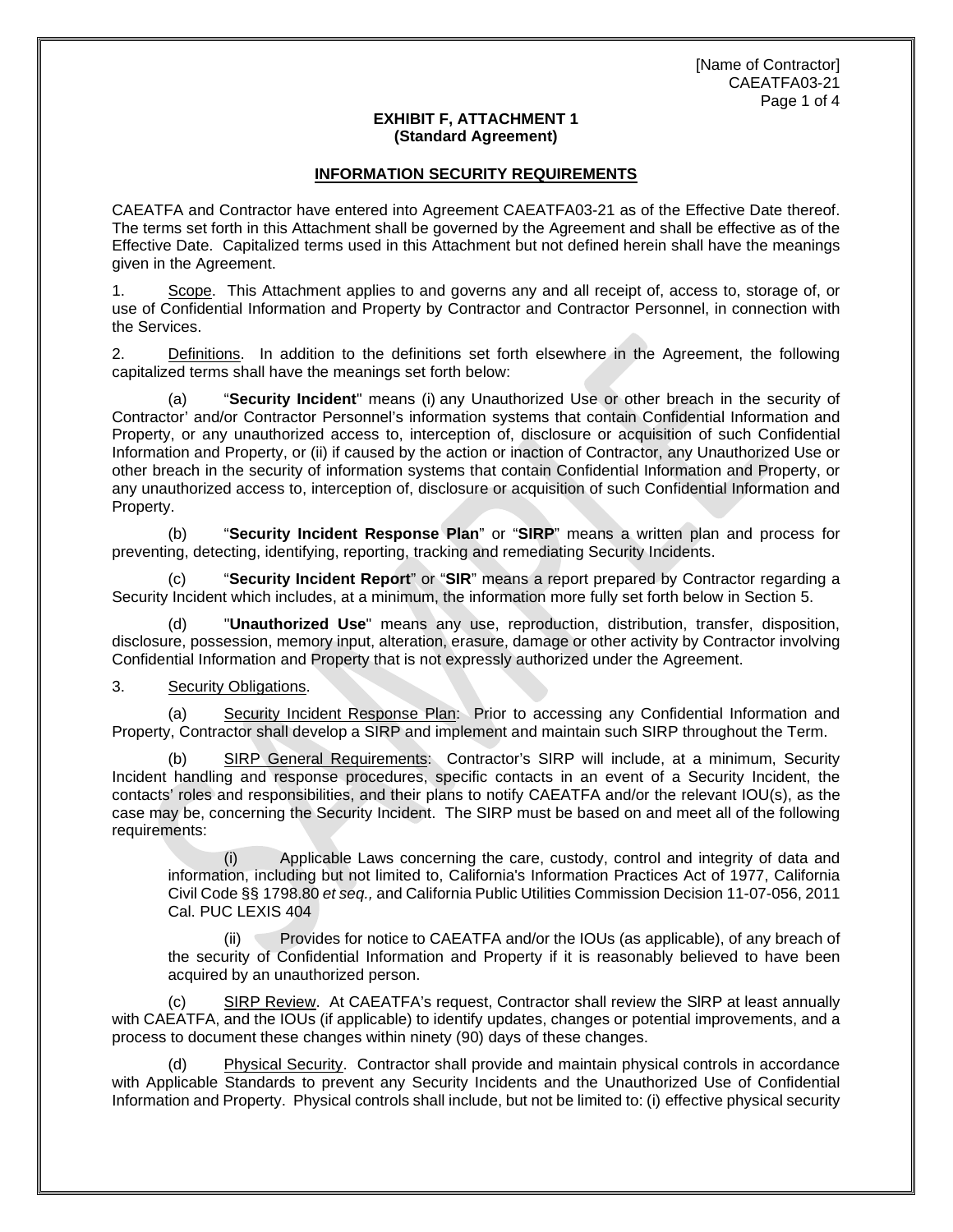### **EXHIBIT F, ATTACHMENT 1 (Standard Agreement)**

of any Contractor facilities and Contractor's computing systems used in connection with providing the Services to CAEATFA, on behalf of the IOUs. At a minimum, such methods must include visitor sign-ins, restricted access key cards or locks for employees, and limited access to server rooms and archival backups; (ii) physical hazard protection; (iii) equipment configuration control methods to detect unauthorized changes in configuration and inventory; and (iv) requirements stating that all removable media such as compact discs, digital video discs, thumb drives, or laptops used to store Confidential Information and Property shall be protected from Unauthorized Use or a Security Incident.

(e) Additional Security Obligations. In addition to its other obligations relating to Confidential Information under the Agreement, Contractor shall (and shall ensure Contractor Personnel) comply with the following additional obligations:

Data Storage. Contractor shall maintain all Confidential Information and Property so as to be compartmentalized or otherwise logically separate from, and in no way commingled with, other information of Contractor or its other customers and not accessible by other customers.

Security Program. The security program implemented and maintained by Contractor for its Information Systems shall consist of safeguards to prevent any Unauthorized Use, accidental or unauthorized destruction, accidental loss, alteration of, access to and any other unauthorized collection or use of Confidential Information and Property, and shall include, without limitation: (aa) appropriate access controls and data integrity controls, including the use of strong authentication of users, least privilege access, and use of firewalls and antivirus software; (bb) testing and auditing of all controls; and (cc) encryption of all Confidential Information and Property, while at rest and in transit.

Backup of Confidential Information and Property. Contractor will use prevailing: (aa) secure and redundant encrypted data backup, (bb) recovery technologies, and (cc) destruction methods, at no additional cost to CAEATFA, with respect to Contractor's access and use of Confidential Information and Property. Contractor shall at all times ensure that it is aware of and has documented the location of all copies of Confidential Information and Property.

4. Notice of Security Incident. Contractor covenants and agrees that if Contractor or Contractor Personnel, discover or are notified of a Security Incident or potential Security Incident relating to the IOUs' or CAEATFA's computing systems, Confidential Information and Property or information therein, Contractor shall immediately submit a SIR to CAEATFA and the relevant IOU(s) by emailing the SIR. The SIR shall (a) include, at a minimum, a brief summary of the issue, facts and status of Contractor's investigation; (b) identify the potential number of individuals affected by the Security Incident; (c) provide any other information pertinent to CAEATFA's and the IOUs' understanding of the Security Incident and the exposure or potential exposure of Confidential Information and Property; (d) investigate such Unauthorized Use or such potential Unauthorized Use that caused the Security Incident or may cause a Security Incident; (e) inform CAEATFA and the relevant IOU(s), in writing, of the results of such investigation; (f) assist CAEATFA and the relevant IOU(s), (at Contractor's cost and expense) in maintaining the confidentiality of such Confidential Information and Property; and (g) if requested by CAEATFA, discuss with CAEATFA and the relevant IOU(s) the cause(s) of the Security Incident, Contractor's response, lessons learned and potential improvements to Contractor's computing system's security process and procedures. Upon receipt of Contractor's SIR, CAEATFA or the IOUs may immediately revoke Contractor's and Contractor Personnel's access to the relevant computing systems and Confidential Information and Property. Such revocation shall not relieve Contractor of its obligations to perform the Services in accordance with the terms of the Agreement. If CAEATFA or an IOU deems it prudent to notify individuals potentially affected by the Security Incident and/or to offer them free credit monitoring service or other remedies, then Contractor shall reimburse CAEATFA or the IOU for its costs and expenses for the notification and remedies.

5. Vulnerability Management After a Security Incident. Upon the occurrence of a Security Incident, Contractor shall immediately inform CAEATFA and the IOUs of such Security Incident and provide access to CAEATFA and the IOUs so that CAEATFA and the IOUs or an independent third party may conduct an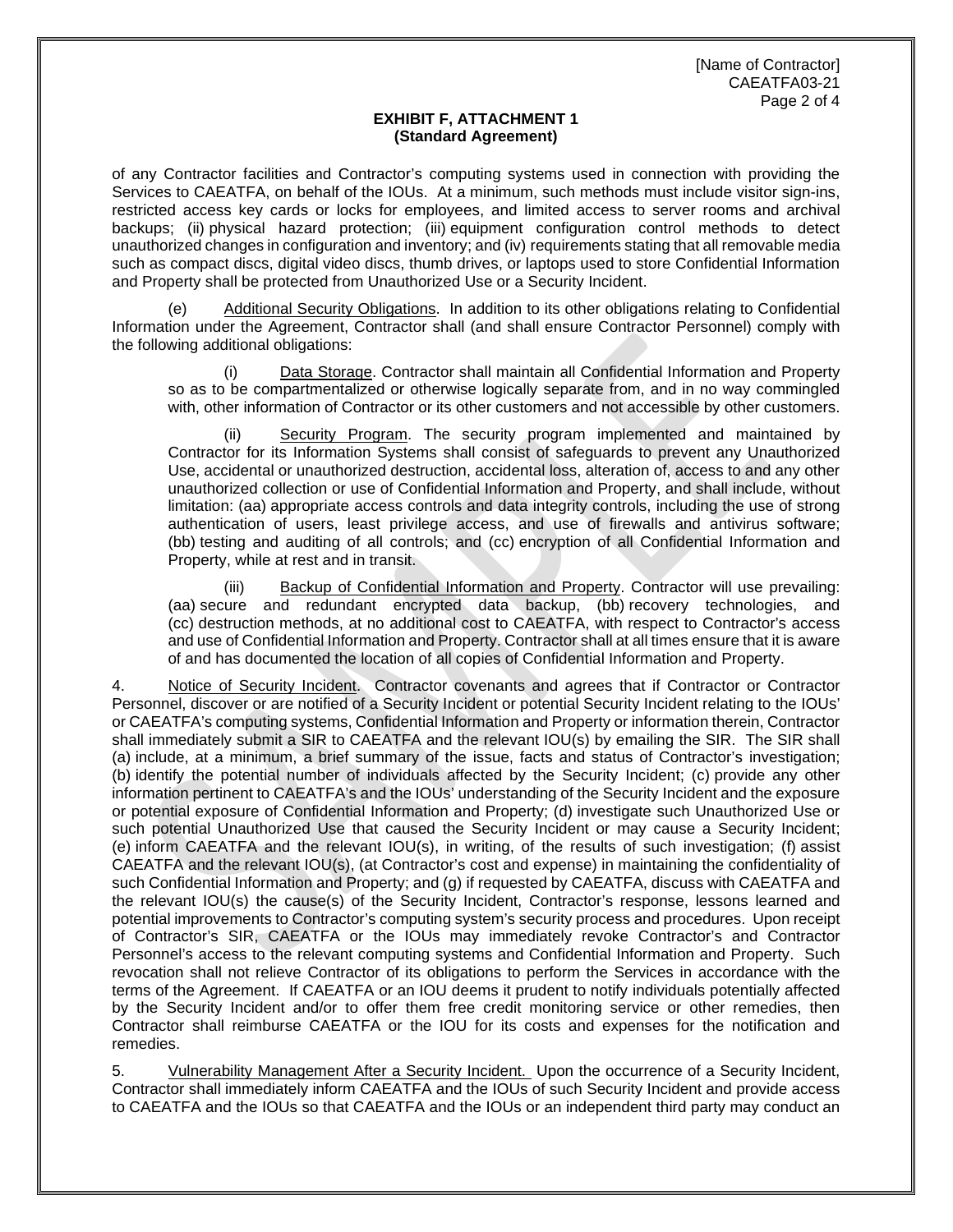## **EXHIBIT F, ATTACHMENT 1 (Standard Agreement)**

onsite audit and inspection of the facility or facilities and Contractor's computing systems involved in the Security Incident. Contractor shall develop an action plan acceptable to CAEATFA and the IOUs to correct the causes of the Security Incident and all material vulnerability or vulnerabilities discovered during the audit or inspection. Promptly after CAEATFA and the IOUs approve the action plan, Contractor shall correct each such Security Incident cause or vulnerability at its sole cost and expense. Contractor shall certify in writing to CAEATFA and the IOUs that it has corrected all such Security Incident causes and vulnerabilities. Contractor shall bear (and if applicable, shall reimburse CAEATFA and/or the applicable IOU(s) for) all costs and expenses of an audit or inspection following a Security Incident. Additionally, Contractor shall:

Upon CAEATFA's or an IOU's written request, promptly perform (or shall permit the IOUs or an independent third party to perform) a vulnerability threat assessment ("VTA") test or such additional testing as may be reasonably required by CAEATFA or an IOU. The VTA may be performed, in CAEATFA's or the IOUs' sole discretion, by CAEATFA, the staff or subcontractor of one or more IOUs, or a security consultant selected and approved in writing by CAEATFA.

(b) Thereafter, throughout the remainder of the Term, perform quarterly vulnerability assessments of Contractor's computing systems used to perform the Services ("Assessments"). Such Assessments shall include an evaluation of Contractor's externally accessible computer systems from the perspective of an external attacker, with a focus on service discovery and service identification. This Assessment shall include a logical assessment, penetration/intrusion testing and/or analysis services. Threats to Contractor's computing systems' availability, reviewing of whether attackers could deny legitimate users access to information made available through Contractor's IT infrastructure, may also be evaluated. Such quarterly Assessments shall be at Contractor's sole expense and shall be conducted by a third party nationally recognized for performing such Assessments (a "VTA Contractor"), proposed by Contractor and subject to CAEATFA's and the IOUs' prior approval, which shall not be unreasonably withheld.

(c) CAEATFA or an IOU may also request Contractor to have the VTA Contractor conduct additional Assessments on an ad hoc basis, to provide reviews of Contractor's computing systems, including without limitation, Contractor's infrastructure, applications, networks, internal scans, external scans and code. Such ad hoc Assessments shall be conducted in a manner that does not compromise Contractor's reasonable security standards, shall be conducted under Contractor's direction, and shall be at CAEATFA's or the IOU's sole expense. CAEATFA and the IOUs shall have the right to require Contractor to use a different VTA Contractor (other than the one proposed by Contractor) to perform such additional ad hoc Assessments.

(d) The results of all Assessments described in these Sub-Sections 5(a) – (c) shall be provided by Contractor to CAEATFA and the IOUs and shall include a comprehensive report of the Assessment findings, redacted to exclude only specific information that is confidential and proprietary to Contractor's other customers. Contractor, CAEATFA and the IOUs shall reach an agreement regarding remediation of the findings within the Assessment results and Contractor shall promptly perform such remediation at its sole cost and expense.

(e) Nothing set forth in Sections 5(c) or (d) shall be construed as a waiver of any legal or equitable rights and remedies available to CAEATFA and/or the IOUs in connection with an audit, inspection, or Security Incident. In addition, CAEATFA's and the IOUs' onsite audit or inspection of Contractor's facilities under these sections shall not be interpreted as CAEATFA's or the IOUs' assumption of any liability or responsibility to remedy the Security Incident or vulnerability or otherwise to assist Contractor in the repair or replacement of Contractor's computing systems or facilities.

(f) Document Retention. Contractor shall maintain all documentation relating to Security Incidents, remediation activities and follow-on assessments, whether in written or electronic form, including their identification, processing and resolution, for three (3) years after final resolution of the Security Incident, including the final resolution of all claims arising out of the Security Incident.